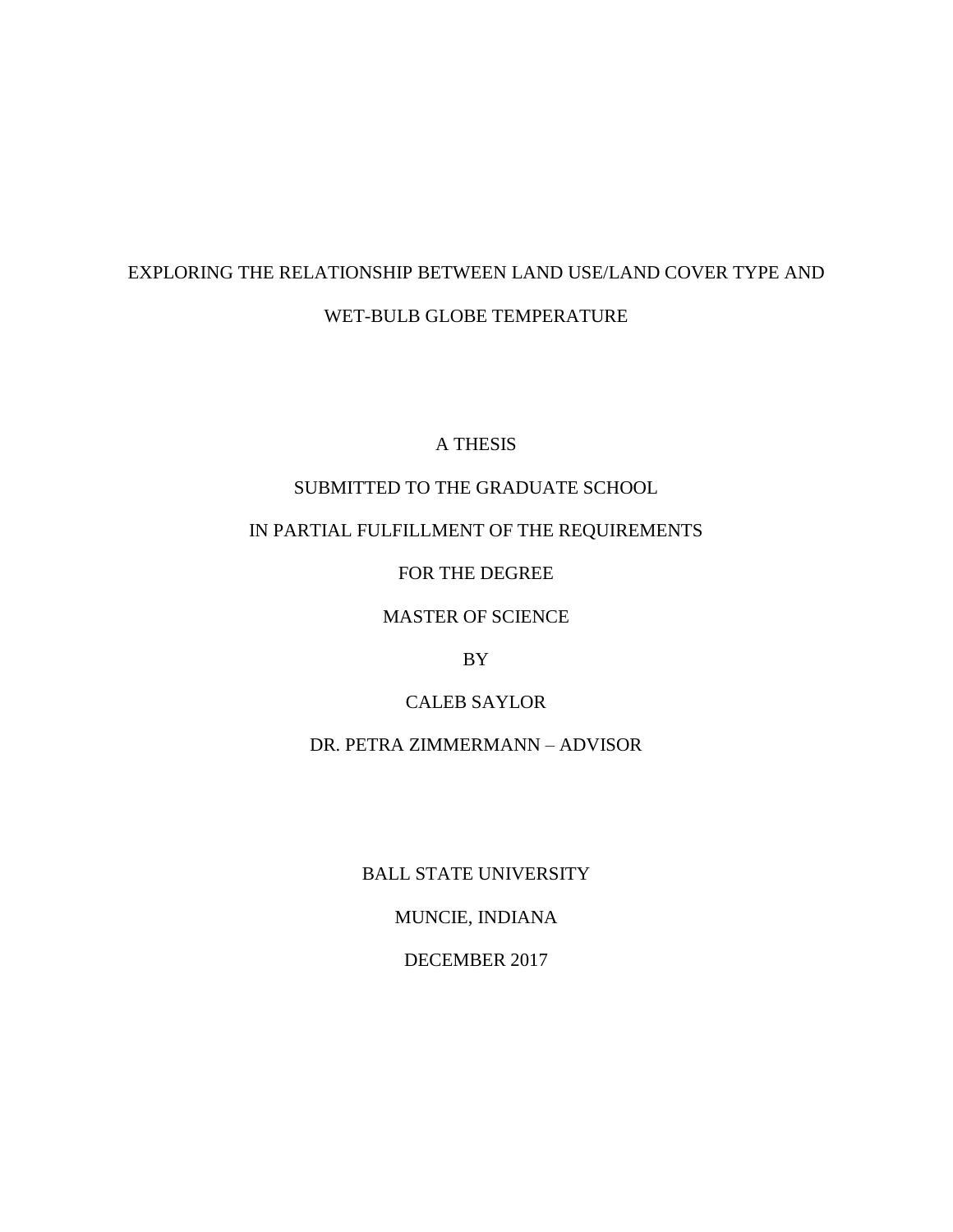## **Acknowledgements**

I would like to thank my advisor, Dr. Petra Zimmermann, for her guidance and support throughout my research. I would also like to thank my other committee members, Dr. Adam Berland and Dr. Nathan Hitchens for the insight they have provided me with to complete my research. A special thanks also goes to fellow graduate student Jacob Rendall in the Department of Mathematics at Ball State University for helping me with finding the Excel macro that was desperately needed to complete my research. Thank you to the all of the professors of the Department of Geography at Ball State University for helping me and sharing their knowledge with me during my time there. I would also like to thank all of my friends, from grad school and elsewhere, along with my family for supporting me throughout the journey.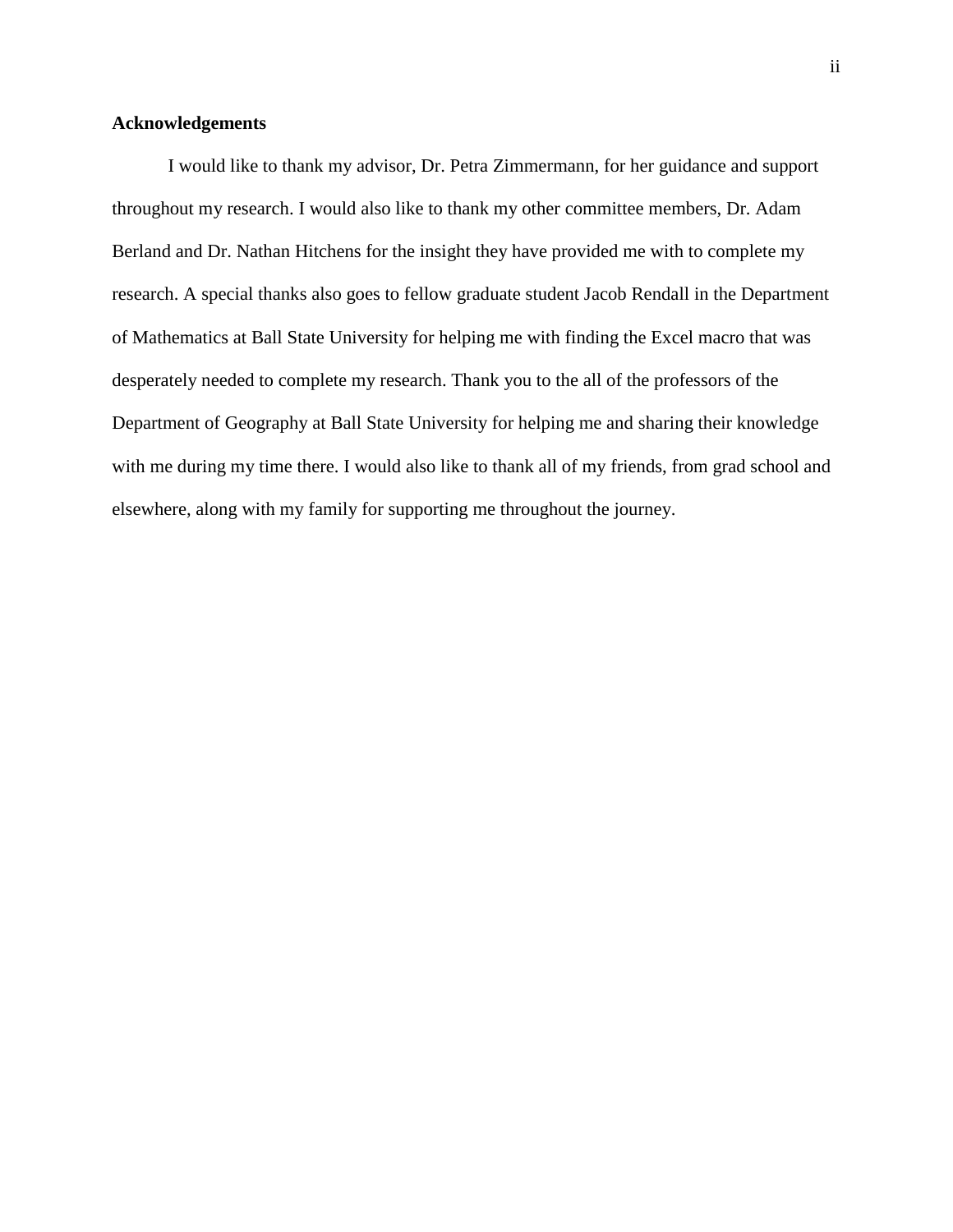## **Table of Contents**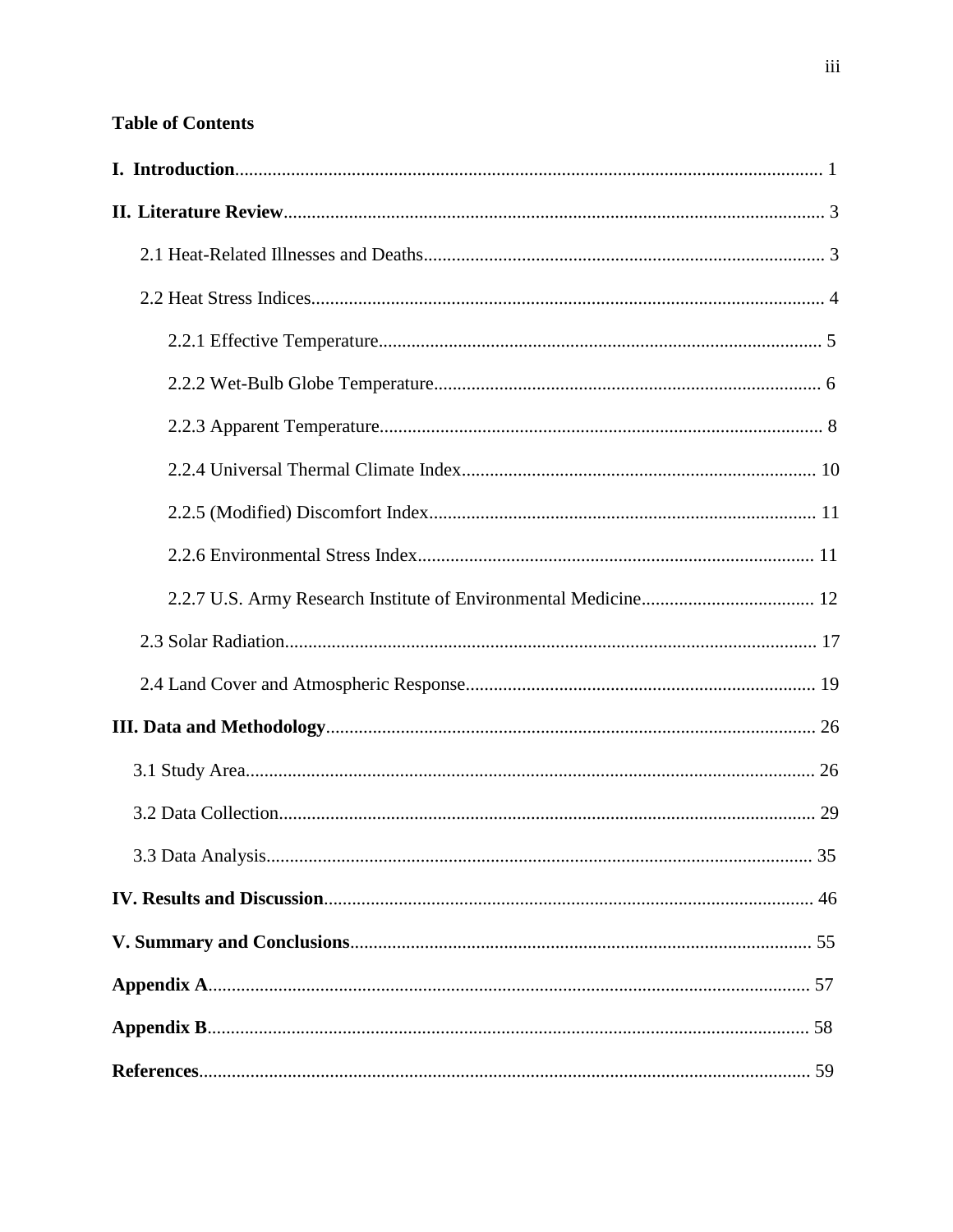#### **I. Introduction**

For some within the meteorology and climatology communities, keeping the public safe and informed are the top priorities. The need to know how the land and atmosphere interact with one another is just one of the many ways in which those priorities can be met. However, the atmosphere is fickle and chaotic, with even the minutest change potentially creating vastly different outcomes than expected. With the climate changing, some of these feedbacks may change or become exacerbated. One of these land-atmospheric interactions may magnify temperature. It is known that urban areas experience higher temperatures than rural or forested areas, especially in the evening (Gallo et al. 1996). This may be due to the amount of nonpermeable surfaces in urban areas versus soil, with soil holding more moisture and thus having more moisture in the air above the surface. Changing the type of surface will thus change the amount of moisture in the air and the air temperature itself. This may cause the frequency of high temperatures to increase as well.

Temperature and atmospheric moisture play a large role in the heat stress of humans, along with radiation sources. These variables are often studied with reference to land cover type. However, the impacts on human life warrant greater consideration. It is understood that if temperature increases, Heat Index, which is the most commonly used heat-stress index in the United States, increases as well and that directly affects humans. Unfortunately, the Heat Index is only used in a few countries; even in those countries, some industries do not use it as a measure of heat stress. The Wet-Bulb Globe Temperature (WBGT) is used throughout most of the world and is commonly used in industries such as construction, military, and athletics in order to measure the heat stress on humans. However, how WBGT could vary with differing land cover types is overlooked. Also, the WBGT is often not measurable in situations where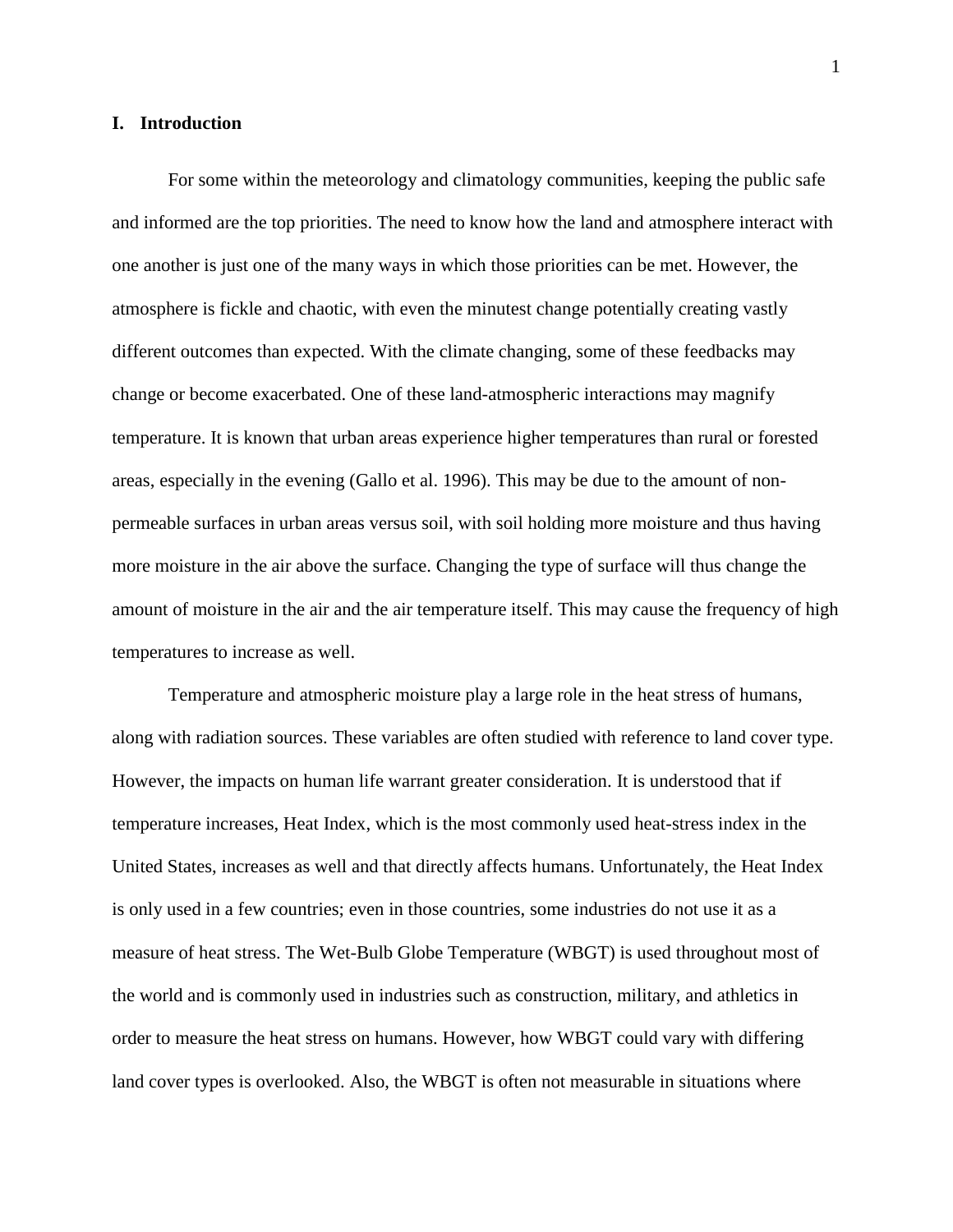money is an issue because the measuring device can be expensive and time consuming to use. The estimation of WBGT is then used in lieu of actually measuring it.

The purpose of this study is to investigate changes in estimated WBGT with different land cover types. Despite its wide use, WBGT is seldom studied in terms of atmospheric characteristics when comparing with land-atmospheric interactions, but it's used in specific situations that can help protect the health and safety of people. However, knowing how land cover type affects heat stress on humans could potentially save the lives of those who live or work in such extreme temperature conditions.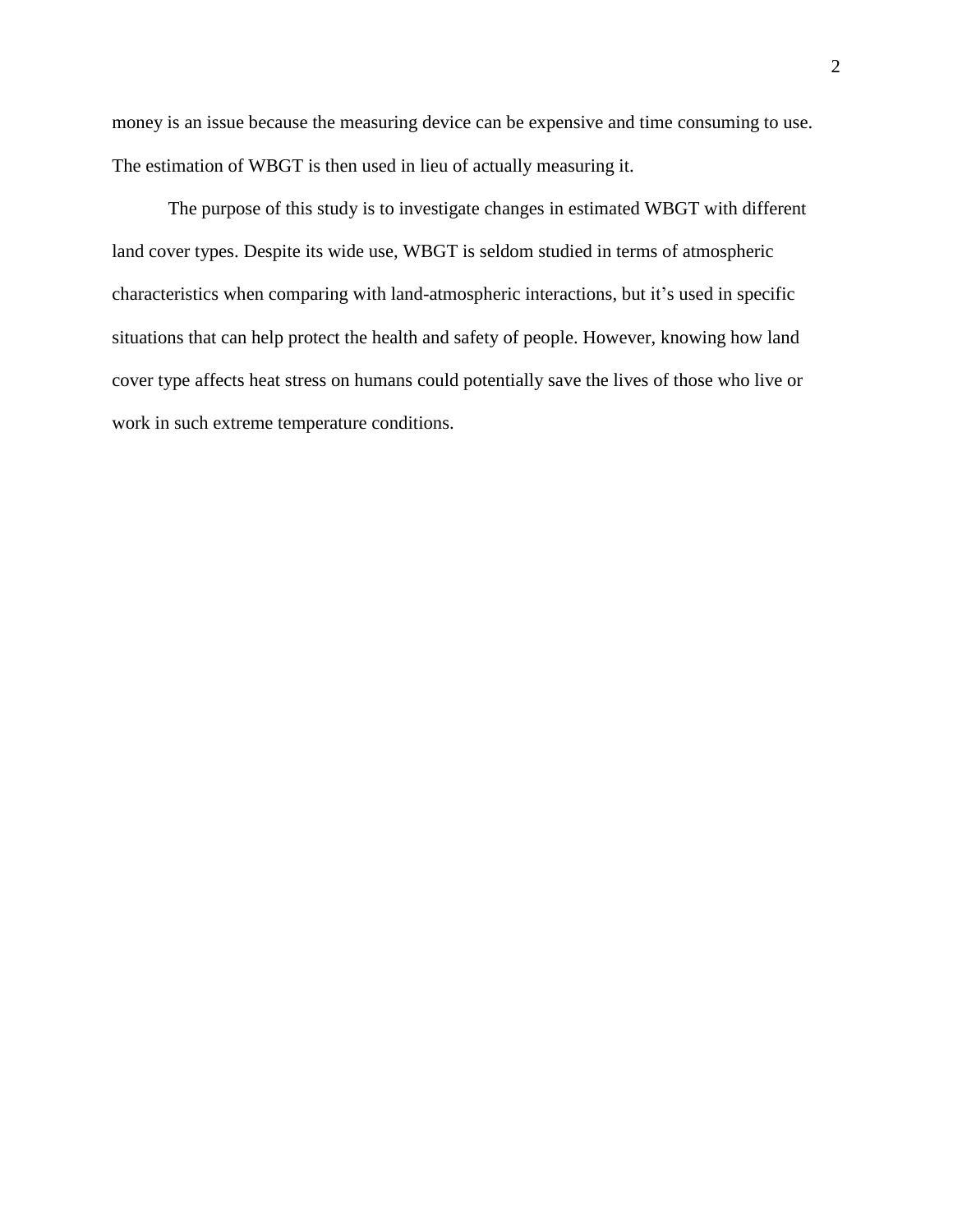#### **II. Literature Review**

#### **2.1 Heat-Related Illnesses and Deaths**

With the continually changing climate, the frequency of extreme heat events (EHEs), which is defined by Anderson and Bell (2011) as " $\geq$  2 days with temperature > 95th percentile for the community for 1 May through September 30," are likely to increase according to the United States Environmental Protection Agency (2016a) and Pryor et al. (2014). Additionally, the consequences of EHEs will be exacerbated. Those include both heat-related illnesses (heat rashes, heat cramps, heat exhaustion, and heat strokes) and deaths. Data collected from 23 states between 2001 and 2010 found over 28,000 instances in which an individual was hospitalized due to heat-related illnesses, with rates ranging from 1 to 4 per 100,000 people; the highest rates occurred in the Midwest and Southeast United States (EPA 2016a). Death rates from 1974 to 2014 were ten times less than heat-related illnesses between 2001 and 2010. The average death rate between 1974 and 2014 ranged from 0.5 - 1 deaths per 1,000,000 instances, which corresponds to approximately 9,000 deaths (EPA 2016b). However, the number of deaths due to prolonged heat exposure are potentially higher due to both heat-related deaths not being correctly identified on death certificates and/or not being identified as the underlying cause of death by medical professionals. When heat is identified as both an underlying cause and a contributing cause of death, the rate nearly doubles. In one study, it was found that death rates due to prolonged heat exposure were higher in the Midwest and Northeast (Anderson and Bell 2011). This may be linked to non-acclimatization of the populace.

Using data collected from the Centers for Disease Control and Prevention (CDC), the EPA (2016b) was able to identify heat as the leading cause of death among weather-related phenomena. The risk for over-exposure to heat can be mitigated by taking appropriate measures,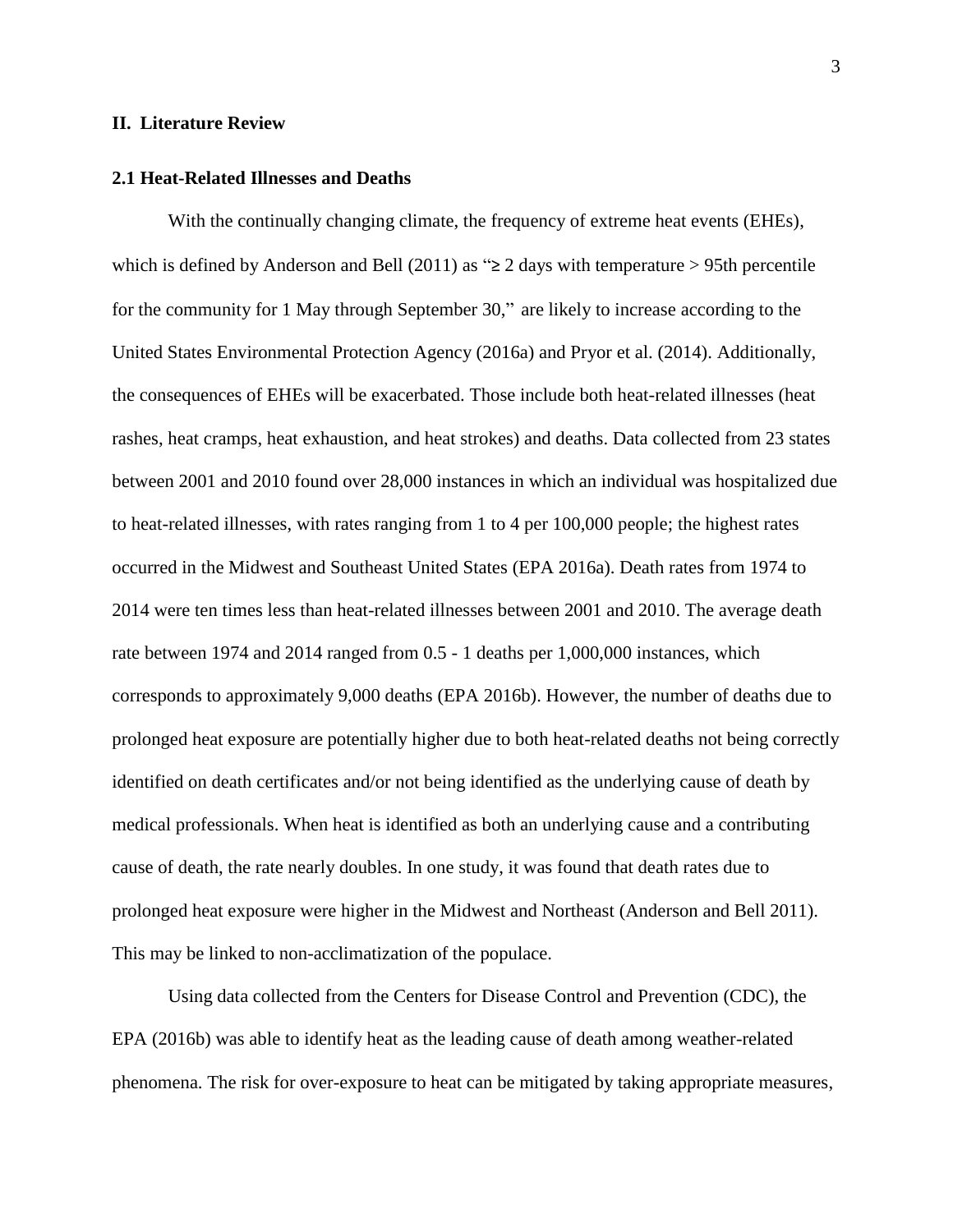including limiting exposure time, remaining hydrated, being knowledgeable about various work strain safety thresholds, and knowing if someone is a person who is "at risk." The problem of preventing heat-related illnesses and deaths during EHEs is a public issue as well, with cities often constructing "cooling centers" where the public can go to gain relief. The danger for heatrelated illnesses and deaths in not just a phenomenon limited to the outside atmosphere either; industries in which people work in closed spaces in a hot environment, such as steel mills, are concerned about heat-related illnesses and deaths as well.

The heat can be very dangerous, but some people still do not take it into serious consideration when engaging in physical activities outside. For example, a 14 year-old student at Pike High School in Indianapolis, Indiana, passed away during football practice from "heat stroke due to hyperthermia" (Wierks 2015). Although most are cognizant of the risks of EHEs, there are still incidents where the proper precautions are not taken.

#### **2.2 Heat-Stress Indices**

One way to identify the precautions needed to be taken during an EHE (or when conditions are hot and humid in general) is by knowing about various heat-stress indices. A heatstress index is a single numerical measurement which provides information about the conditions of the atmosphere with reference to the actual air temperature. Most heat-stress indices use multiple data inputs in order to assess how the atmosphere will affect humans. Multiple studies have been conducted in order to create a heat-stress index for the primary use of measuring/estimating the heat stress experienced by humans (Bröde et al. 2012; Moran et al. 2001a; Thom 1959). Heat stress occurs when the body struggles to cool itself through transpiration, but the effects can differ for individuals. It is a function of thermoregulation of the human body as a whole, which is outside of the scope of this research. Macpherson (1962)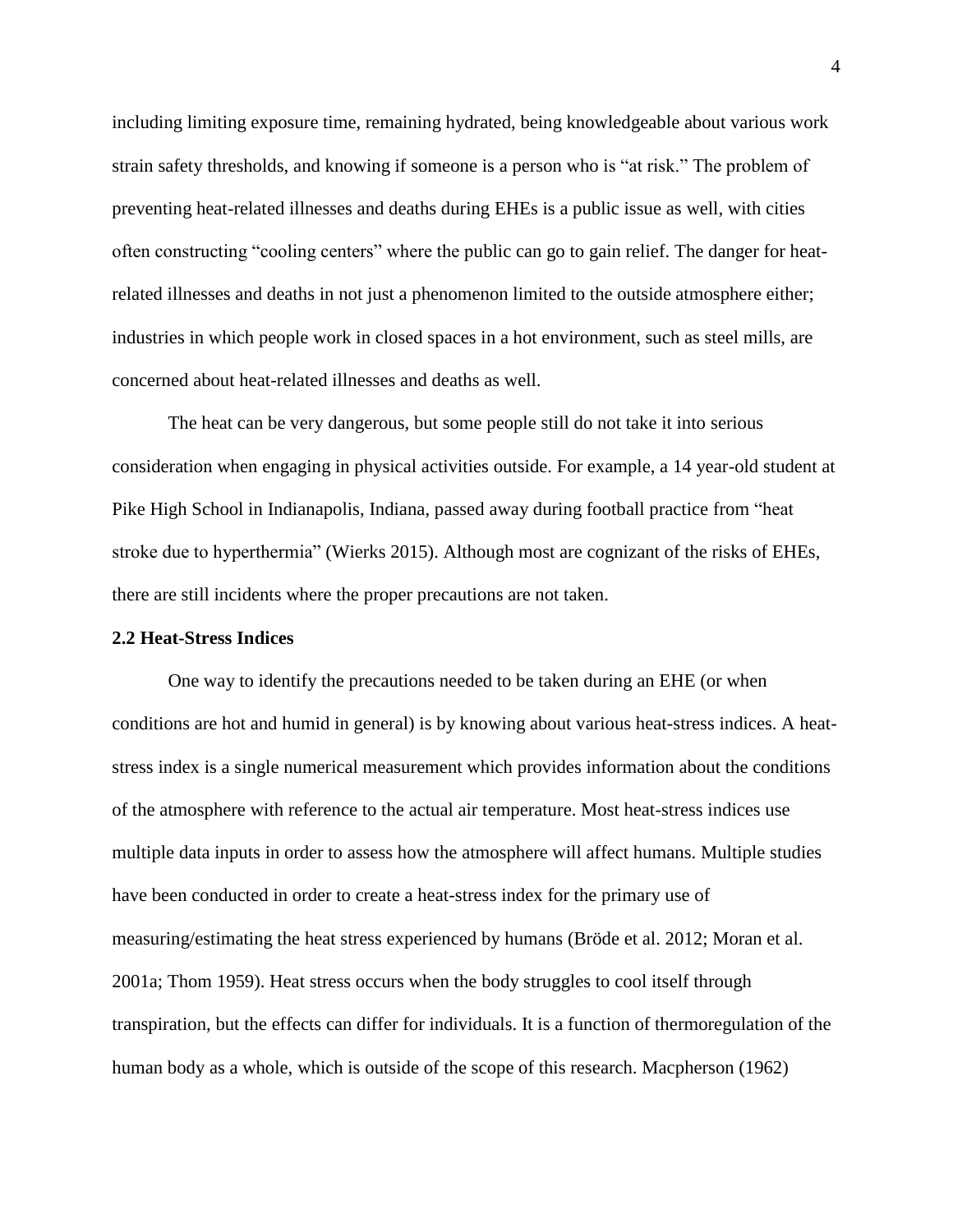summarized various heat stress indices, some of which are still in use today. Arguably, the most important component of the measure of heat stress, while not necessarily a heat stress index in and of itself, is the dry-bulb temperature. The dry-bulb temperature is simply the air temperature recorded by a dry-bulb thermometer. This is in contrast to the wet-bulb temperature, which is recorded by a bulb thermometer with a water-soaked sleeve covering the bulb. The wet-bulb temperature can be thought of as a heat stress index because it takes into consideration both the air temperature and the relative humidity. Its use as a heat stress indicator was the result of research of work conditions of mines in Cornwall, United Kingdom, in the early 1900s (Macpherson 1962).

#### **2.2.1 Effective Temperature**

One of the first widely used heat stress indices was developed in the 1920s and was known as the Effective Temperature. It was a measure of the combined effects of air temperature, humidity, and wind speed. The way it was created was described by Macpherson (1962) as follows

"The temperature and humidity in one test chamber were adjusted until the degree of comfort or discomfort experienced was judged by a small group of trained observers to be equal to that experienced in an adjacent test chamber maintained at a different temperature and humidity. Combinations of dry- and wet-bulb temperature satisfying this requirement were plotted on a psychrometric chart and through them a line of equal comfort was drawn. The intersection of this line with the dew point line defined the effective temperature of all such combinations."

The Effective Temperature had two scales: (1) normal, which took into consideration a human who was wearing normal inside clothes and (2) basic, which took into consideration a human who was clothed from the waist down. The effective temperature was the most widely used measure of human comfort for many decades following its introduction. In the 1930s, the globe-thermometer temperature came along. The device, a thermometer inside a 6-inch hollow copper sphere painted black, was introduced to help measure the effects of the air temperature,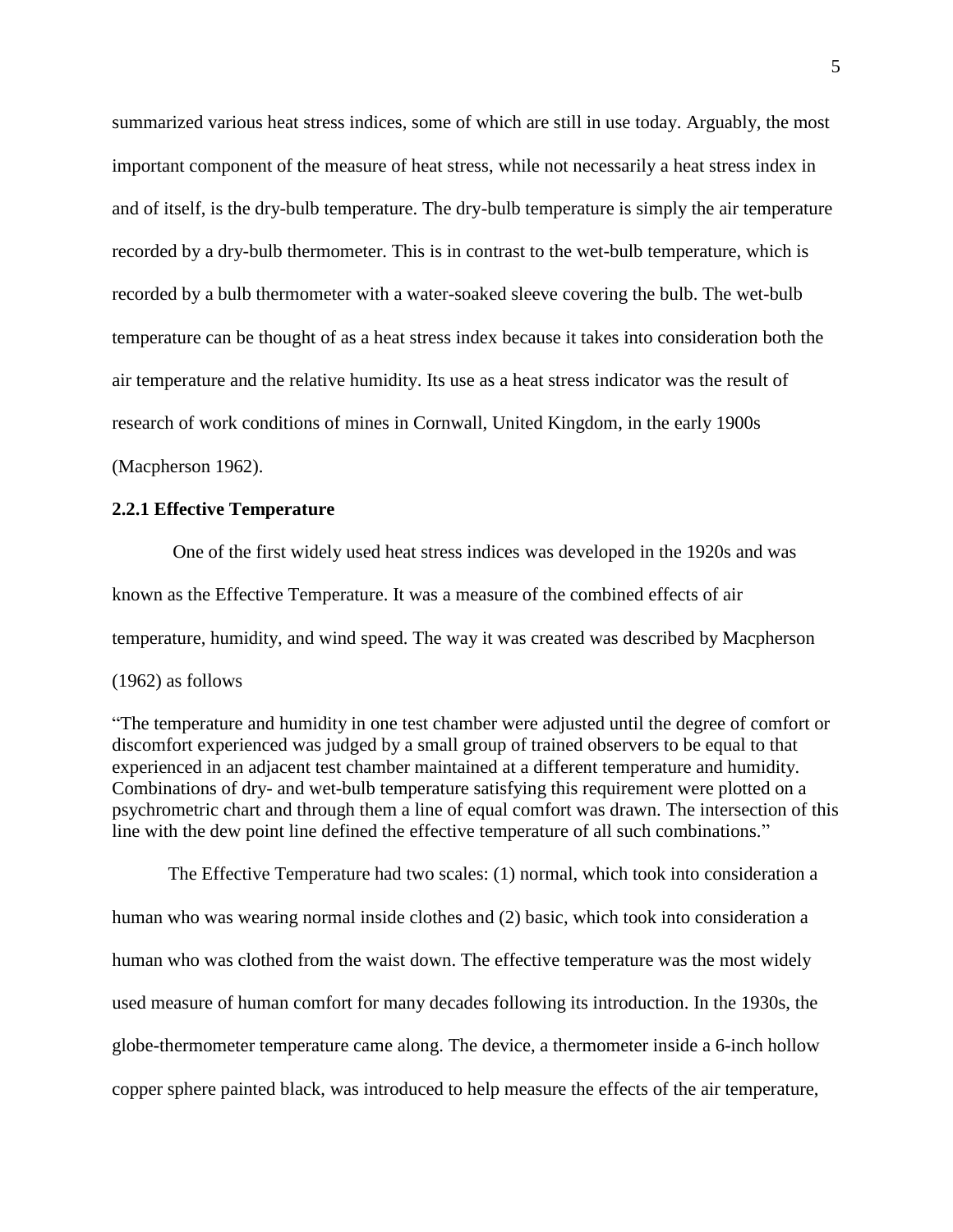wind speed, and mean radiant temperature had on thermal comfort. The uniform temperature of an imaginary black enclosure results in the same radiational heat loss from a person as the actual enclosure. The aforementioned indices were known as "indices based on measurement of physical factors" due to the fact that they "provide no direct measure of physiological effect" (Macpherson 1962) and although not used as standalone measurements of heat stress today, they did lead to the development of the Wet-Bulb Globe Temperature, considered by Epstein and Moran (2006) as a "direct index" and one of the most widely used heat-stress indices throughout the world.

#### **2.2.2 Wet-Bulb Globe Temperature**

One widely used heat-stress index, the Wet-Bulb Globe Temperature (WBGT), was created to help limit the heat stress and injuries experienced by military trainees (Yaglou and Minard 1957). This heat-stress index is based on a prior study which measured metabolic heat loads of each of the various training exercises. The WBGT also used meteorological data that included the shaded dry-bulb and wet-bulb temperature (obtained from sling psychrometers), globe thermometer temperature used to account for effective radiation from every source, wind velocity measured by thermoanemoemeters, intensity of direct solar radiation and diffuse solar radiation using pyrheliometers, and mean radiant temperature of the sky and ground measured by radiation thermopiles. The authors then used the effective temperature index to combine temperature, humidity, radiation, and wind into a single value. The final version of the WBGT (the index used for outdoor assessment of the environment), was published in its final form by the Departments of the Army, Navy, and Air Force (1957). It considers only three variables: the shaded dry-bulb temperature  $(T_d)$ , the natural wet-bulb temperature  $(T_w)$  and the black globe temperature  $(T_g)$  using the following formula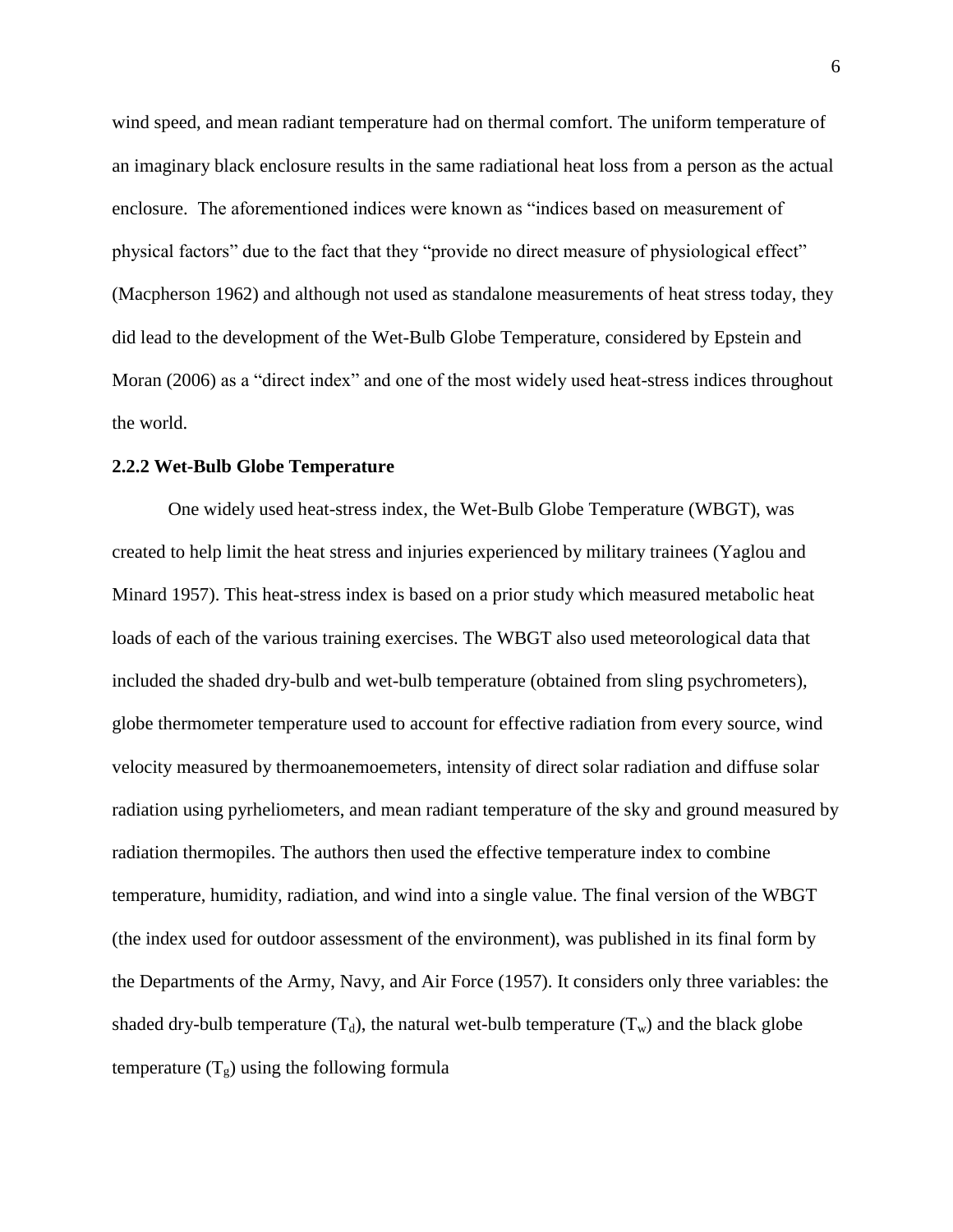$$
WBGT = 0.7^*T_w + 0.2^*T_g + 0.1^*T_d
$$
 (eq. 1)

The black globe temperature, measured by a thermometer inside a 6-inch hollow sphere made of copper covered in the same olive-colored fabric as the uniforms worn by Marine Corps trainees, was included to measure radiation from all sources. It was found that the olive-colored uniforms had an absorptivity of 0.74, compared to the 0.95 for the black globe. Another device similar to the globe thermometer is the wet globe thermometer. As the name implies, it is simply a globe thermometer that is wet. Botsford (1971) explains that, like the globe thermometer which considers heat from both direct beam radiation and that radiated by surrounding surfaces, it also has the added effect of being cooled by evaporation via wind and humidity. He believes that this measurement simulates the ability for humans to thermoregulate in hot and humid conditions via sweating and that it is a good measure of heat stress, which correlates well with the WBGT. The wet globe thermometer became known as the Botsball (BB) and it was later found that if the estimations of wind speed, humidity and radiant heat were readily accessible, the BB could predict the WBGT within 0.4°C (Ciriello and Snook 1977). However, in environments with high temperatures (greater than 41°C), high wind, and constant relative humidity, the difference between the BB measurement of the Wet Globe Temperature and the WBGT varied by as much as 9°C in a desert-like climate (Gonzalez et al. 1985).

The WBGT is employed in various industries, and is the most widely used measure of heat stress today. The military still utilizes this measurement to see if it is safe for trainees to perform training activities. Many athletic organizations use the WBGT to assess whether it is safe to practice or play a match. For example, The Fédération Internationale de Football Association (FIFA), the global governing body of soccer, uses the WBGT to monitor atmospheric conditions during matches. Their health officials determined that if the WBGT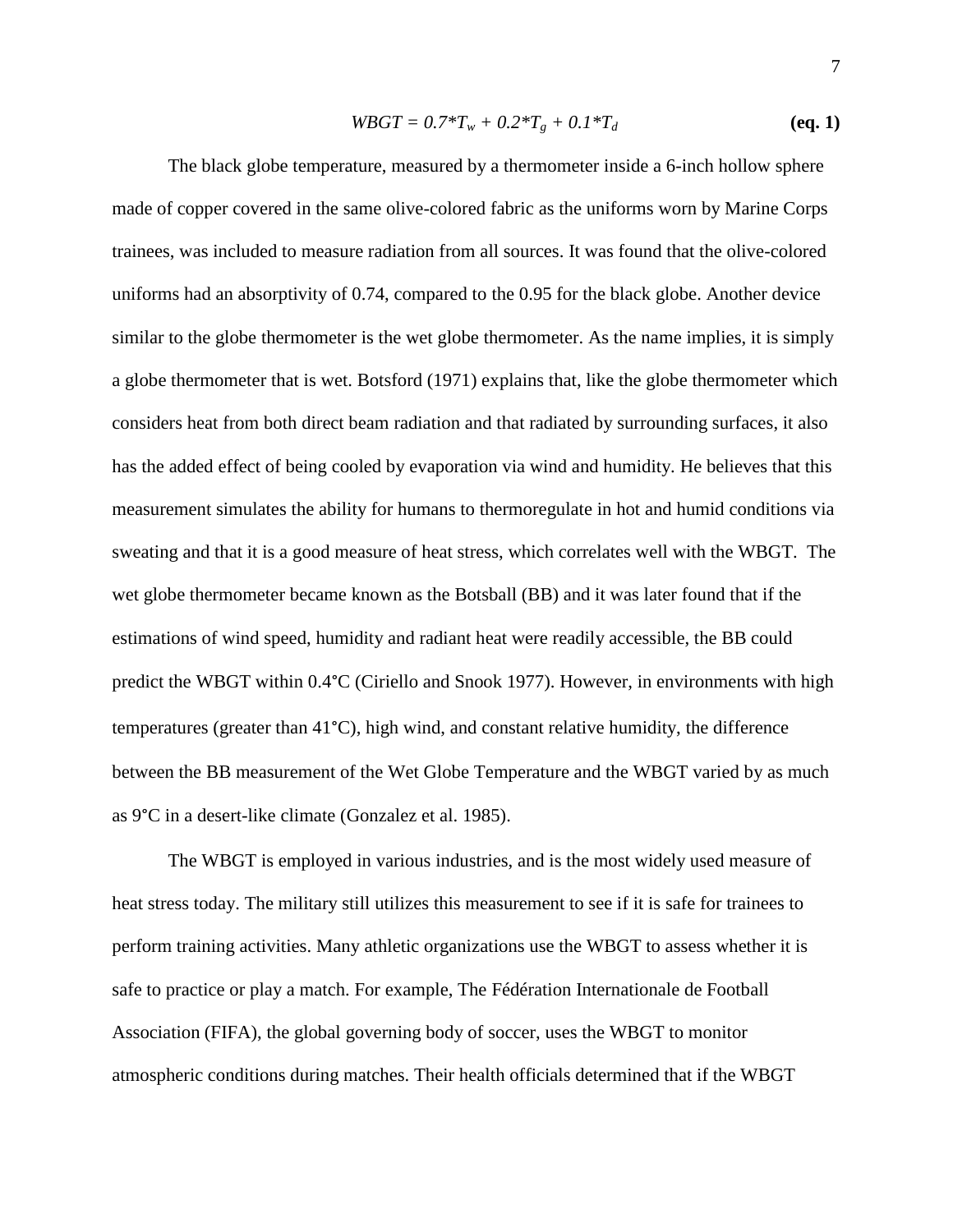exceeded 32° C (89.6° F) throughout the match, additional water breaks were required during the match. However, no thresholds are set out for practices; those are the responsibility of each individual national soccer governing body. The International Olympic Committee had scientists review evidence and found that for non-aquatic events, the heat stress is dependent on the elements calculated in the WBGT (Bergeron et al. 2012). The Occupational Safety and Health Administration (OSHA) has its own set of guidelines for measuring heat stress using the WBGT. However, it is based both on the WBGT and the energy expenditure (in kcal) per hour of the average worker. Similar safety thresholds are set out by International Organization for Standardization (ISO) in ISO 7243:1989 (Standardization 1989), which also states a formula for calculating the WBGT for indoor environments. The outdoor WBGT is calculated using a weighted measurement of the WBGT taken at the head level of the individual, the abdomen, and the ankles. However, ISO 7243 states, "for rapid determination of the WBGT index, it is enough to carry out one measurement at the level where the heat stress is maximum" (Standardization 1989).

#### **2.2.3 Apparent Temperature**

Despite the wide use of WBGT, both early in its development and today, this did not signal the end of attempting to develop different heat stress indices. Another of these models, which was developed after Macpherson's (1962) work, is the Apparent Temperature. Steadman (1979a, 1979b) based his model on what he referred to as "sultriness," which is the combined effects of high air temperature and high humidity. Calling his single value the apparent temperature, Steadman (1979b) defined it as "the ambient temperature adjusted for variations in vapor pressure above or below some base value." These base values are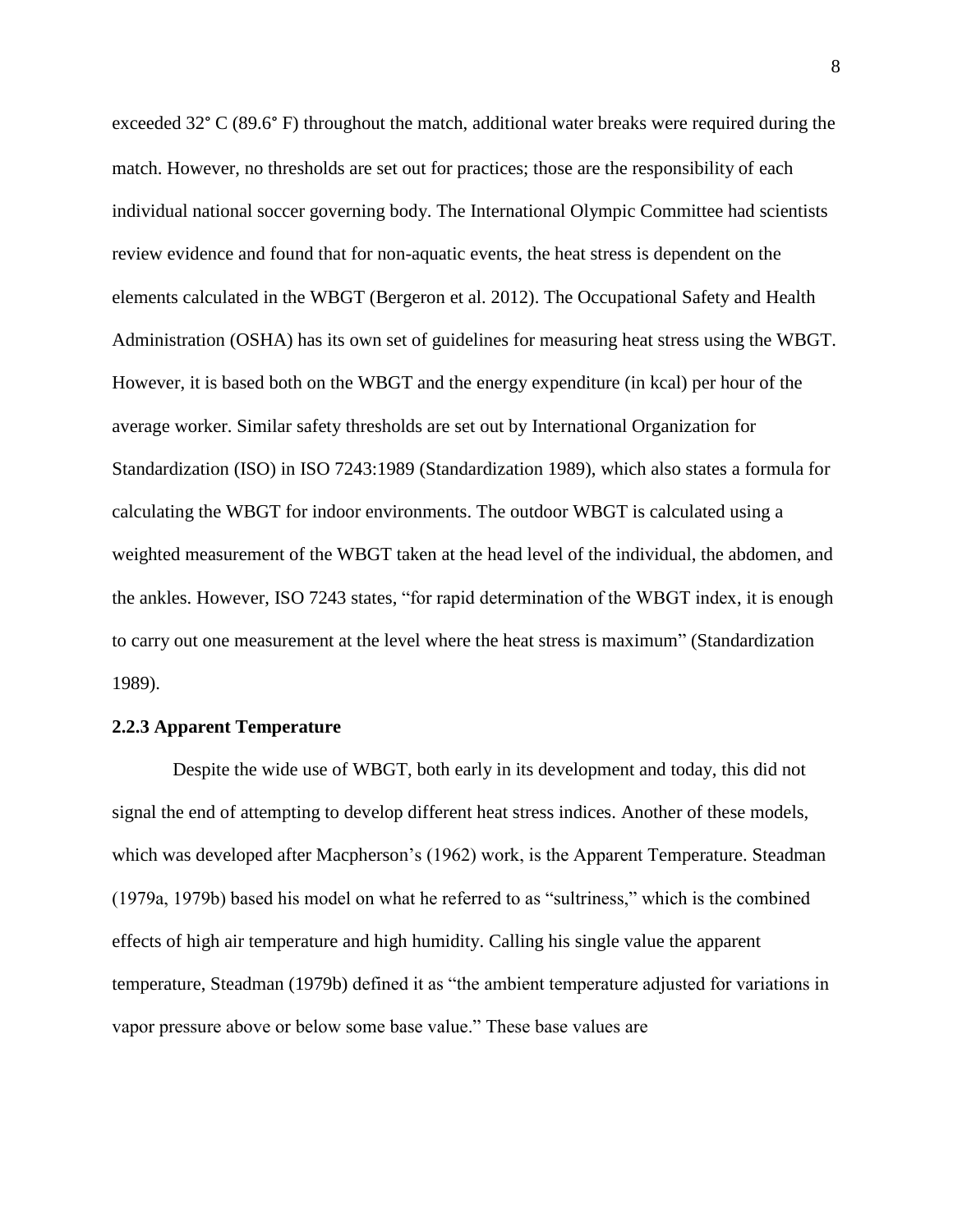- 1. Vapor pressure  $= 1.6$  kPa
- 2. Wind speed =  $2.5 \text{ m s}^{-1}$
- 3. Barometric pressure  $= 101.3 \text{ kPa}$
- 4. Extra Radiation  $= 0$

The Apparent Temperature was calculated for both mild and extreme conditions and took into consideration factors other than meteorological variables. Physiological characteristics such as the dimension of an average adult, core vapor pressure, and surface temperature and vapor pressures of skin, among others were considered in the development of this heat-stress index. Thermodynamic properties were also taken into consideration. These include, but are not limited to, surface convection, heat transfer from clothing, resistance to heat transfer of clothing, surface radiation, and the effect of the wind h on the heat-stress of a human. Steadman (1979a) knew that the ambient conditions played a large role in whether or not the wind was making humans feel warmer or colder. The chosen average wind speed was selected because "winds less than the base speed of 2.5 m  $s^{-1}$  are scarcely detectable by the average moving person" (Steadman 1979b).

Radiation is a problem which is mostly unavoidable to those outside, even those who are in the shade. Direct exposure to the sun is the main concern for heat-stress in humans, but upwelling longwave radiation can affect the apparent temperature, as absorption of upwelling longwave radiation by humans can reach  $200 \text{ W m}^{-2}$  (Steadman 1979a). This value is approximately half of the longwave radiation emitted from the earth's surface. The apparent temperature for a wide range of values of temperature, humidity, wind speed, and barometric pressure was calculated using knowledge of the planetary boundary layer, the physiological properties of humans, and clothing science. These were distilled into a single value, which is perhaps why it formed the basis of the most popular U.S. heat-stress index, the Humitrue, developed in 1978 by WJXT (Jacksonville, Florida) broadcast meteorologist George Winterling.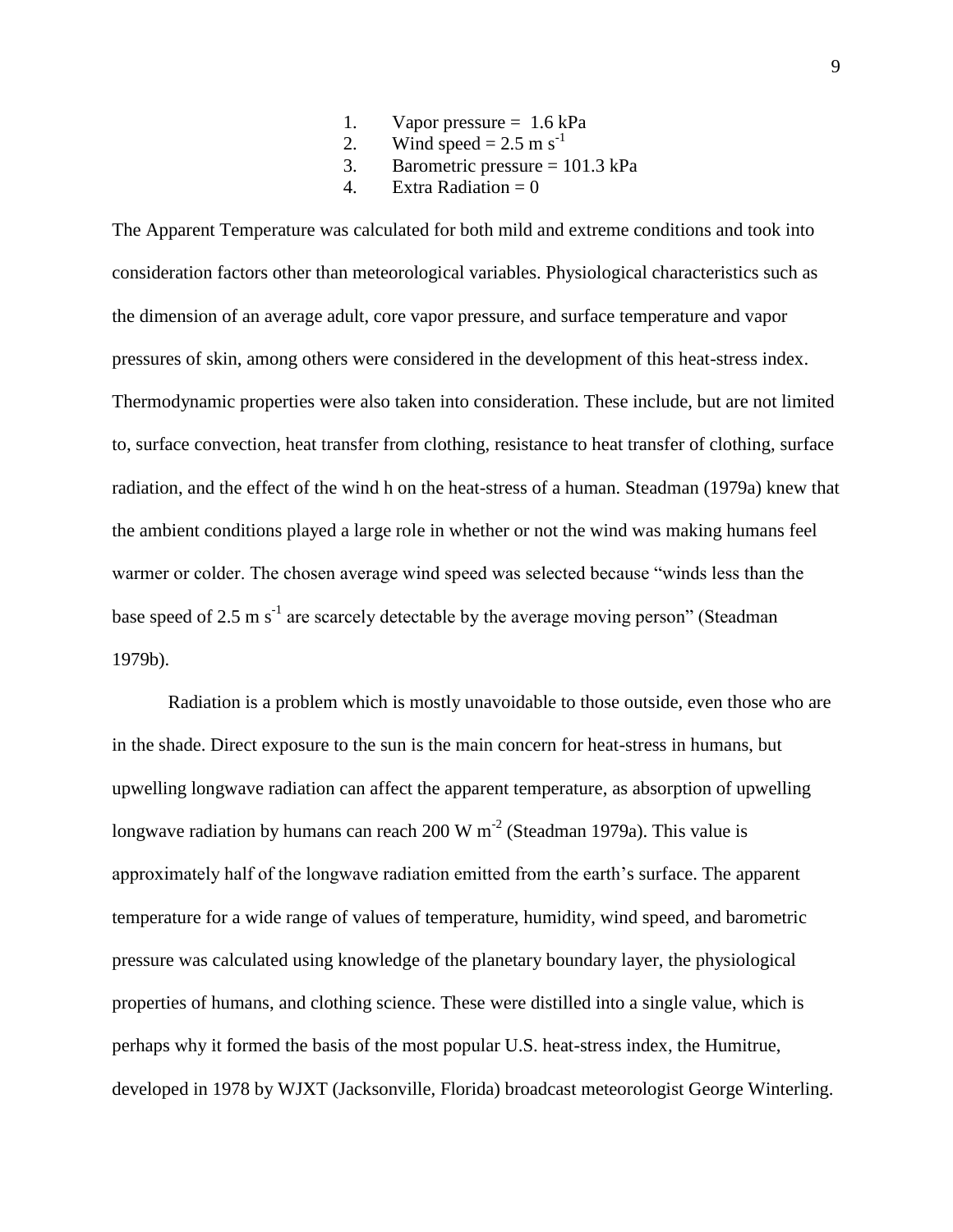His index was then adopted by the National Weather Service (NWS) and named the Heat Index (HI). The U.S. HI differs from the Canadian HI, namely because the U.S. HI considers heat balance rather than just vapor pressure. However, Santee and Wallace (2005) found that both are correlated with the predicted rectal temperatures of humans, which is another physiological measure to predict heat stress (Santee and Wallace 2005).

#### **2.2.4 Universal Thermal Climate Index**

More modern heat-stress indices have been developed to either estimate the WBGT or replace it entirely. One of these is the Universal Thermal Climate Index (UTCI) (Jendritzky et al. 2008), which incorporates both physiological response of the body and various meteorological and environmental inputs founded on a baseline environment with 50% relative humidity (RH) and vapor pressure limited to 20 hectopascals (hPa). The index uses meteorological variables such as air temperature, atmospheric pressure, wind speed, water vapor, and solar radiation inputs such as shortwave and longwave radiation fluxes. Metabolic heat load on the body and clothing insulation are also included in the calculated of the UTCI.

The operation of calculating the UTCI was then simplified by Bröde et al. (2012) to limit the computational power needed to calculate the UTCI in climate models. With heat-stress being a factor in athletics, Brocherie and Millet (2015) believe that the UTCI is a more useful heatstress index for athletes due to their belief that it better represents physiological response to hot environments. The Required Sweat Rate model used in ISO 7933:2004 (Standardization 2004) was used to estimate the thermoregulation of humans working in hot environments by taking into consideration environmental conditions and clothing worn by a human, among other factors. However, it was suggested by Malchaire et al. (2000) to change the criteria of ISO 7933:2004 to consider the physiological factor of an increase in the temperature of the core with activity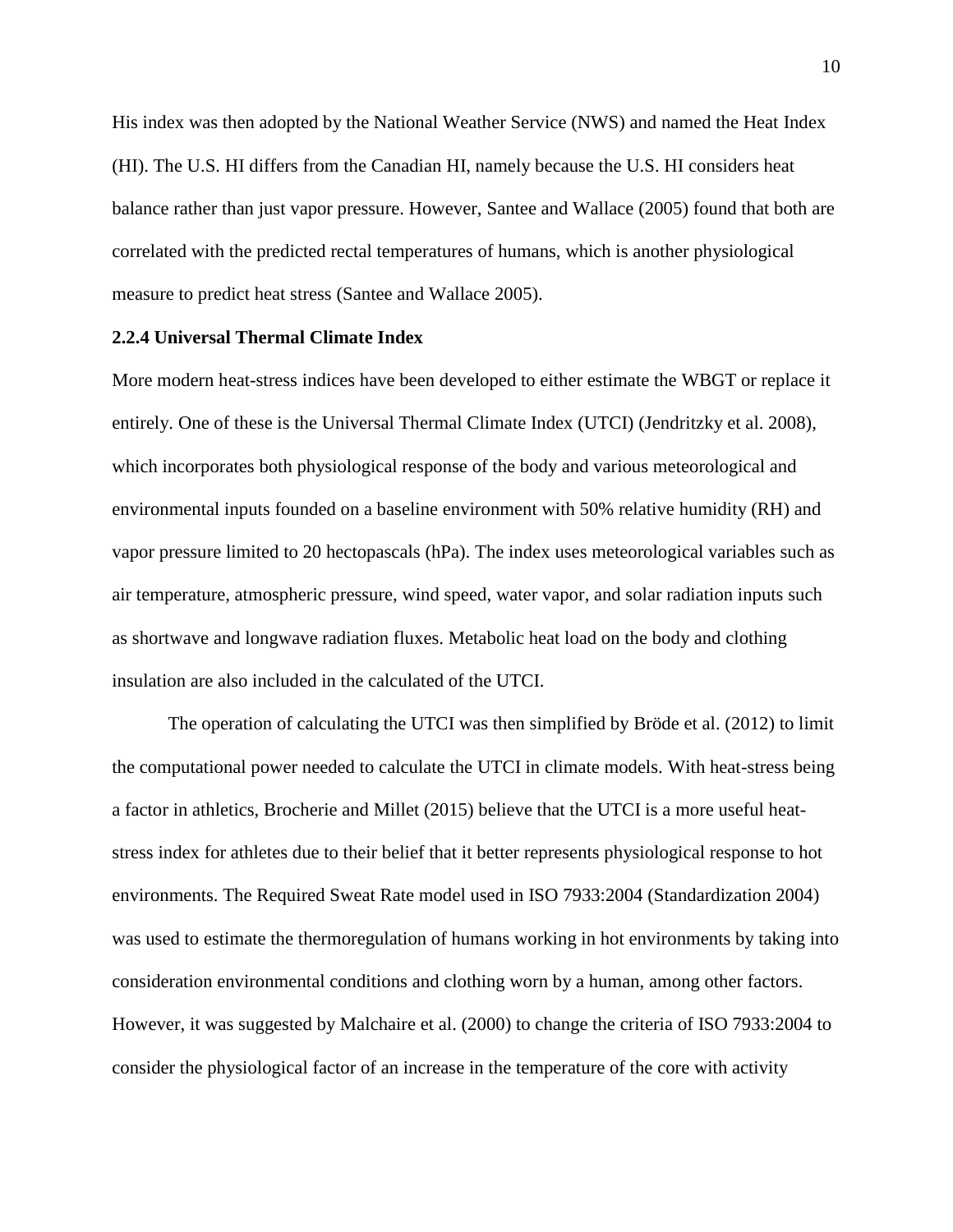during "normal conditions." The Predicted Heat Strain model was found to improve the prediction of sweat rate, and thus acceptable extreme heat exposure time (Malchaire et al. 2001).

#### **2.2.5 (Modified) Discomfort Index**

The Discomfort Index (DI) created by Thom (1959) was one of the first widely used heat-stress indices. The index considered both the dry-bulb temperature and the wet-bulb temperature and was constructed because effective temperature was not easily calculated from standard observations. The DI was then adjusted by Sohar et al. (1962), which resulted in a simpler DI formulation. Moran et al. (1998) compared the results of DI and the Wet-Bulb Globe Temperature (WBGT) from 3 different weather stations in the world. The DI was modified by calculating a new linear relationship between collected data. This was done because with higher values of WBGT and DI, the deviation from the mean line between WBGT and DI grew larger. Moran et al. (1998) found that the Modified Discomfort Index (MDI) did a better job of estimating heat-stress on a human rather than replacing the WBGT all together. Another study (Moran and Pandolf 1999) was done comparing the MDI to the WBGT and DI to assess the importance of the Globe Temperature  $(T_g)$  in the calculation of heat stress. It was found that MDI had a significant correlation with WBGT, and since it did not use  $T_g$ , it was simpler and thus better to use as an indicator of potential heat stress.

#### **2.2.6 Environmental Stress Index**

Another heat-stress index (Environmental Stress Index) was created by Moran et al. (2001a) in order to find an alternative to the WBGT. Using multiple regression analysis and data collected from three different climate types, Moran and Pandolf (1999) constructed various models for the WBGT that were dependent on air temperature  $(T_a)$ , relative humidity (RH), and solar radiation. It was found that ESI also correlates well with WBGT and could be used as a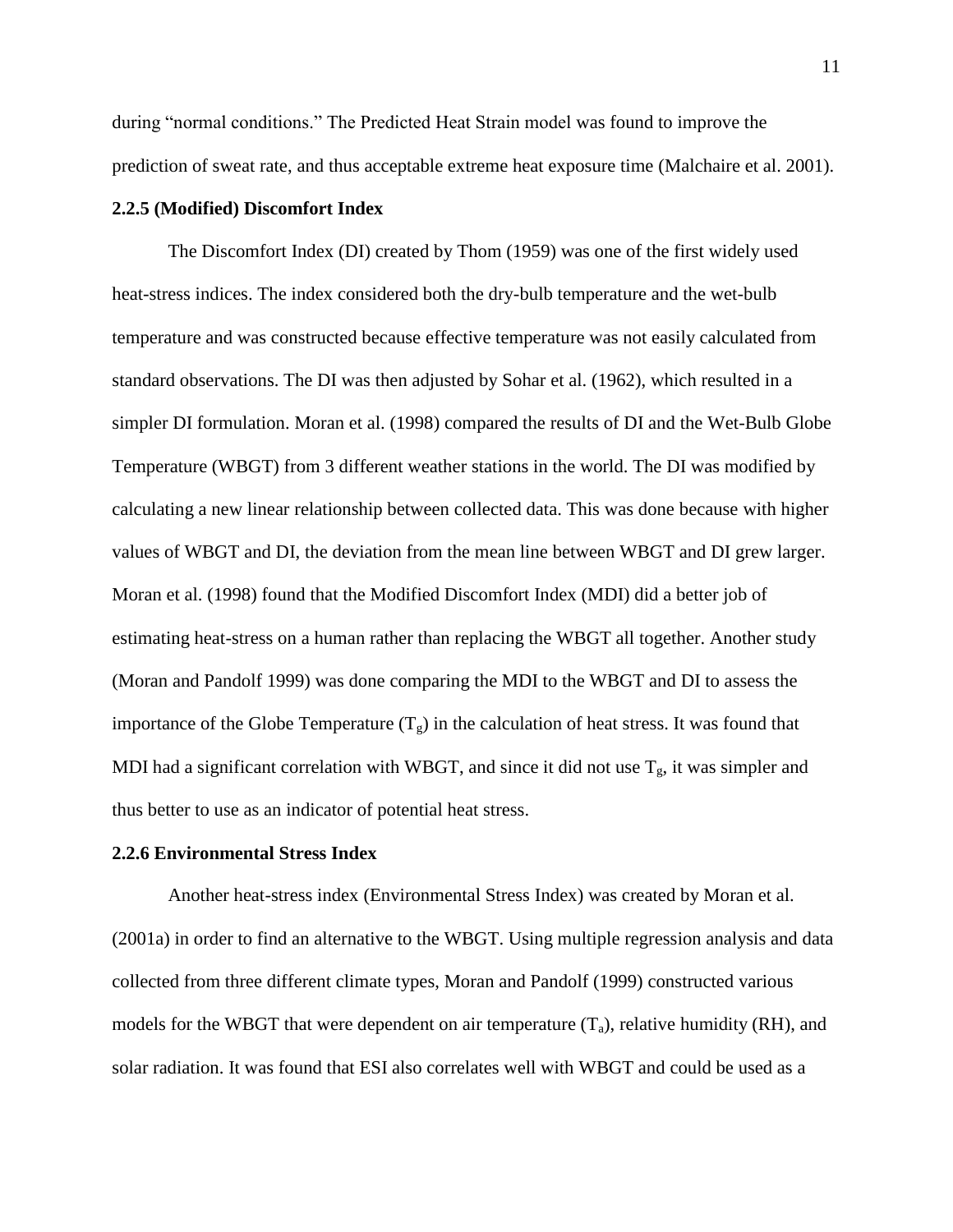substitute due to the use of more accurate micro-sensors employed to measure atmospheric conditions. The ESI was evaluated by Moran and Epstein (2006) with data obtained from different databases used to construct ESI, and the results showed once again that ESI was highly correlated with the WBGT, and thus a good substitute for it for the same reasons as Moran and Pandolf (2001) explained in the creation of ESI.

#### **2.2.7 U.S. Army Research Institute of Environmental Medicine**

Many of the heat stress indices that have been developed have been focused on use for the general public. However, heat-stress experienced by military personnel has been a pressing topic of the United States government for decades, as evidenced by the development of WBGT in the 1950s. The U.S. Army Research Institute of Environmental Medicine (USARIEM) developed its own heat-strain model (Army Research Institute of Environmental Medicine (ARIEM)) used to predict physiologic strain (body temperature, heart rate, and sweating rate), specifically for military personnel who have to wear various levels of Mission Oriented Protective Posture (MOPP) gear (Cadarette et al. 1996). The MOPP gear levels were each assigned correction values to be added to observed WBGT when heat-stress is a concern. Another study calculated adjustment values for different, more normal clothing ensembles by calculating the core temperature of the study subjects (Bernard et al. 2008). Other models constructed by the USARIEM (e.g. Heat Strain Decision Aid (HSDA) and ARIEM-EXP) were able to predict core temperatures, which are used as a physiological estimation of heat-stress on humans (Cadarette et al. 1999). The AIREM model has also been modified for use in high altitude environments and has done well with predicting the heat stress in such locations, showing that evaporative skin cooling increases with altitude (Matthew et al. 2003).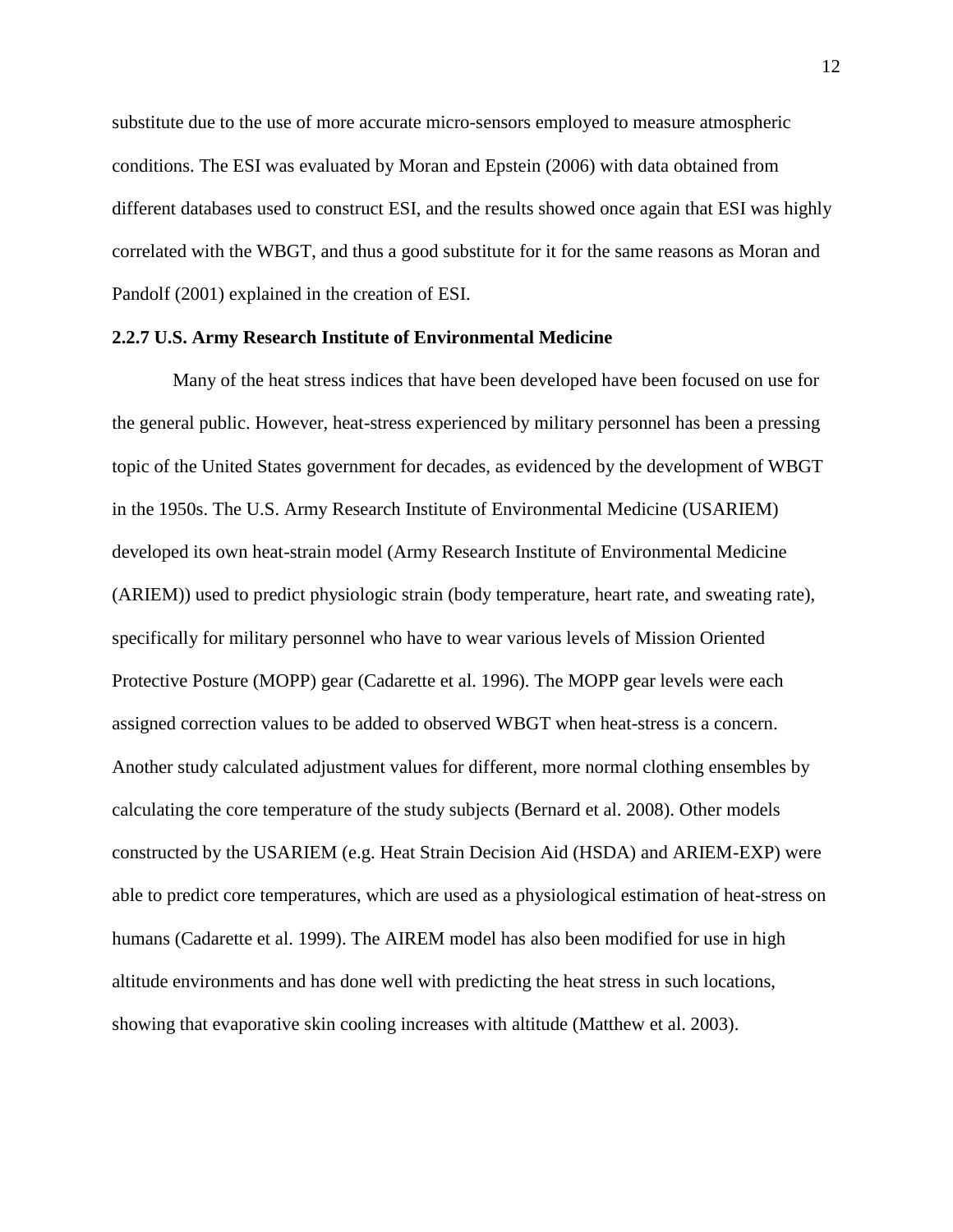However, one problem with all of these heat-stress indices, with exception of Required Sweat Rate model and WBGT, is that they do not have their own internationally recognized and utilized workload safety thresholds. Having the safety thresholds backed by physiologic research is pivotal to providing proper guidance in preventing heat-related illnesses and deaths. This is perhaps one of the reasons why WBGT is so widely used throughout the world. However, WBGT does have its limitations. These limitations include, but are not limited to, belief that WBGT does not respond as quickly as do changes in atmospheric conditions (Moran et al. 2001a), that its use in a broad range of scenarios where the black-globe temperature is needed limits its accuracy (Epstein and Moran 2006), and that the calibration of devices to measure WBGT is inadequate (Budd 2008).

One of the biggest problems with WBGT calculation is that it is quite cumbersome to compute. The device used to gather the necessary data is expensive and time consuming to use, and thus is not utilized by smaller organizations such as schools and small construction companies. That is why it has been important to estimate the individual components of the WBGT, primarily  $T_w$  and  $T_g$ . One of the primary concerns is those workers who work inside environments that can become extremely hot, chief among them aluminum smelters. A number of studies have been conducted to estimate WBGT inside buildings that house aluminum smelters (Akbar-Khanzadeh and Ramsey 1987; Bernard and Pourmoghani 1999; Dernedde and Gilbert 1991; Lemke and Kjellstrom 2012; Plunkett and Carter 1974). Most of these found that WBGT inside the building can be closely predicted, whether it be by the use of including outdoor measurements in an environment that is open to the outdoors, using empirical models, or thermodynamic models. However, Plunkett and Carter (1974) believe WBGT is not appropriate to use inside aluminum smelter plants due to a large amount of data needed from multiple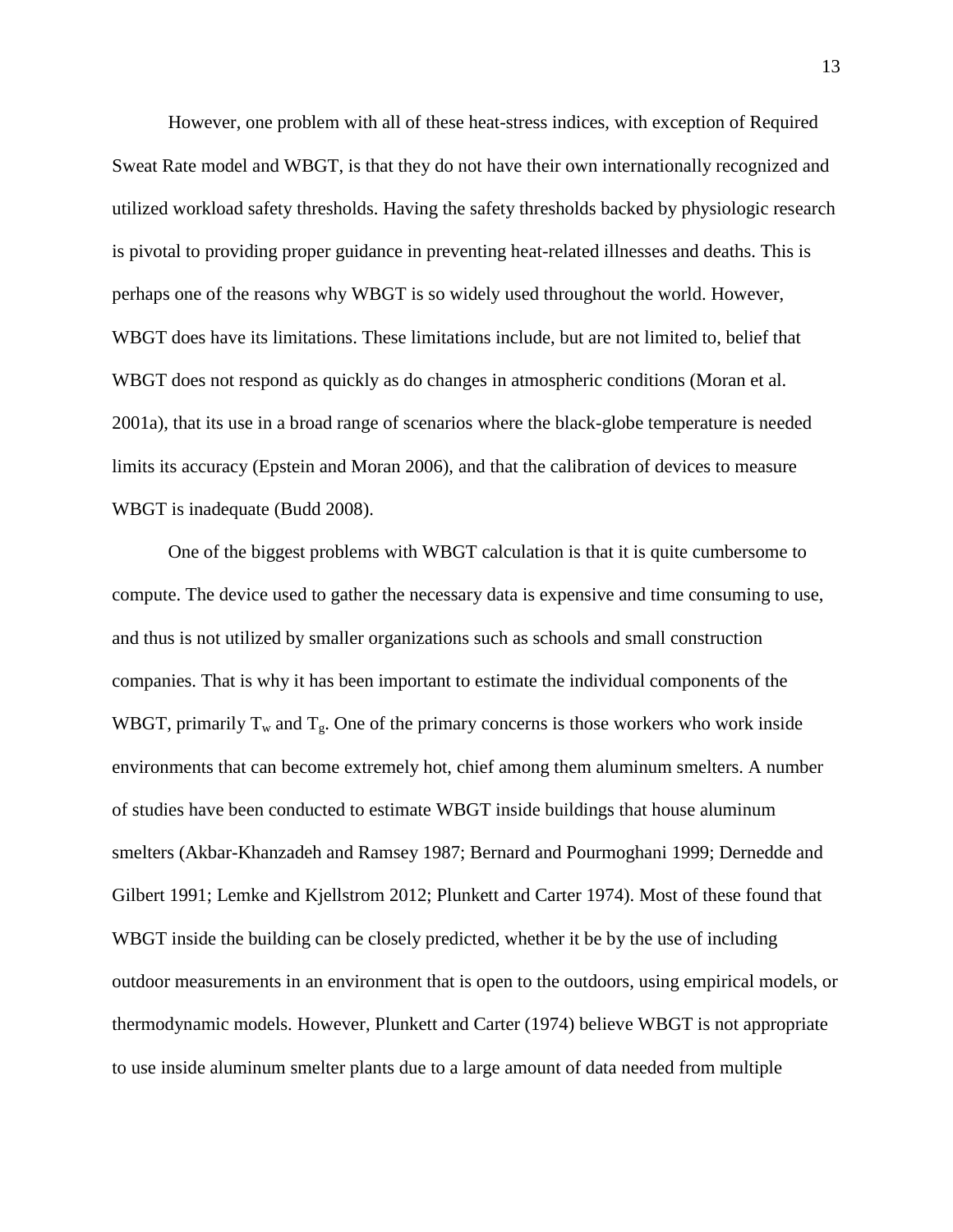locations throughout the building in order to calculate a time-weighted average WBGT. Naturally, this issue could be extended to include other hot, indoor environments as well, such as steel mills. Another issue with using WBGT indoors is the estimate is more accurate further away from the furnaces, but WBGT is higher closer to it, which is obviously not beneficial (Emes et al. 1978). These findings are in contrast to those of Dernedde and Gilbert (1991), who discovered in their study area that there was less than a 3% difference between the predicted and observed values of WBGT.

Another concern of heat-related illnesses and deaths is those who are outdoors in extreme heat. The WBGT is tedious to calculate using the standard measuring devices. That is why attempts to estimate the components of WBGT using other methods have been made. One such method uses Heat Index and Adjusted Temperature to estimate WBGT. Employing the empirically derived formula provided by Bernard and Iheanacho (2015), the Heat Index value can help provide an estimate of WBGT within  $\pm 2^{\circ}$ C. In comparison, using Adjusted Temperature provided an estimated WBGT between 1°C below and 1.4°C above the actual WBGT. However, it was determined that using Heat Index or Adjusted Temperature did not provide an estimate for the actual WBGT within 1°C, and thus is not recommended for use. Another method used a 50 mm globe instead of the standard 150 mm diameter black globe thermometer. It has been shown that using the 50 mm globe provides a reasonable estimate of  $T_g$  combined with estimating the  $T_w$  using meteorological observations provided an estimate of WBGT within  $\pm 2^{\circ}C$  (at a confidence level of 95%) (Bernard and Barrow 2013).

Similar to the Bernard and Barrow (2013) study, other studies have estimated the black globe temperature and/or the natural wet bulb temperature in an attempt to estimate WBGT. Working under the USARIEM, Matthew et al. (2001) estimated the mean radiant temperature,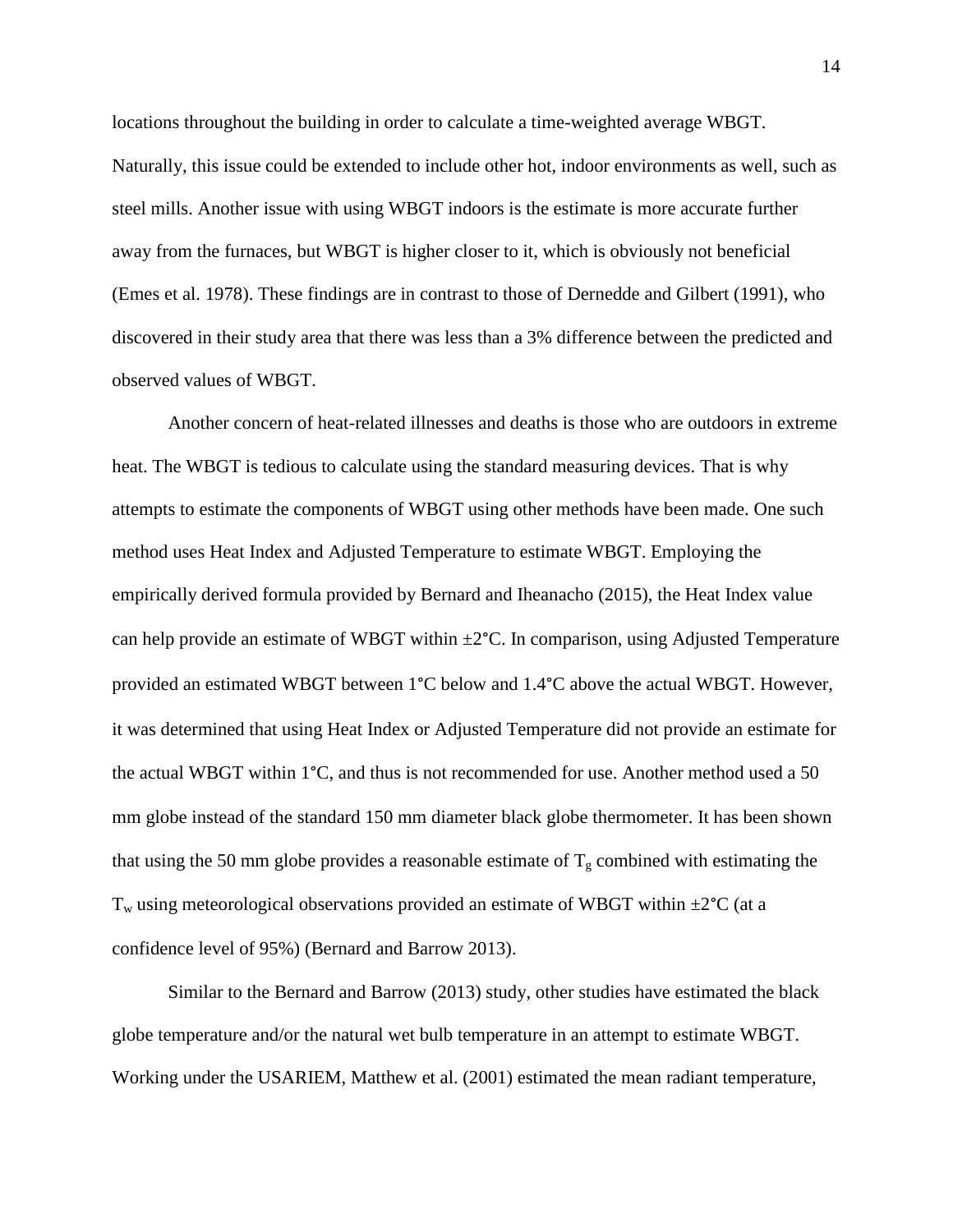which is used for the solar aspect of the ARIEM heat-stress model. They were able to compute the components of the WBGT which are sensitive to solar radiation. The authors proposed methods to compute  $T_g$  and  $T_w$  for use in estimating WBGT from mean radiant temperature and other standard meteorological measurements. A physical model was created by collecting meteorological measurements (air temperature, relative humidity, wind velocity, solar radiation, etc.) recorded at weather stations. This model estimated both  $T_g$  and  $T_w$  and was found to provide a close estimate of WBGT (Gaspar and Quintela 2009). Another model created by Liljegren et al. (2008) also used meteorological measurements available at weather stations located at chemical depots throughout the United States. The model, comprised of sub-models for  $T_g$  and  $T_w$ , successfully estimated WBGT within  $\pm 1^{\circ}C$ , which is considered an acceptable estimation.

Another study also developed empirically derived methods of calculating  $T_g$  and  $T_w$ , constructed using standard meteorological measurements collected at 15 minute intervals from the Savannah River Site (Hunter 1999). The formulas are straightforward to use, and all data are freely accessible to anybody with internet access. This method produces an overall average difference of 0.5°C between the estimated WBGT and the observed. The Hunter method of calculating WBGT has been used in studies to estimate WBGT in other locations. In Sao Paulo, Brazil, a modified version of the Hunter method was used successfully in monitoring heat stress when data is collected within a distance of less than 80km (Maia et al. 2013). Also using the Hunter method, Dimiceli et al. (2011) were able to derive their own formula to estimate  $T_g$  using readily available standard meteorological measurements provided by the National Weather Service (NWS). The only difference between it and the Hunter method was that the convective heat transfer coefficient was empirically derived on site rather than assigned a constant. The 4<sup>th</sup>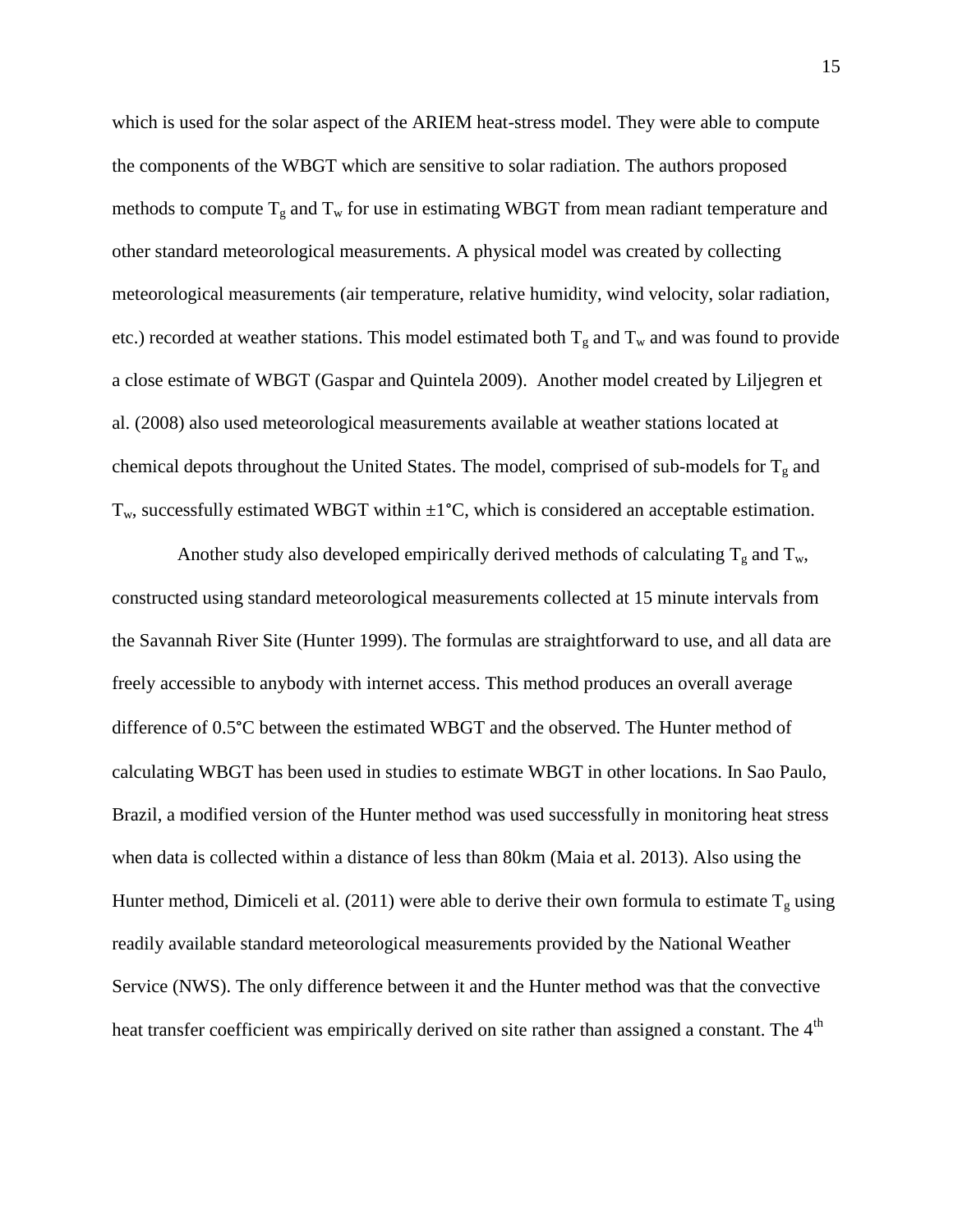order polynomial used in the Hunter method was reduced to a linear approximation between critical values using regression analysis, yielding a simpler calculation of  $T_g$ .

The risk of heat-related illnesses and deaths is not limited to the United States. Tonouchi et al. (2006) constructed models to estimate  $T_g$  and  $T_w$ , and ultimately forecast WBGT in Japan using meteorological measurements collected from weather stations. They were able to roughly simulate WBGT, but were unable to validate and improve their method due to the lack of continuously observed data.

Estimating WBGT components carries with it some concerns. Early on, Malchaire (1976) provided detailed specifications for calculating  $T_w$  and using the wet globe thermometers, which incorporate standard meteorological measurements. Alfano et al. (2012) studied each heat flow term in the heat balance equations used to estimate  $T_{w}$ , along with the effects microclimate parameters have on the multiplicity of solutions. It was found that under free convection, even the smallest difference in parameters (i.e. air temperature and mean radiant temperature) could produce multiple solutions. Thus, by the standards of ISO 7243:1989, Alfano et al. (2012) believe that if  $T_w$  cannot be directly measured, a WBGT that uses estimated components should not be used to assess heat stress. There have been problems with calculating  $T_g$  as well. It was found in one study that a large size globe will produce a higher  $T_g$  for different wind speeds, as well as radiant temperature (Juang and Lin 2007). Since wind speed was shown to be crucial in  $T_g$  and  $T_w$ , there can be errors in evaluating hot environments when  $T_d$  is greater than skin temperature.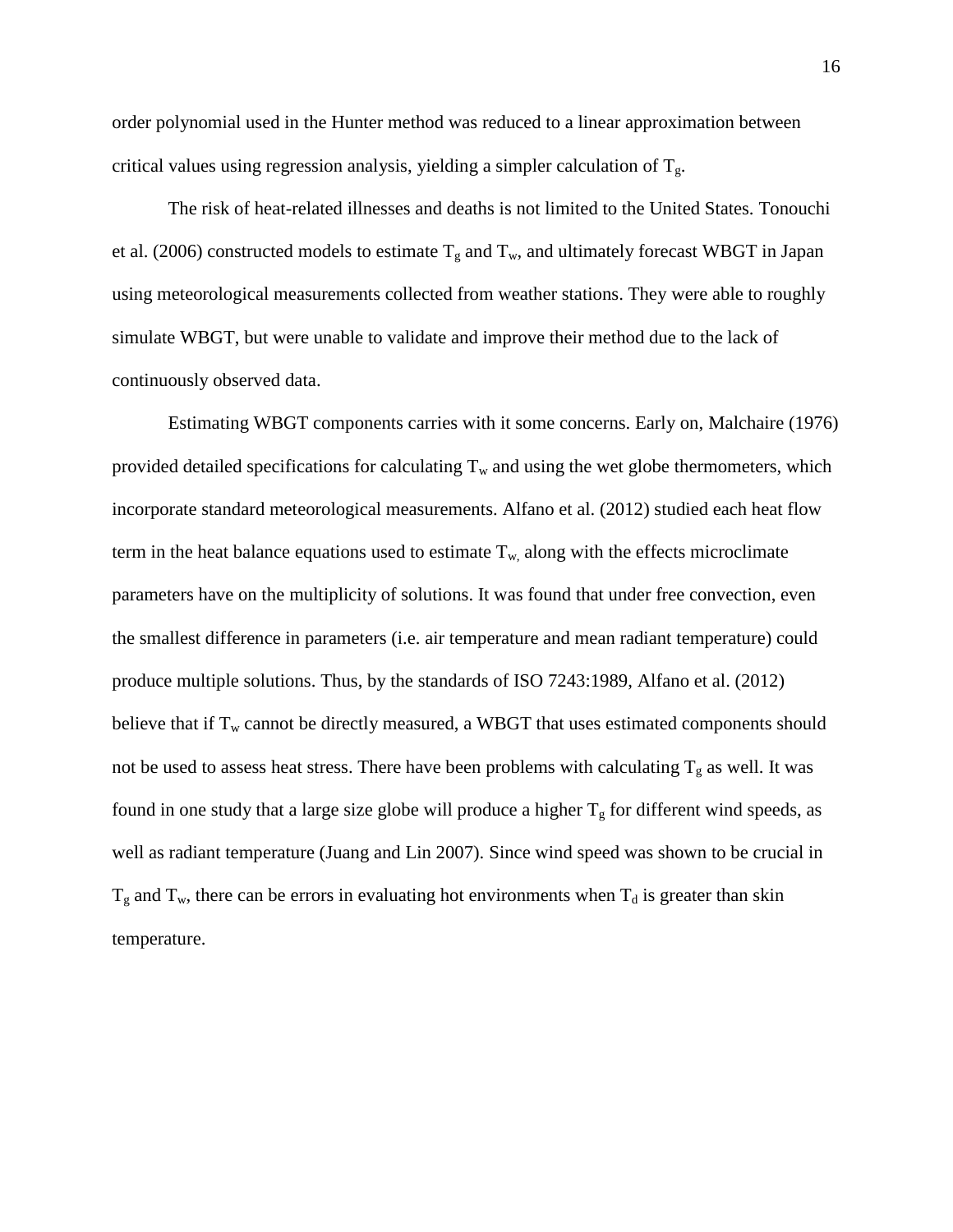#### **2.3 Solar Radiation**

The components of WBGT, chiefly  $T_g$ , are directly related to solar radiation. The black globe thermometer collects radiation from all sources, including direct and diffuse solar radiation along with terrestrial longwave radiation. The air temperature inside the globe increases and thus does  $T_g$ . Unfortunately, traditional WBGT devices are not used due to various problems.  $T_g$  can be estimated using solar radiation data. Traditionally, solar radiation data is collected using upward facing pyrheliometers to measure direct solar radiation, pyranometers to measure global radiation (which is both direct and diffuse solar radiation), and a shaded pyranometer to measure diffuse radiation. Longwave radiation is measured using radiometers. Smaller light sensors, approximately 5 mm in diameter, have been tested and shown to adequately measure global radiation for use in assessing hot environments (Moran et al. 2001b).

Unfortunately, the solar radiation observation network is spatially sparse. Approximately 40 stations throughout the United States directly measure solar radiation. However, methods of estimating solar radiation at observation sites throughout the United States have been constructed. Lengfeld et al. (2010) estimated solar radiation using a model that includes cloud cover data in its parameters. Observed cloud and radiation data were obtained from the Richard Assmann Observatory and the German Weather Service. It was found that parameterized solar fluxes underestimated the observations; thus, the accuracy of the estimate suffered, even after changes. Using sky cover data collected from weather stations located at Mississippi County Community Collect and the Blytheville Air Force Base, Turner and Mujahid (1984) developed a model to estimate hourly global solar radiation. The results were such that the authors believed their model fared well when compared to other cloud cover models, including the NOAA Model. Turner and Mujahid (1984) also believed that their model was less spatially limited since one of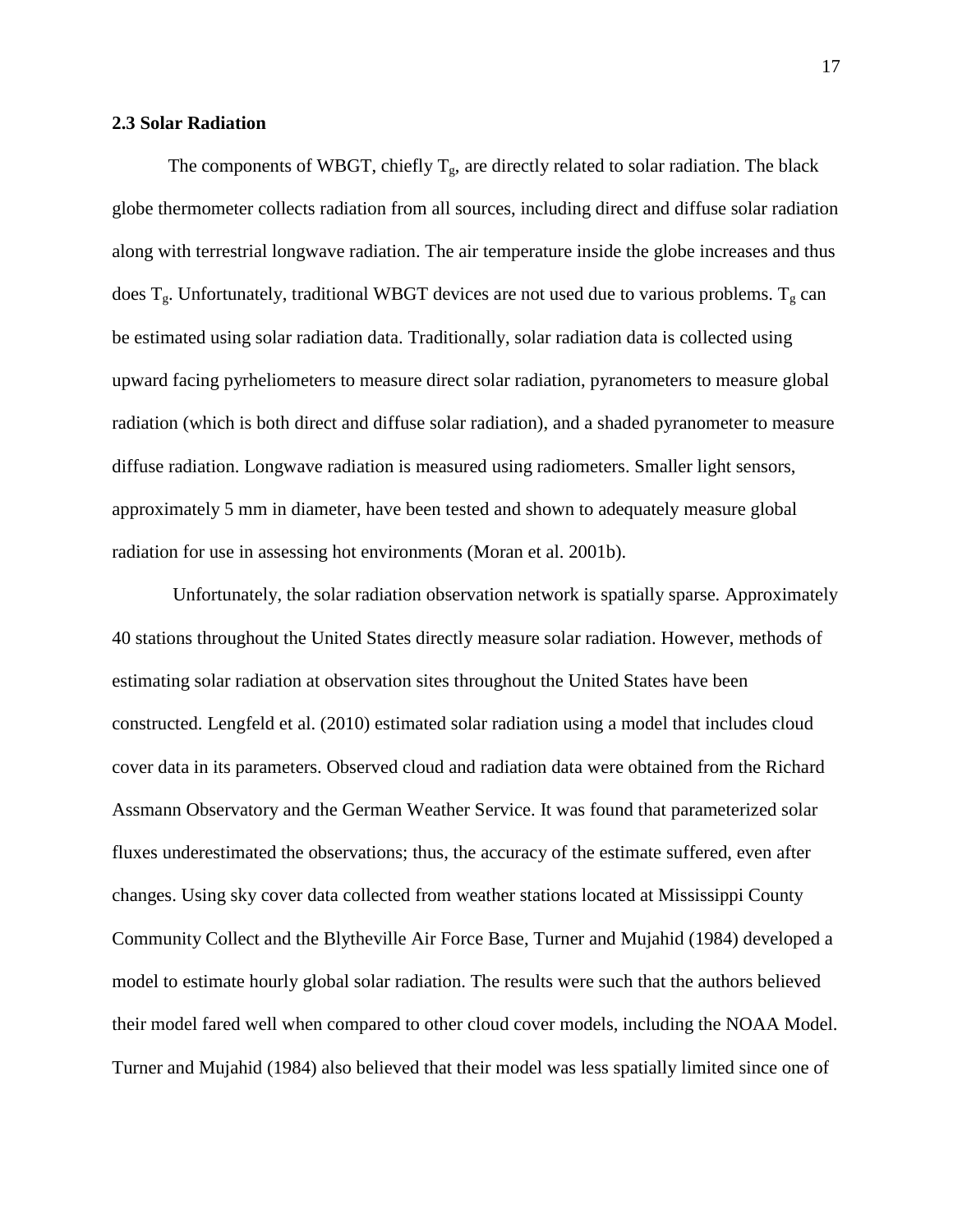the predictors of the hourly global solar radiation is extraterrestrial solar radiation. Another method to compute solar radiation used sky cover data collected from 47 different weather stations over a 10 year period; a parabolic curve was fitted to the data to develop a formula to estimate the percentage of clear sky solar radiation (Thompson 1976). However, the authors believe that users should be wary due to uncertainties of the observed global solar radiation and observed sky cover.

One of the other models, used by the US National Solar Radiation Database, employs estimated values of direct normal, diffuse horizontal, and global horizontal radiation to calculate the METSTAT model (Meteorological/Statistical) (Maxwell 1998). The various parameters used in METSTAT include total and opaque cloud cover, aerosol optical depth, precipitable water vapor, ozone, surface albedo, snow depth, days since last snowfall, atmospheric pressure and present weather at a location. The Northeast Regional Climate Center (NRCC) solar radiation model was based on the METSTAT model, but was updated by Belcher and DeGaetano (2007) to include cloud observations from ASOS stations equipped with ceilometers and satellite estimates of cloud layers above the maximum detection distance of ceilometers. Modifications were needed because prior to ceilometers, sky cover was estimated by trained observers. The updated NRCC model was found to have similar error in estimating the solar radiation as other models. However, this model was later replaced by one developed by Perez et al. (2002) at the State University of New York (SUNY). The SUNY model uses remotely sensed imagery from the Geostationary Observed Environmental Satellite (GOES) series to determine the amount of cloud cover. This was done by employing the inverse relationship between reflected irradiance from the atmosphere and clouds back to space and ground irradiance, which is radiation from earth's surface that passes through the atmosphere.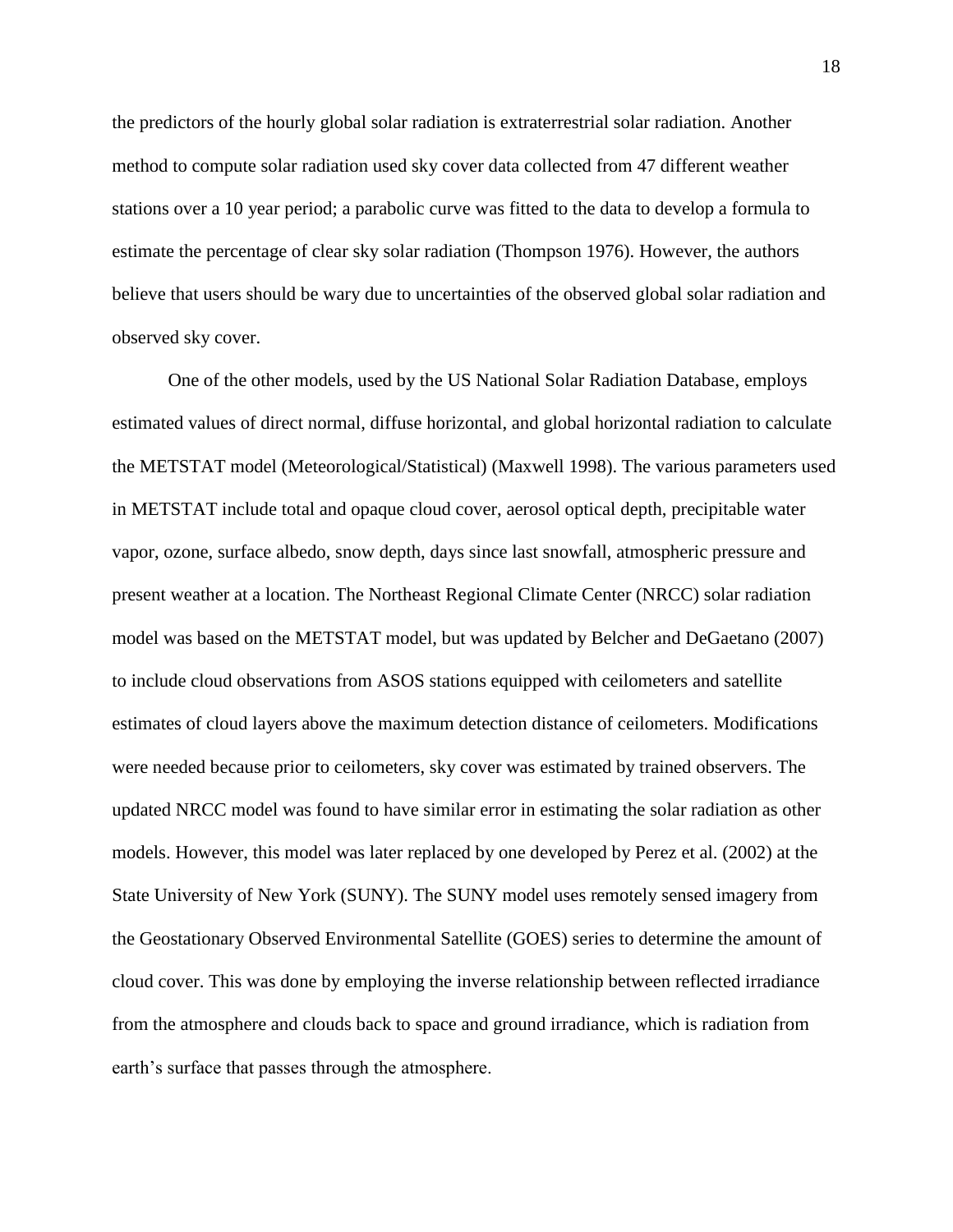#### **2.4. Land Cover and Atmospheric Response**

Land-atmospheric interactions are a cornerstone of meteorological research. Throughout various locations in the United States, the land cover type can change abruptly. Developed, nonpermeable urban surfaces are located next to croplands, and croplands may be next to marsh lands. How land cover affects the atmosphere is the topic of many studies and can be useful in forecasting weather and climate given the known relationships. Land cover types respond in different ways due to their various properties; the classification of land cover can be done differently as well. This impacts the way a computer model or a human forecasts for a specific area, which in turn can directly impact humans. Although methods of classifying land cover type can vary, the first step generally employs remote sensing imagery. This imagery is captured using cameras and/or sensors that record reflected or emitted energy from targets on the ground. This data capture can be done one of two ways. One method uses satellites, which incorporate sensors to capture images of the earth's surface, such as the Moderate Resolution Imaging Spectroradiometer (MODIS) device aboard the EOS AM-1 and PM-1 satellites. The other method uses aerial photography, with cameras or sensors mounted on aircrafts. Both methods can use the same technique of capturing energy responses unique to various land cover types. The energy from sunlight that strikes an object can either be absorbed, reflected, or emitted. The unique way in which a given type of land cover reflects and absorbs light is known as its spectral signature (Graham 1999). The sensors that are used often record various wavelengths of energy over the same area. These wavelengths are separated into bands, with each band corresponding to a wavelength range.

Once all of the information is collected, it is converted into useable imagery. This is done by analyzing the separate bands, identifying which land cover types are present, and assigning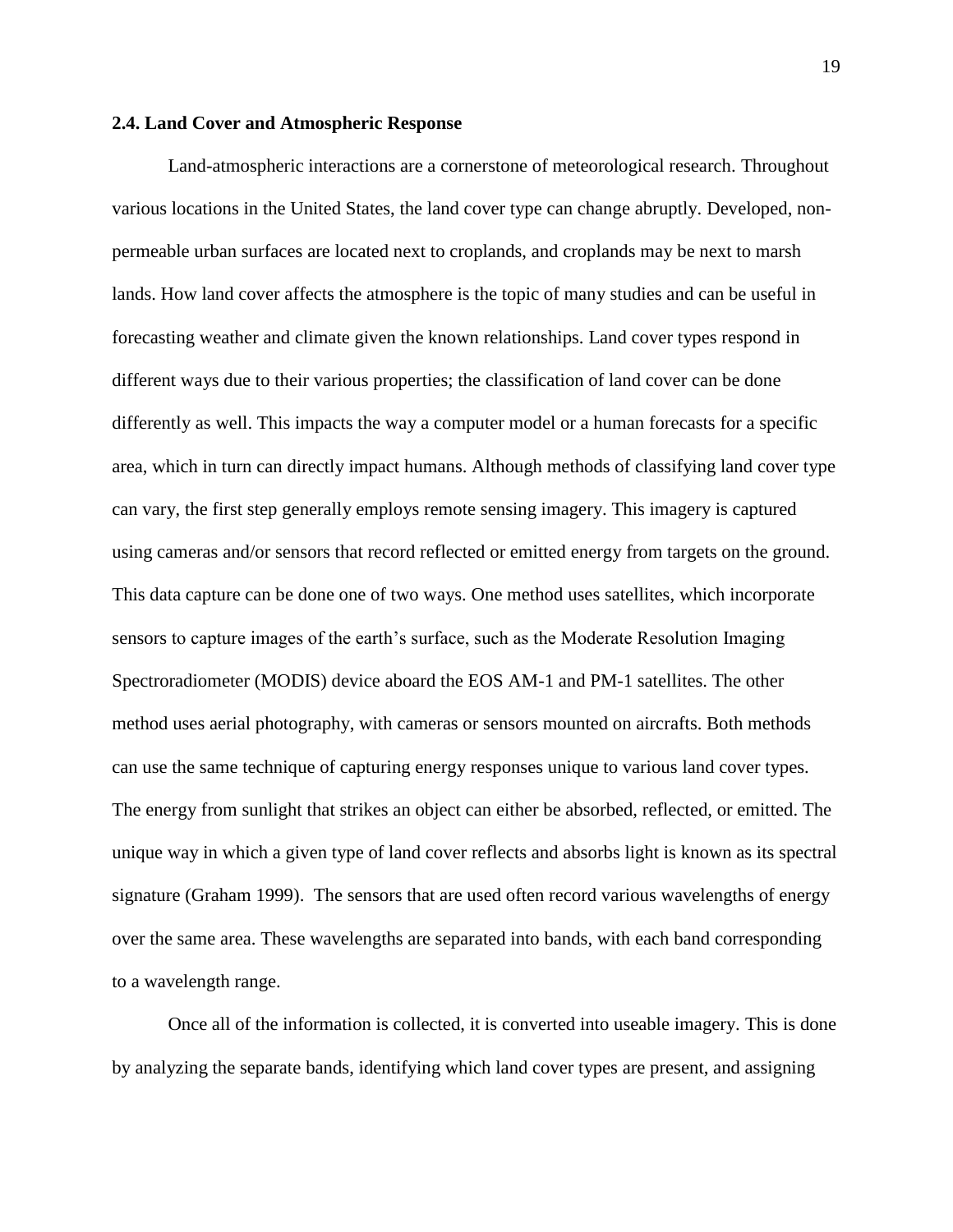them a value that corresponds to a color (i.e. identifying a water feature and assigning it to the color blue). However, classifying land cover is a relatively subjective process (Anderson et al. 1976). This subjectivity is due in part to the needs of the user. Anderson (1976) developed one of the most widely used land cover classification systems based on remote sensing information, as well as the scheme used by the United States Geological Service (USGS). The process itself, while detailed, is relatively straightforward. He defined each land cover category, which includes various types, such as residential land use being included in the urban or built-up land class.

The relationship between land cover type and atmospheric response, such as air temperature, humidity, vapor pressure, and surface/near-surface temperatures, has been of particular interest to researchers. A few of these studies have focused on the relationship between land use/land cover (LULC) and the diurnal temperature range (DTR). Through analyzing synoptic weather reports from 1980-1991, Dai et al. (1999) discovered that soil moisture, an obvious characteristic of LULC, played a secondary role in the decrease of the DTR. At the mesoscale, a warm season drop in DTR was found, which increased from the northern to the southern United States, potentially as a result of evapotranspiration from vegetation (Durre and Wallace 2001). Using a different technique, Gallo et al. (1996) collected temperature data and calculated the DTR for weather stations included in the U.S. Historical Climatology Network and compared it with LULC at 3 radii around the weather stations. It was shown that out of 10 LULC types, those that were predominantly rural showed the greatest DTR, whereas those that were predominantly urban LULC showed the smallest. These patterns were prevalent even at the extent of 10 km away from an observation site. A similar approach was used to study DTR differences due to LULC and air mass type by Scheitlin and Dixon (2010). However, 5 km grid cells were used rather than radii across a research area along part of the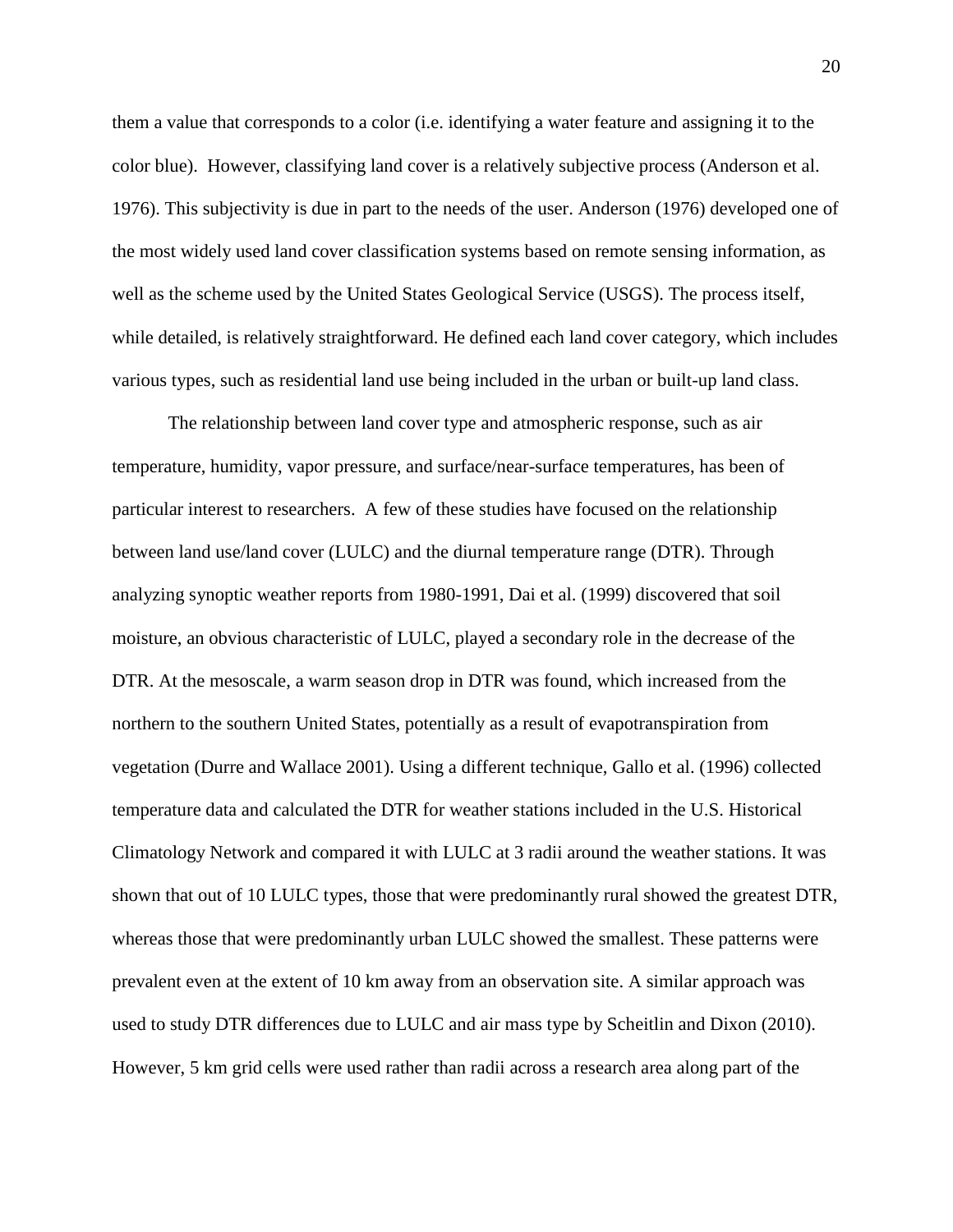Mississippi River valley. Using a three-way ANOVA test, the results showed that agricultural and urban areas had the smallest DTR, with forest types experiencing the largest DTR (Scheitlin and Dixon 2010). In the same study the authors discovered that each land type had a bimodal DTR occurring in the spring and fall, which contradicts other research citing seasonal changes in evapotranspiration as the most likely cause of the DTR trend (Durre and Wallace 2001).

Remotely sensed imagery is used to identify land surface type in the Normalized Difference Vegetation Index (NDVI), a measure of plant presence and vigor in an area. A high NDVI value corresponds to an abundance of vigorous vegetation within an area, whereas a low NDVI value corresponds to a lack of vegetation. The NDVI has been employed to explore the relationship between vegetation cover/type and meteorological observations, such as temperature. NDVI and solar zenith angle have been used to derive maximum and minimum air temperature from the surface temperature of different ecosystems in Africa; this did not return a strong relationship with change in surface temperature and air temperature (Vancutsem et al. 2010). Another study tried to determine the seasonal relationship between LULC and microclimate response using the NDVI (Stabler et al. 2005). It was determined that LULC had the largest effect on the microclimate in the summer during the early morning. It was also found that agricultural and residential land uses had the highest relative humidity, dew point temperatures, NDVI, and lowest temperature. The commercial and industrial land uses had the highest temperatures and lowest NDVI.

Urban heat islands (UHI) are phenomena in which LULC and atmospheric response is examined. The urban heat island is a relationship that describes how urban areas are warmer, particularly overnight, than the surrounding un-urbanized areas due to the materials used to develop urban areas being able to retain heat very well. The relationships between the growth of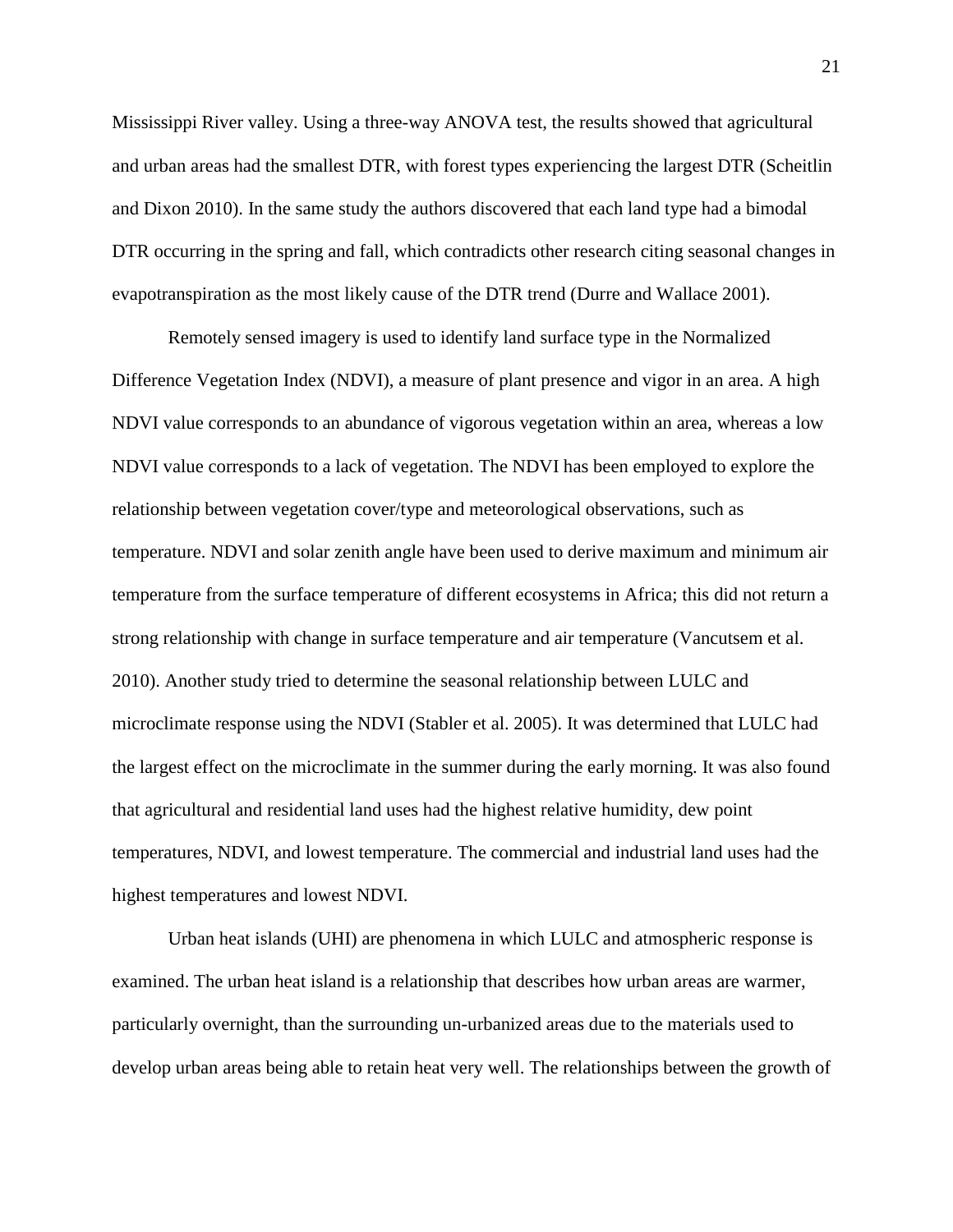urban areas and the climate are of interest to researchers. Rather than use NDVI, Weng et al. (2004) chose to use Landsat Enhanced Thematic Mapper Plus (ETM+) images to study the relationship between land surface temperature (LST) and UHIs. The authors unmixed the banded images because the remotely sensed data comes in various wavelengths, which correspond to different materials. This allows each type of material to be identified within the range of sensed wavelengths. The authors then determined that the LULC showed a stronger negative correlation with LST across all land cover types than NDVI. This corresponds to a more direct relationship with radiative, thermal, and moisture properties, all of which determine LST and are related to air temperature. Other studies have used similar methods of determining LULC based on the unmixing of banded imagery and have shown that land surface temperature is positively correlated with impervious surfaces (urban LULC) and negatively correlated with vegetation-covered surfaces (Carlson and Arthur 2000; Cermak et al. 2016; Lu and Weng 2006). It was also found that vegetation plays a larger role in surface temperature variations during the day while pavement plays more of a role at night (Buyantuyev and Wu 2010).

Other methods used to assess the LULC relationship with atmospheric response include the derivation of empirical models. Using regression modeling, Heisler et al. (2016) used meteorological observations and LULC indices to map air temperature patterns between locations in downtown Baltimore, MD and other proximate locations. This could be used to estimate the effect of LULC change on climate. In other model simulations, areas in which forested land cover was converted to croplands throughout the Midwest and northeastern United States, climate model simulations produced a decrease in both maximum and minimum temperature (Bonan 2001). Maximum temperature showed the greatest change, resulting in a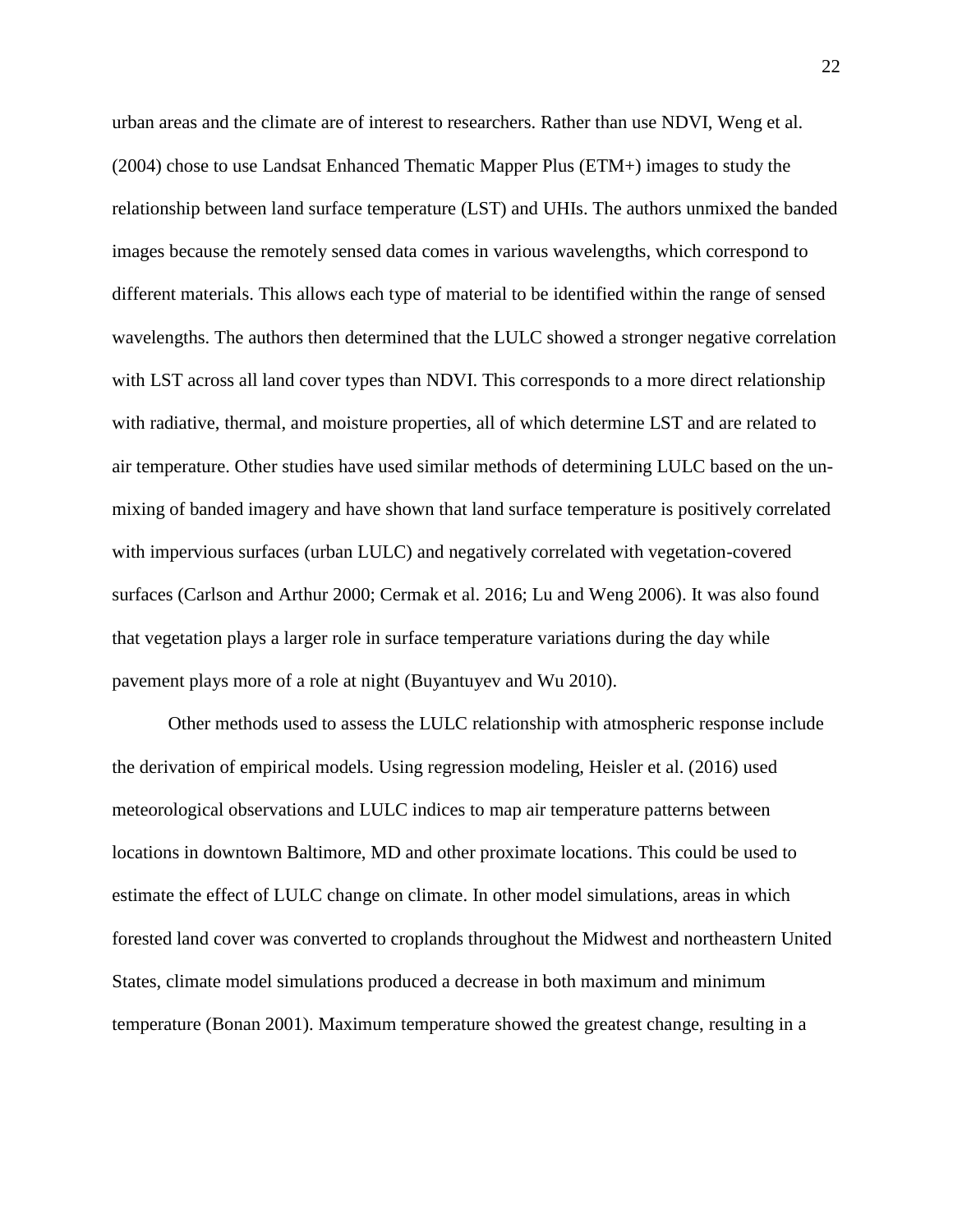decrease in the DTR. Bonan (2001) observed an overall cooling of the climate over the region; simulations showed that the cooling is greater now since the reforestation of the Northeast.

Other studies have manipulated mesoscale models which were specifically developed and used for meteorological purposes to assess how they handle variations in LULC (incorporated into said models). One such model employed is the Weather Research and Forecasting (WRF) model. This model includes both the USGS and MODIS LULC classification options, but it maintains the ability to be replaced with other classification methods, as long as specific criteria are met. Using the Advanced Research WRF (WRF-ARW), Cheng et al. (2013) replaced the usual LULC classifications with one developed at the National Central University (NCU) in Taiwan in order to remove the error in showing western Taiwan as overly urbanized. Comparing the USGS, MODIS, and NCU LULC classifications, it was found that the WRF (using the USGS classification) over-predicted surface wind speeds and under-predicted daytime temperature. MODIS over-predicted temperatures, but was in close agreement with the NCU in wind speeds. Qu et al. (2013) used the same model as Cheng et al. (2013) to analyze the impact that LULC change has on the climate in north China. However, rather than use a more localized LULC classification, the MODIS dataset available for the study area was reclassified for a test of data from 2005; Global Land Cover Classification, an older LULC dataset, was used for an analysis of data from 1992. In doing so, it was discovered that the regional urbanization (a change in LULC to urban) in North China led to an increase in near-surface temperatures.

Other remotely sensed LULC data, such as Landsat-based LULC data, was used to determine the impact of LULC changes of near-surface temperatures during extreme heat events in Phoenix, Arizona (Grossman-Clarke et al. 2010). This showed that urban expansion led to a larger area experiencing extreme temperatures, with the nighttime temperatures being more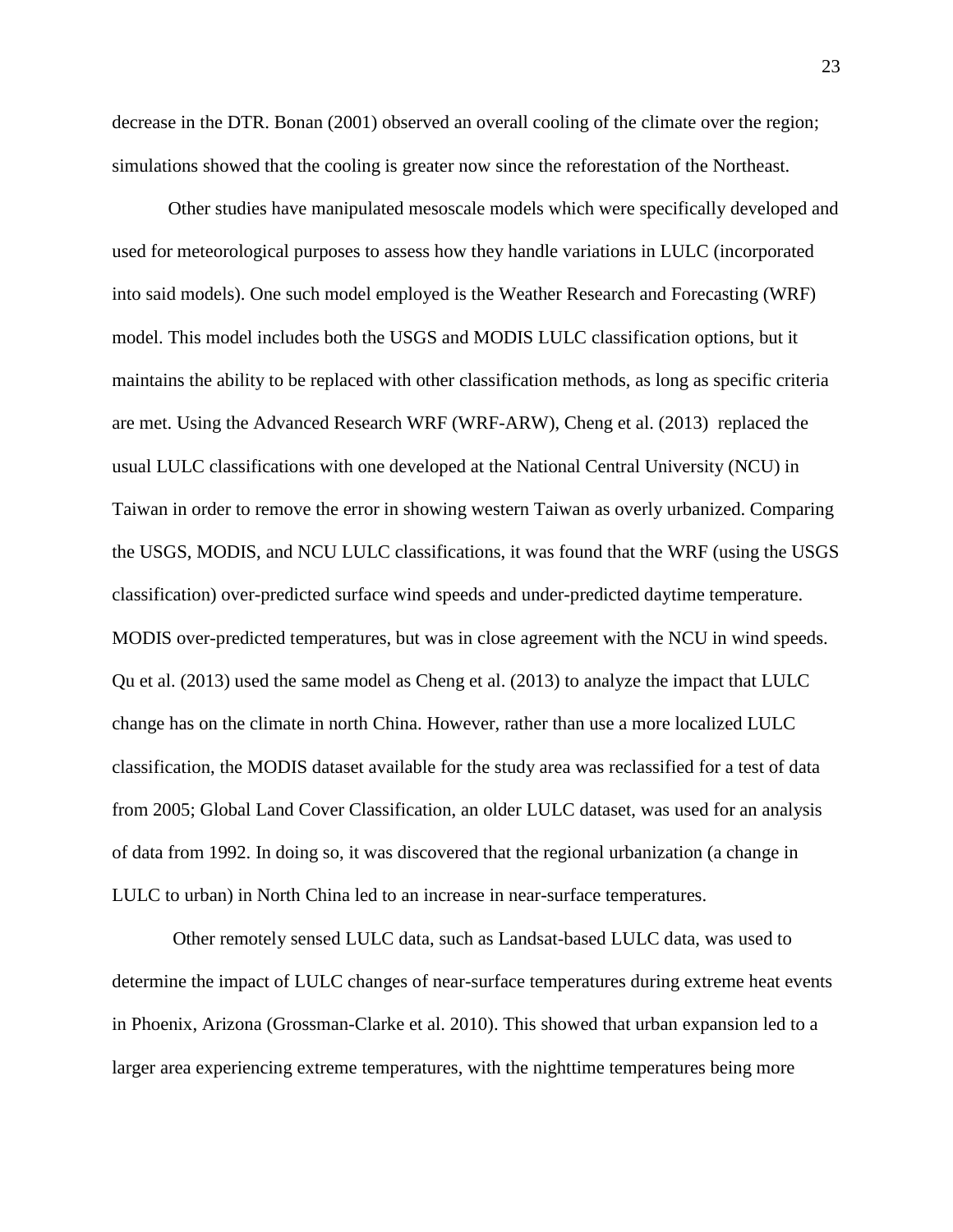affected than the daytime. A different version of the WRF, the Non-Hydrostatic Mesoscale Model (WRF-NMM) has been used to assess how urbanization changed the daily maximum temperature in California from 1950-1954 and 2009-2013 (Sequera et al. 2015). LULC derived from historical maps was used in lieu of available imagery for the former time period; the available LULC imagery for the latter time period was updated. Results showed that change in LULC led to a change in daily maximum temperature by more than 1°C/60 years, both along coastal/non-urban regions due to large-scale climate factors (e.g., warming of sea surface temperatures) and increased urbanization. Manipulation of other models, mainly the fifth generation Mesoscale Model (MM5) developed by Pennsylvania State University and National Center for Atmospheric Research, have shown than with an updated LULC dataset possessing different thermal properties than what is traditionally used, increased the capability to simulate both daytime portion of the diurnal temperature range and near-surface temperatures during the nighttime in the urban area (Grossman-Clarke et al. 2005).

Although the studies show that differing LULC on the mesoscale has an effect on atmospheric response, most of them do not discuss the direct impact to human health. Change in LULC can lead to a number of conditions that point to serious health hazards for humans. For example, an increase in the number of extreme heat events could lead to an increase in the number of heat-related illnesses and deaths that occur in the United States. Conversely, an increase in air temperatures in urban areas may have benefits in cooler seasons (Watkins et al. 2007), which in turn could be better for those who are homeless. Knowing how LULC impacts the environment can lead to the development of better methods to improve the lives of humans in both the rural and urban environment, especially when changes in the climate may be more extreme.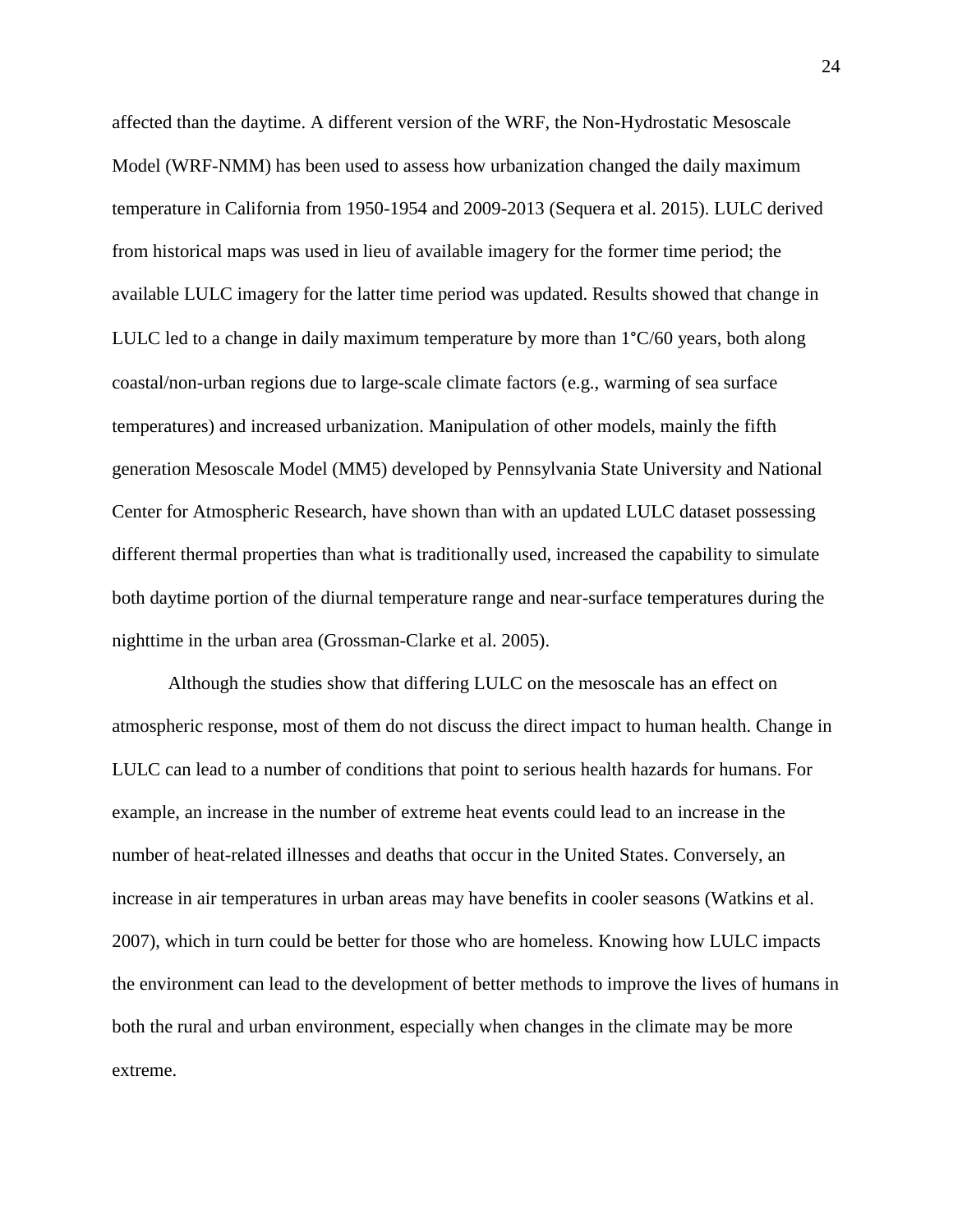The climate throughout the United States, and subsequently Indiana will change (Pryor et al. 2014). LULC analysis may show increased urbanization. Additionally, areas may be cleared for agricultural use, which would subsequently change how the environment of that area responds. That, coupled with the increasing temperatures and rising carbon dioxide levels could increase crop yields, but may be offset by extreme weather events, including EHEs (Pryor et al. 2014). These changes in LULC, temperature, cloud cover, and other weather conditions will have a direct impact on humans who spend time outdoors. An urban environment may be hotter, and agricultural land may provide more moisture to the overlying air due to the evapotranspirative properties of the land. This is why it is important to understand how the WBGT responds to various LULCs. Although their numbers are decreasing, farm hands are affected by agricultural land types, and if air temperatures and moisture increase in the air, the WBGT is anticipated to change as well; this creates an environment in which heat-related illnesses are more likely. Construction workers located in urban areas would be affected by increasing temperatures, which may magnify the heat stress experienced, thus making for a more dangerous work environment. With such a change, an assessment of indices and measurements which correspond to the impacts the environment can have on humans must take place. Although we see how the basic measurements such as temperature and humidity change between different LULC types, how do the more complex measurements, such as WBGT, change between them? Is there a correlation, or are there other factors affecting the WBGT? That is the goal of this study, to determine if there is a correlation between the WBGT and the LULC type in the hopes of better understanding the relationship between land and atmosphere, and providing insight on how it may affect humans.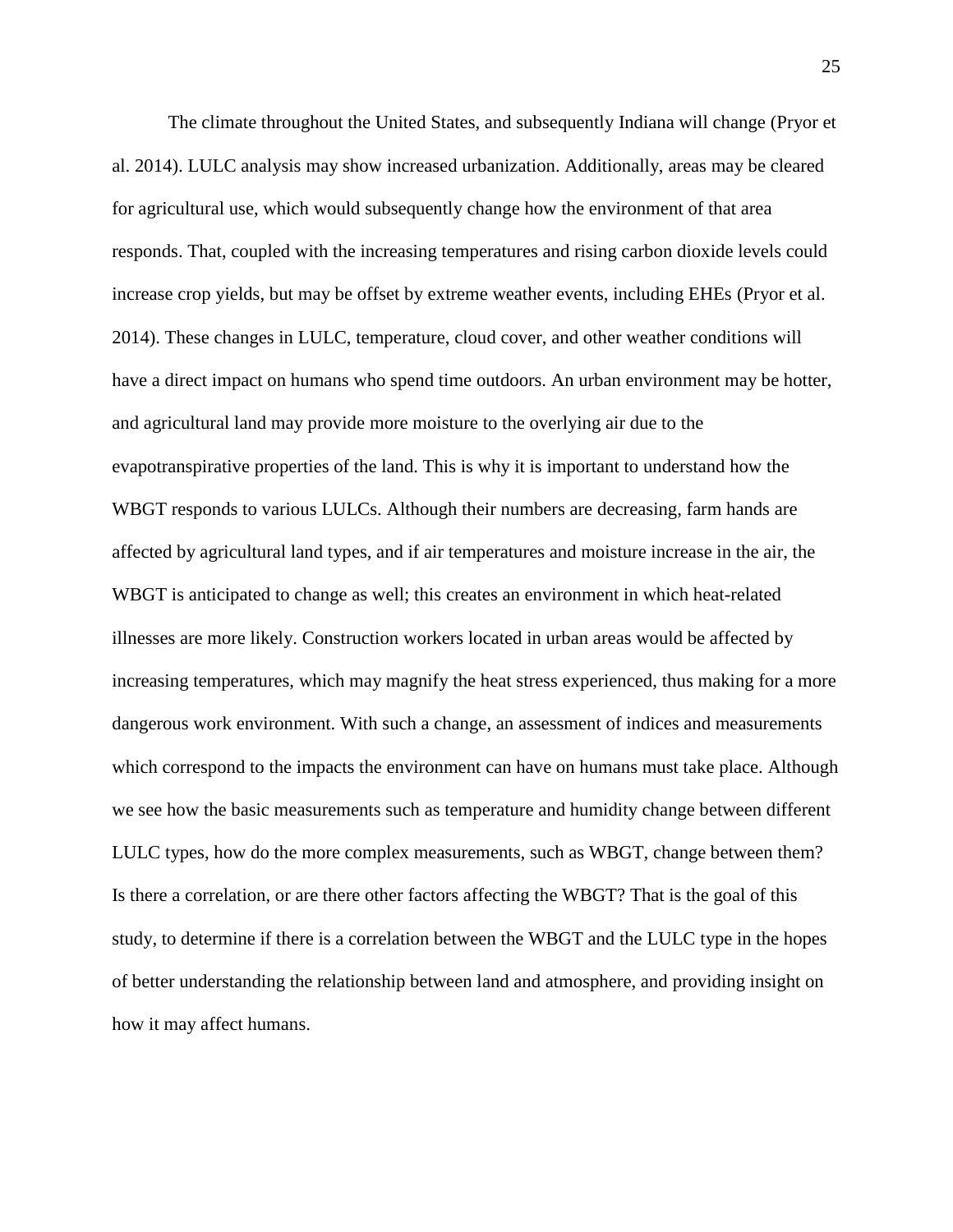#### **III.Data and Methodology**

#### **3.1 Study Area**

The area of focus of this study is the state of Indiana. The data required for this study include meteorological variables (dry-bulb temperature, wet-bulb temperature, wind speed, and estimated globe temperature), solar data for 15 Automated Surface Observation System (ASOS) weather stations throughout Indiana and 3 weather stations in Kentucky, and LULC type for Indiana. The 18 stations found in Table 3.1 were chosen because solar data is either measured or calculated for these. There are three stations in Indiana in which solar radiation is measured or calculated, but were excluded from the study area due to their proximity to other stations; this would limit any spatial bias. The three Kentucky stations were included because the spatial analysis techniques used did not fully cover the entire state of Indiana. To compensate, the three Kentucky stations were included in order to provide adequate spatial coverage (Figure 3.1). The Kentucky stations that were chosen are along the Ohio River, which forms the border between Indiana and Kentucky. Using particular locations helped limit the inclusion of land area in Kentucky, or any other state, which could potentially compromise results when WBGT is calculated.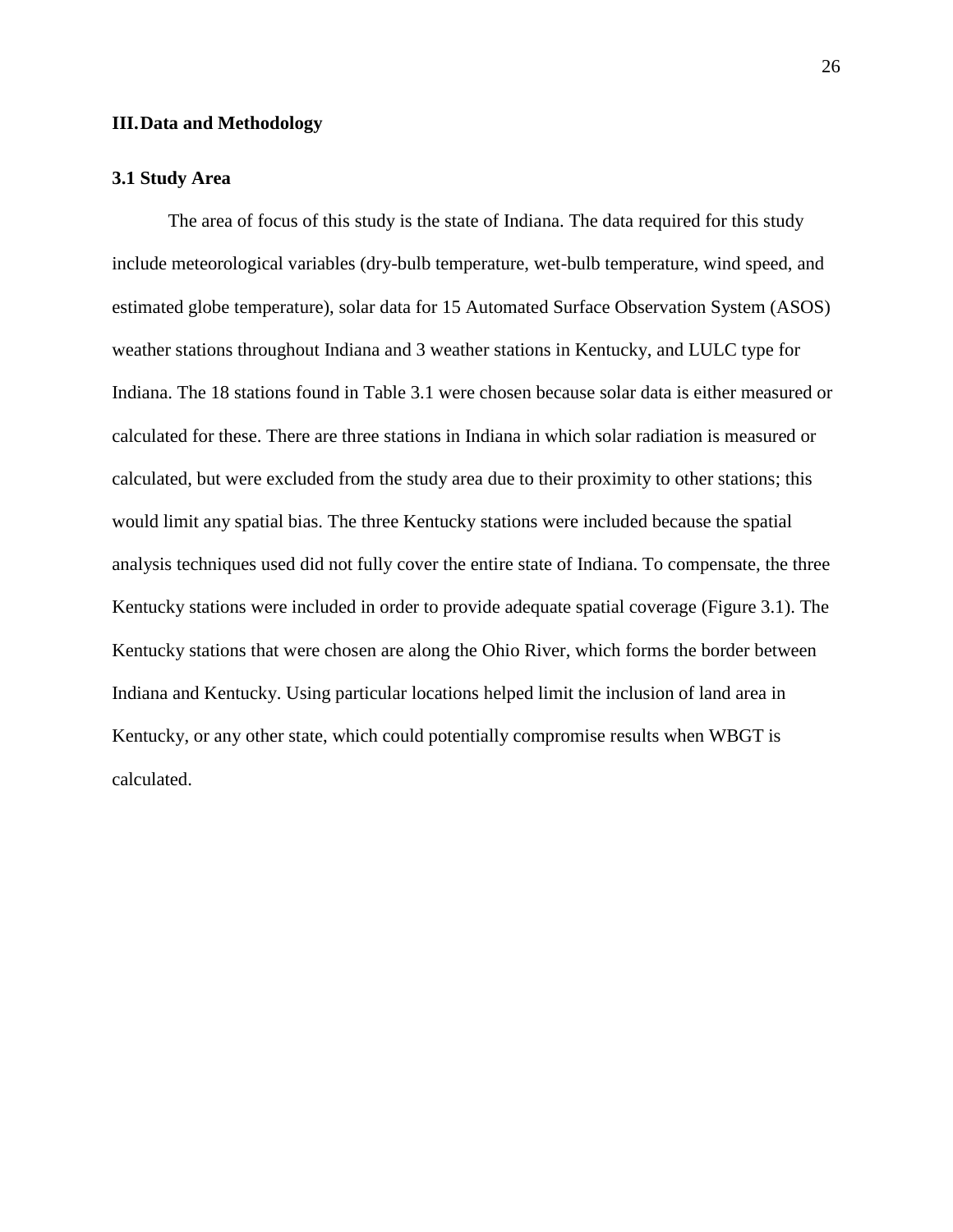|    | <b>Weather Station</b>                             | <b>ICAO ID</b> | Location              |
|----|----------------------------------------------------|----------------|-----------------------|
|    | Delaware County Regional Airport                   | <b>KMIE</b>    | Muncie, Indiana       |
| 2  | <b>Elkhart Municipal Airport</b>                   | <b>KEKM</b>    | Elkhart, Indiana      |
| 3  | <b>Evansville Regional Airport</b>                 | <b>KEVV</b>    | Evansville, Indiana   |
| 4  | Fort Wayne International Airport                   | <b>KFWA</b>    | Fort Wayne, Indiana   |
| 5  | Gary/Chicago International Airport                 | <b>KGYY</b>    | Gary, Indiana         |
| 6  | <b>Goshen Municipal Airport</b>                    | <b>KGSH</b>    | Goshen, Indiana       |
| 7  | Huntingburg Airport                                | <b>KHNB</b>    | Huntingburg, Indiana  |
| 8  | Indianapolis International Airport                 | <b>KIND</b>    | Indianapolis, Indiana |
| 9  | Kokomo Municipal Airport                           | <b>KOKK</b>    | Kokomo, Indiana       |
| 10 | <b>Purdue University Airport</b>                   | <b>KLAF</b>    | Lafayette, Indiana    |
| 11 | <b>Monroe County Airport</b>                       | <b>KBMG</b>    | Bloomington, Indiana  |
| 12 | <b>Porter County Regional Airport</b>              | <b>KVPZ</b>    | Valparaiso, Indiana   |
| 13 | Shelbyville Municipal Airport                      | <b>KGEZ</b>    | Shelbyville, Indiana  |
| 14 | South Bend International Airport                   | <b>KSBN</b>    | South Bend, Indiana   |
| 15 | Terre Haute International Airport-Hulman Field     | <b>KHUF</b>    | Terre Haute, Indiana  |
| 16 | Louisville International Airport-Standiford Field  | <b>KSDF</b>    | Louisville, Kentucky  |
| 17 | Cincinnati/Northern Kentucky International Airport | <b>KCVG</b>    | Covington, Kentucky   |
| 18 | <b>Berkley Regional Airport</b>                    | <b>KPDH</b>    | Paducah, Kentucky     |

*Table 3.1: Weather stations, International Civil Aviation Organization ID, and location of the 18 weather stations within the study area*

 $\overline{a}$ 

Kokomo Municipal Airport has an Automated Weather Observing Station (AWOS) rather than an ASOS Station.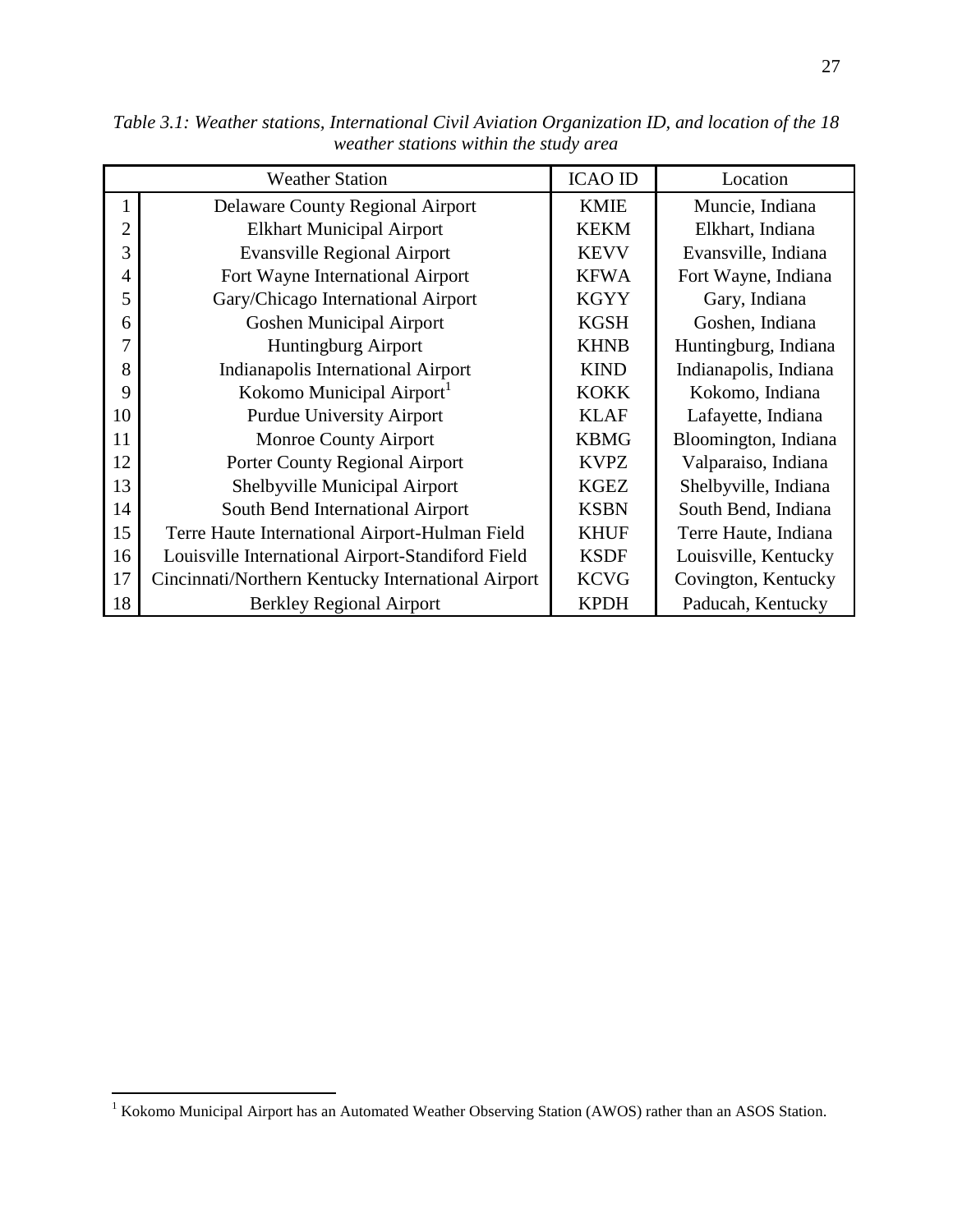

*Figure 3.1: Map of study area and weather station locations. Station names can be found in Table 3.1.*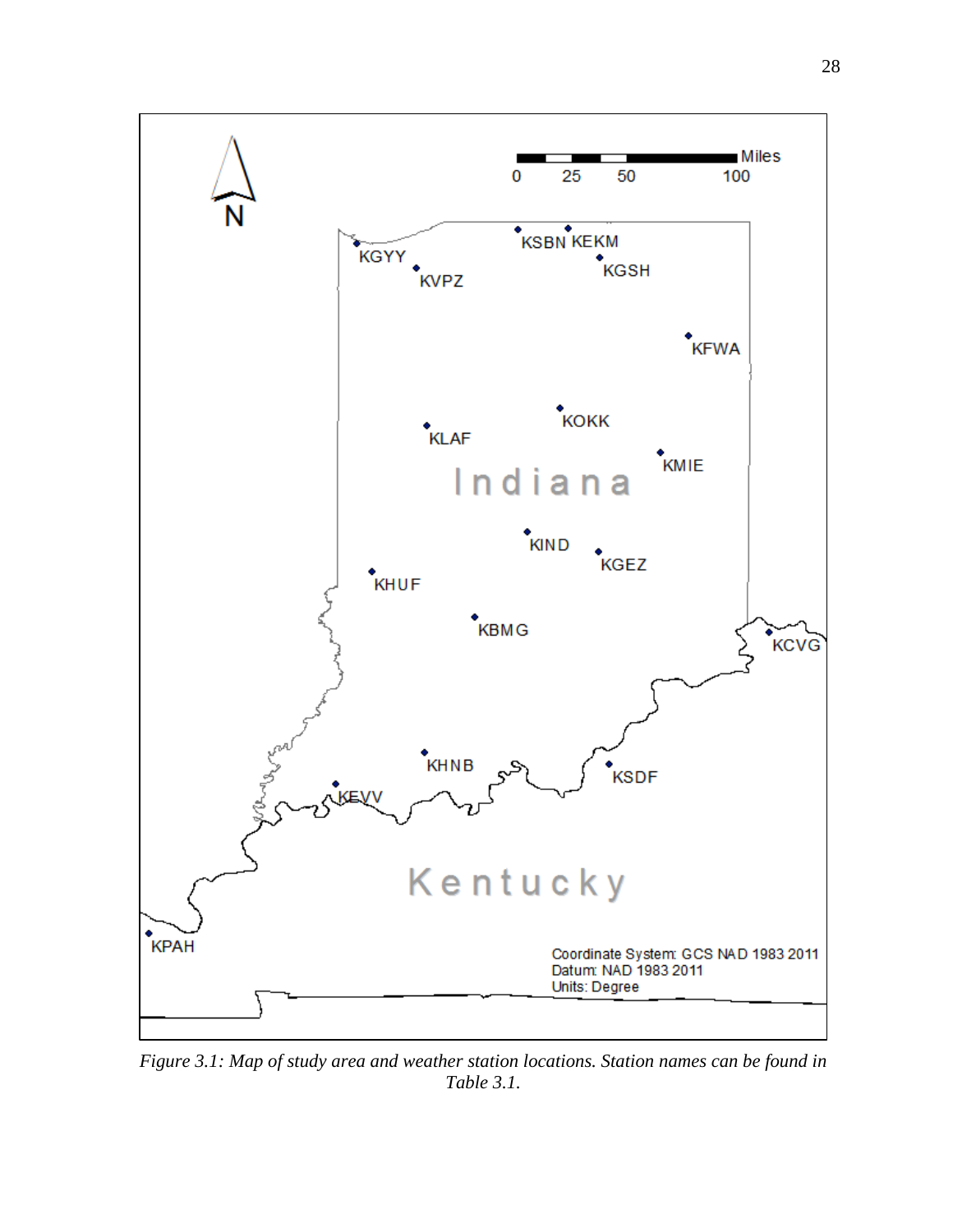#### **3.2 Data Collection**

The first step was to identify days that were relatively cloud-free throughout Indiana between May 1 and September 30 from 2005 to 2010. This date range was selected because in Indiana, May through September represents the warm season in Indiana. For a day to be considered, a majority of the stations had to meet certain criteria, which are summarized in Table 3.2. The identification was done by analyzing remotely sensed visible satellite images centered over Evansville Regional Airport, which was the only adequate source whose spatial coverage included all of Indiana, at 1800 UTC produced by the National Oceanic and Atmospheric Association's (NOAA) Aviation Weather Center (AWC), accessed through the University Corporation for Atmospheric Research's (UCAR) Image Archive Meteorological case study selection kit (Ahijevych 1999) (available at http://www2.mmm.ucar.edu/imagearchive/). Out of a total of 753 days for potential analysis, only 147 (~19.5% of total) days were judged to be good candidates. The days were analyzed further by cross-referencing the satellite images with the cloud cover reported in the raw METAR observations, which were accessed from the Iowa Environmental Mesonet (IEM) ASOS-AWOS-METAR Data Download archive (Herzmann 2001) (available at https://mesonet.agron.iastate.edu/request/download.phtml), at each station at approximately 1800 UTC. After cross-referencing, 16 days were determined to be good candidates to study further, with only three days where all 18 stations reported no cloud cover at any level of the sky.

In a technique used by Scheitlin and Dixon (2010), the 16 days were then analyzed to identify whether they were synoptically weak because "synoptic-scale forcing minimizes the influences of smaller-scale variables (such as LULC type) on temperature." Synoptically-weak days were defined as days in which 850 millibar wind speed is less than 15 knots, surface wind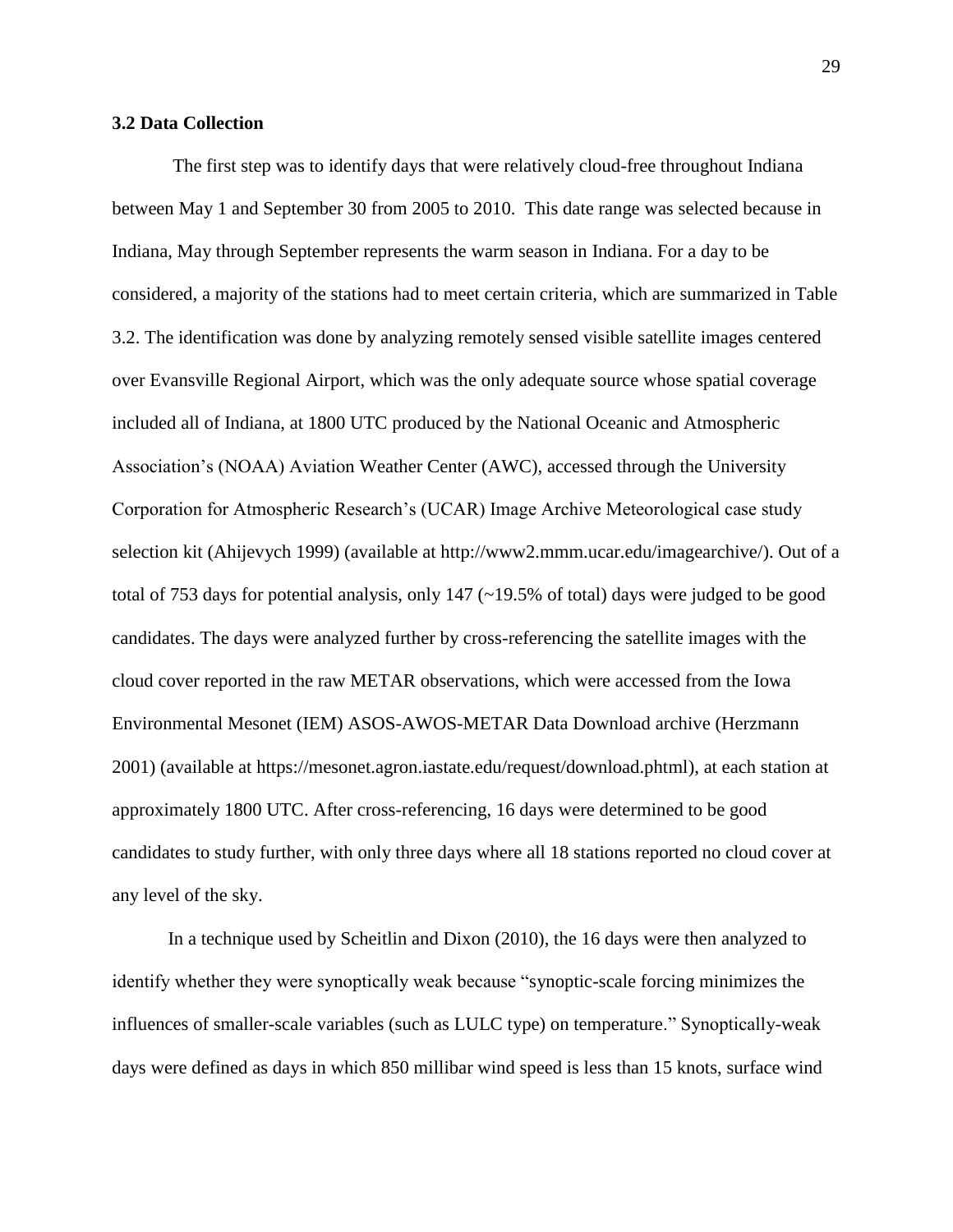speed less than 10 knots, and the same air mass is over the entire study area to make sure that cloud cover, wind speed, and atmospheric moisture are relatively consistent throughout, as defined by Sheridan (2002). Upper air soundings are not performed in Indiana, so 850 millibar maps produced by NOAA's Storm Prediction Center (SPC) and accessed through the UCAR image archive (Ahijevych 1999) (available at http://www2.mmm.ucar.edu/imagearchive/) were used to analyze wind speeds over the area. These maps are only published for 0000 UTC and 1200 UTC each day. With the time of focus being 1800 UTC and 850 millibar winds not changing drastically throughout the day while one air mass is over the area, the 1200 UTC map for each of the days was used to analyze the wind speed.

Surface wind speed, dry-bulb temperature, and wet-bulb temperature for each station were collected from NOAA's Quality Controlled Local Climatological Data (QCLCD) archive provided by the National Center for Environmental Information (NCEI) at approximately 1800 UTC (available at https://www.ncdc.noaa.gov/qclcd/QCLCD?prior=N). For any stations in which data were missing for those three days in the QCLCD dataset, the appropriate variables were obtained through NOAA's National Data Center (NNDC) (Baldwin) (available at https://www7.ncdc.noaa.gov/CDO/cdoselect.cmd?datasetabbv=GSOD&countryabbv=&georegio nabbv). To determine whether or not the air mass over Indiana is the same, the air mass data was obtained from the Spatial Synoptic Classification (SSC) (Sheridan 2002) (available at http://sheridan.geog.kent.edu/ssc.html). There are four stations in Indiana that are included within the SSC network: Evansville, Fort Wayne, Indianapolis, and South Bend. Each day, the dominant air mass over the area is classified by one of the following SSCs: DP (dry polar), DM (dry moderate), DT (dry tropical), MP (moist polar), MM (moist moderate), and MT (moist tropical) which also includes MT+ (moist tropical plus) and MT++ (moist tropical double plus).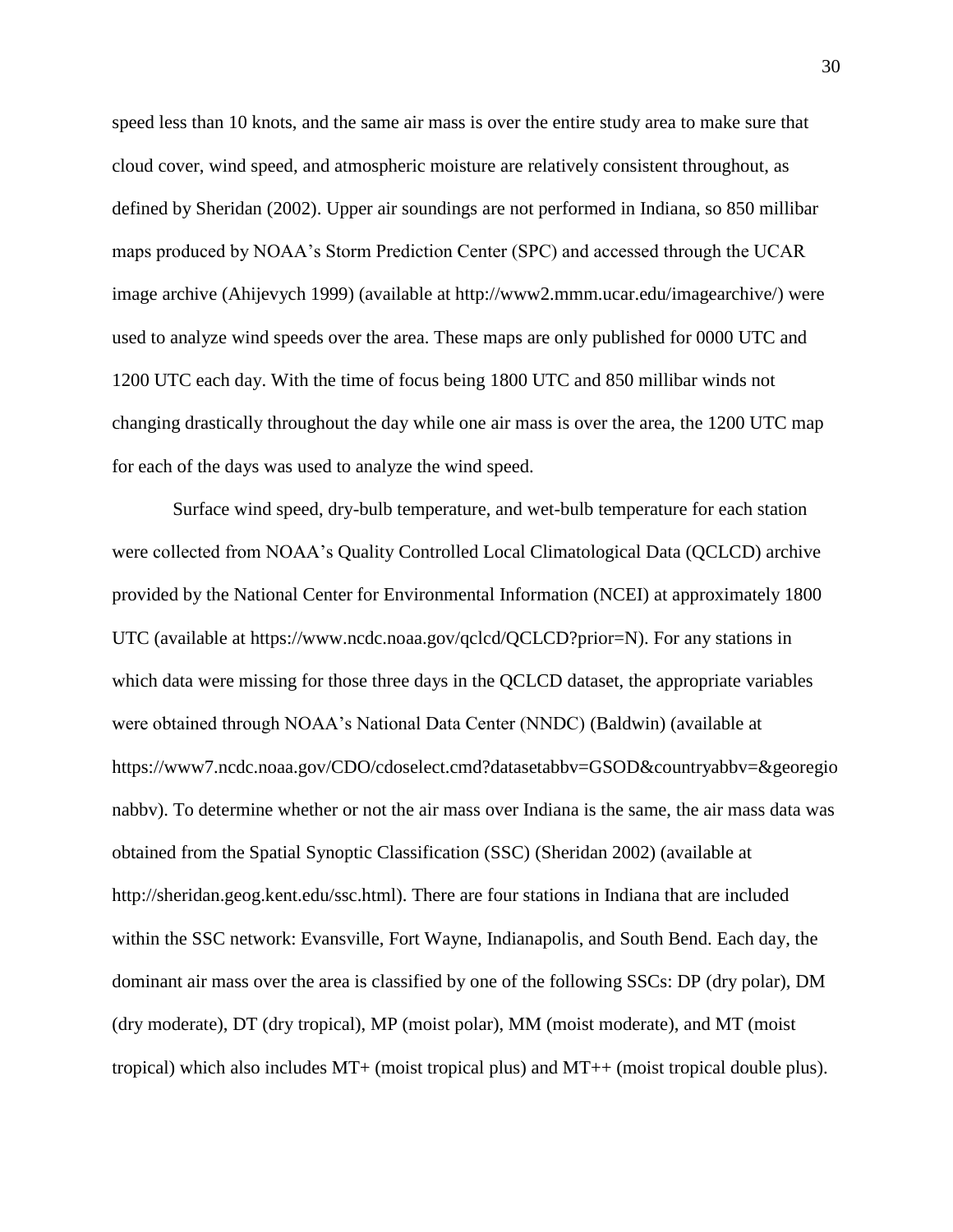The explanation of each air mass is described by Sheridan (2002). In order to minimize the effect of latitudinal changes in temperatures, air masses over the area need only be of similar moisture since WBGT is so reliant upon wet-bulb temperature  $(T_w)$ . After the analysis, it was determined that July 19, 2006, August 28, 2007, and September 3, 2007 were suitable days for this study with September 3, 2007 being the only day in which there were no clouds reported at any of the 18 stations.

| Criteria                                                   |
|------------------------------------------------------------|
| - Station Temperature $\geq 30^{\circ}$ C                  |
| - Station reporting "clear" or "few" for sky cover         |
| $ \leq$ 15 knot 850 mb wind speed                          |
| $ \leq$ 10 knot surface wind speed                         |
| - Air masses over area having same moisture characteristic |

*Table 3.2: Criteria for days to be considered for analysis*

For each of the 18 stations, the WBGT was calculated for each of the three days using the following equation by Yaglou and Minard (1957):

$$
WBGT = 0.7^*T_w + 0.2^*T_g + 0.1^*T_d \tag{eq. 1}
$$

where  $T_w$  is wet-bulb temperature,  $T_g$  is black-globe temperature, and  $T_d$  is dry-bulb temperature.  $T_d$  and  $T_w$  were collected with the wind speed from the NCEI's QCLCD archive.  $T_g$  is not directly measured at any stations in Indiana due to factors noted previously, so it must be estimated. For this study, the following equation developed by Hunter (1999) was used to calculate the black-globe temperature:

$$
(1 - \alpha_{sps}) S(f_{db} s_{sp} + (1 + \alpha_{es}) (f_{dif}) + \varepsilon_a (1 - \alpha_{spl}) \sigma T_a^4
$$
  
=  $\varepsilon_g \sigma T_g^4 + 0.115 u^{0.58} (T_g - T_a)$  (eq. 2)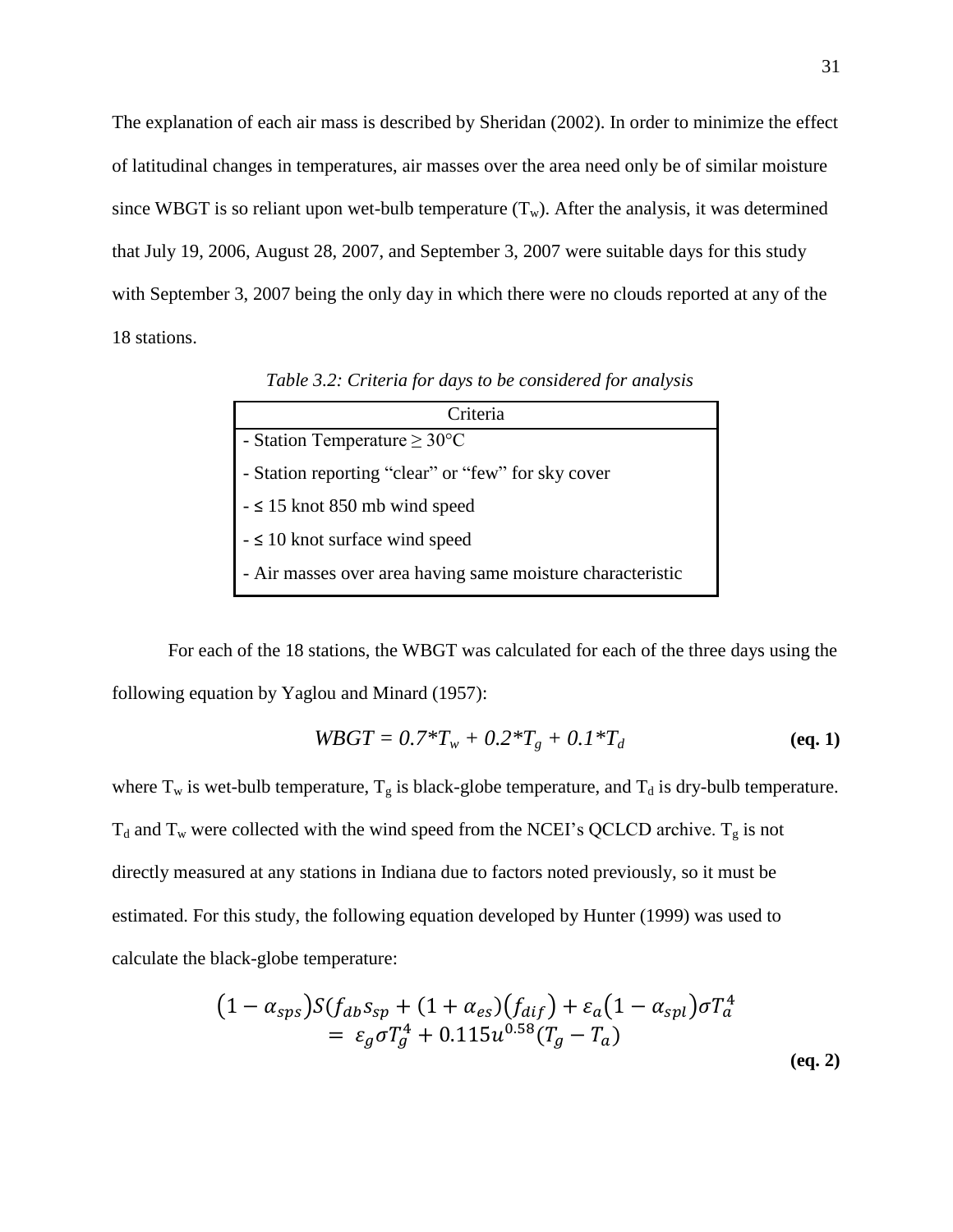where  $\alpha_{\text{SDS}}$  is the globe albedo for shortwave radiation (equal to 0.05), S is the total downwelling solar radiation (W/m<sup>2</sup>),  $f_{db}$  is the fraction of direct beam solar radiation,  $s_{sp}$  is a sphere shape factor for the black-globe thermometer (equal to  $\frac{1}{\sqrt{1-\frac{1}{n}}}\$  $\frac{1}{4 \cos(z)}$ , *z* is equal to the zenith angle,  $\alpha_{es}$  is the surface albedo,  $f_{dif}$  is the fraction of diffuse solar radiation,  $\varepsilon_a$  is the atmospheric emissivity,  $\alpha_{spl}$  is the globe albedo or longwave radiation (equal to 0.05),  $\sigma$  is the Stefan-Boltzmann constant,  $T_a$  is the air temperature (Celsius),  $\varepsilon_a$  is the globe thermal emissivity (equal to 0.95),  $T_g$  is the black-globe temperature (Celsius),  $u$  is the wind speed (in meters per hour). The variables in equation 2 were used to find  $T_g$ <sup>2</sup>. The atmospheric emissivity term  $\varepsilon_a$  is dependent on atmospheric vapor pressure. In the case where winds were 0 mph (0 meters per hour), the wind value was changed to 3 mph (4828.02 meters per hour), which was the next lowest wind speed value for all days, because the estimated  $T_g$  *when*  $u = 0$  was not feasible. The formula used to calculate atmospheric emissivity  $(\varepsilon_a)$  is as follows

$$
\varepsilon_a = 0.575 e_a^{1/7} \tag{eq.3}
$$

where *e<sup>a</sup>* is atmospheric vapor pressure, which is calculated by

$$
e_a = \exp\left(\frac{17.67(T_{dp} - T_d)}{T_{dp} + 243.5}\right) * (1.0007 + 0.00000346P)
$$
  
 \* 6.112 exp $\left(\frac{17.502T_d}{240.97 + T_d}\right)$  (eq. 4)

where  $T_{dp}$  is dew point (°C) and *P* is barometric pressure (mb). Equation 2 was used rather than that of Dimiceli et al. (2011) because of the convective heat transfer coefficient term (*h*) that is

 $\overline{a}$ 

 $2$  The variables for equation 2 can be found in Appendix A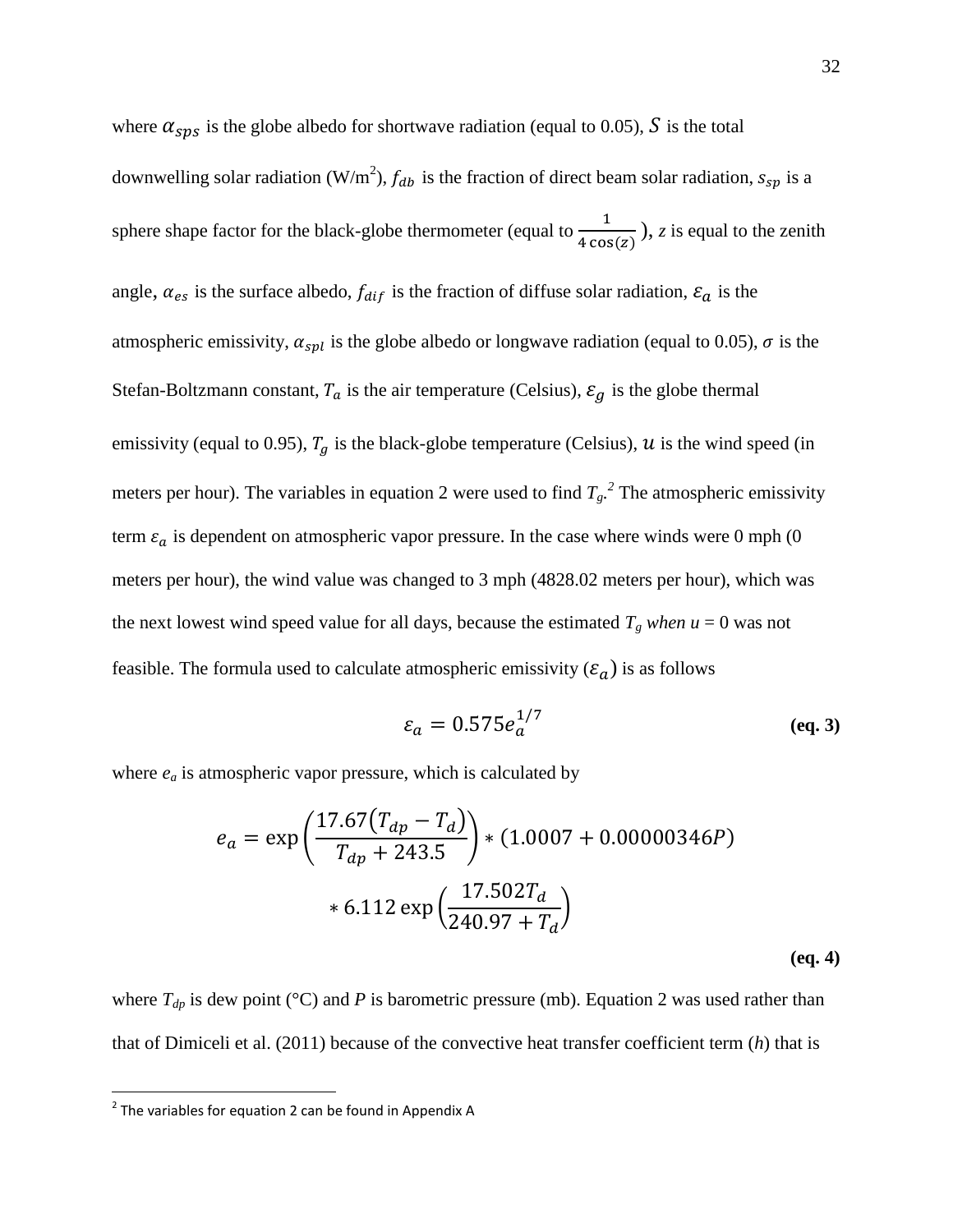used for each. Hunter (1999) assigns *h* a constant value of 0.115 in his equation, whereas Dimiceli et al. (2011) empirically derived *h* to be

$$
h = a\left(S^b\right)\left[\cos z\right]^c\tag{eq.5}
$$

where *S* and *z* are noted in equation 2, and the variables *a*, *b*, and *c* were determined using multiple power regression. Empirically deriving *h* reduces equation 2 to a simple linear equation and thus becomes easier to solve. However, using Hunter's *h* allows for the data to refrain from consistently going through multiple power regression before use. One caveat is that the determination of his value for *h* is not explained, so how he arrived at it is not well understood.

The solar data needed for equation 2 was obtained from the National Renewable Energy Laboratory's (NREL) 1991-2010 National Solar Research Database (NSRDB) (Wilcox 2012) (available at http://rredc.nrel.gov/solar/old\_data/nsrdb/.) The database provides three classes of data according to the NSRDB User Manual. These are:

- "Class I stations have a complete record (all hours 1991-2010) for solar and key meteorological fields and have the highest quality solar modeled data (242 sites).
- Class II have a complete period of record, but significant periods of interpolated, filled, or otherwise lower-quality input for the solar models (618 sites).
- Class III has some gaps in the period of records, but has at least 3 years of data that might be useful for some applications (594 sites)" (Wilcox 2012).

The number of classes for the stations can be seen in Table 3.3. Although no stations throughout Indiana measure solar data directly, the NSRDB User Manual provides a chart, similar to that of Figure 3.2, which provides information of the quality of the data provided. All stations throughout Indiana and Kentucky have high data quality for the years of 2006 and 2007 despite the lack of direct measurements.

*Table 3.3: Number of stations in the study area which fall under each of the NSRDB classes.*

NSRDB Class Number of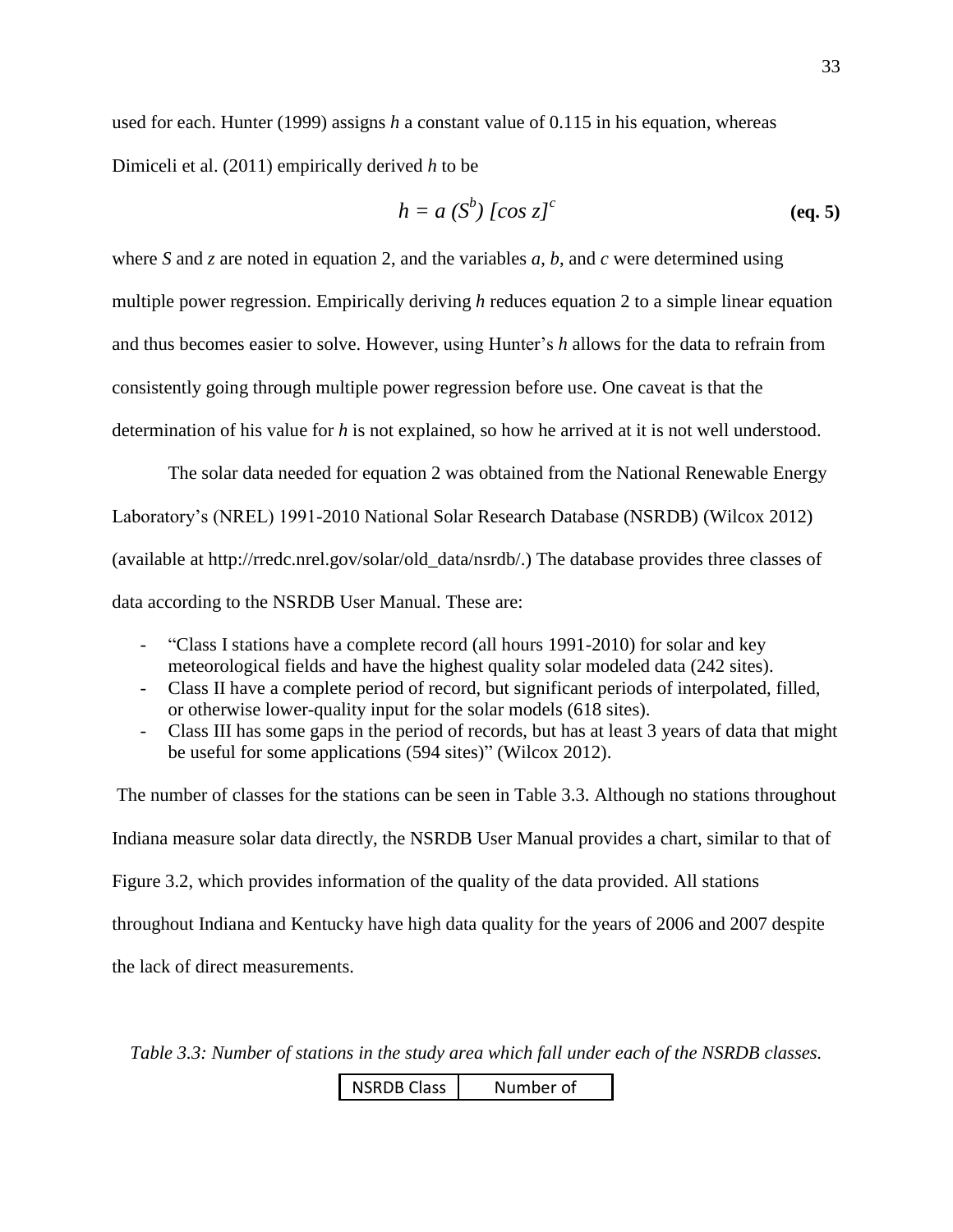|           | <b>Stations</b> |  |
|-----------|-----------------|--|
| Class I   |                 |  |
| Class II  |                 |  |
| Class III |                 |  |



*Figure 3.2: Example of station location information within the NSRDB, with the bars on the right showing percentage of uncertainty of the data, along with percent of measured data.*

The NSRDB does not have access to any stations in Indiana that measure solar radiation directly. To remedy this, their database includes two models, the SUNY model and the METSTAT model (Meteorological/Statistical). The way the model determines the cloud cover is by using the inverse relationship between radiation that is reflected by the atmosphere and cloud back to space (reflected irradiance), and radiation that is transmitted to the earth's surface through the atmosphere (ground irradiance). The METSTAT model uses cloud cover data from the ASOS stations as well as ASOS Supplemental Cloud Product developed by Graumann (2003), which uses remotely sensed satellite images for estimated total cloud cover; this method also incorporates cloud height information. Both of these models have uncertainty associated with them, but the SUNY data uncertainty is much less than the METSTAT, so the SUNY model data was used.

#### **3.3 Data Analysis**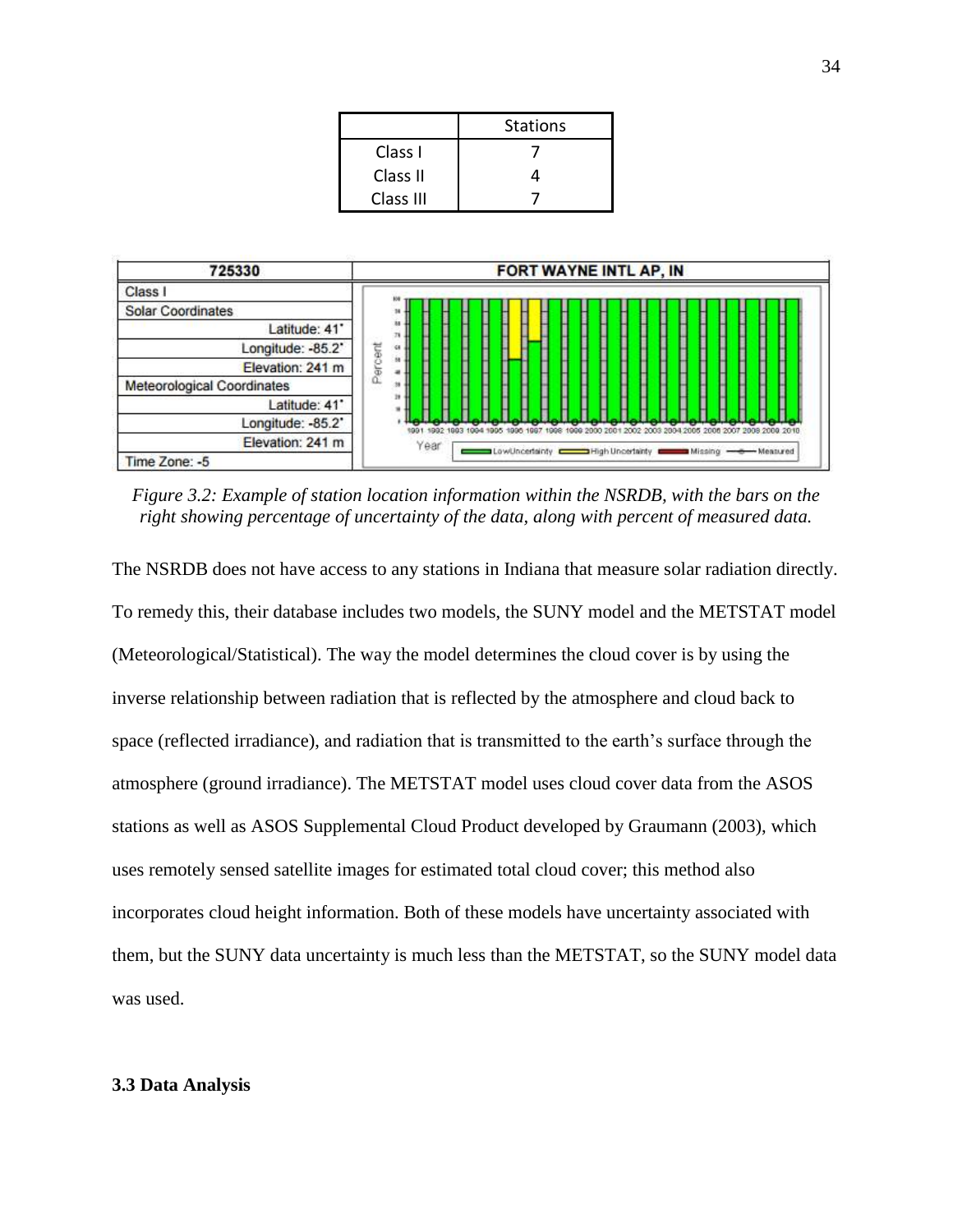Multiple different methods of data analysis were used to determine if there exists a relationship between LULC and WBGT, as well as methods similar, but not the same as those used by Scheitlin and Dixon (2010). Some variables were changed for use in this study, one of which is the surface albedo ( $\alpha_{es}$ ). The surface albedo is provided in the solar radiation dataset for each station. However, the focus is not the stations themselves, but rather the land cover throughout the entire state. The surface albedo used for each land cover category reflects values that are the mean of a range of surface albedo values at the station location provided by Oke (1987). The other data is the amount of solar radiation. The NSRDB does not provide estimated total solar radiation (*S*). Rather, it provides global horizontal irradiance (GHI), the amount of solar radiation received at a surface horizontal to the surface, which is a portion of S. Also included is direct beam solar radiation (*db*) and diffuse solar radiation (*dif*). So, *S* is the sum of *db* and *df*. The units in equation 2 for *S*,  $f_{db} f_{dif}$  are W/m<sup>2</sup> (Watt per meter squared) whereas the units for solar radiation provided by the NSRDB data is  $Wh/m^2$  (Watt-hour per meter squared), which is the amount of solar radiation during the previous hour, ending at the reported time. The NSRDB units are used for the purpose of this research as instantaneous information on solar radiation amount is not feasible for any of the 18 stations and since it is likely that unless conditions drastically changed within an hour, the fraction of direct beam and diffuse radiation at any instance is similar to that collected over an hour. Once all of the appropriate solar radiation data was gathered, equation 2 was solved in Microsoft Excel. However, this produces a 4<sup>th</sup> order polynomial of the general form

$$
ax^4 + dx - c = 0 \tag{eq. 6}
$$

which is not easily solved. So, using an Excel macro accessed from excelcalcs.com and produced by Tomanovich (2008), equation 4 was solved for *x* (in this case  $x = T_g$ ) using the Jenkins-Traub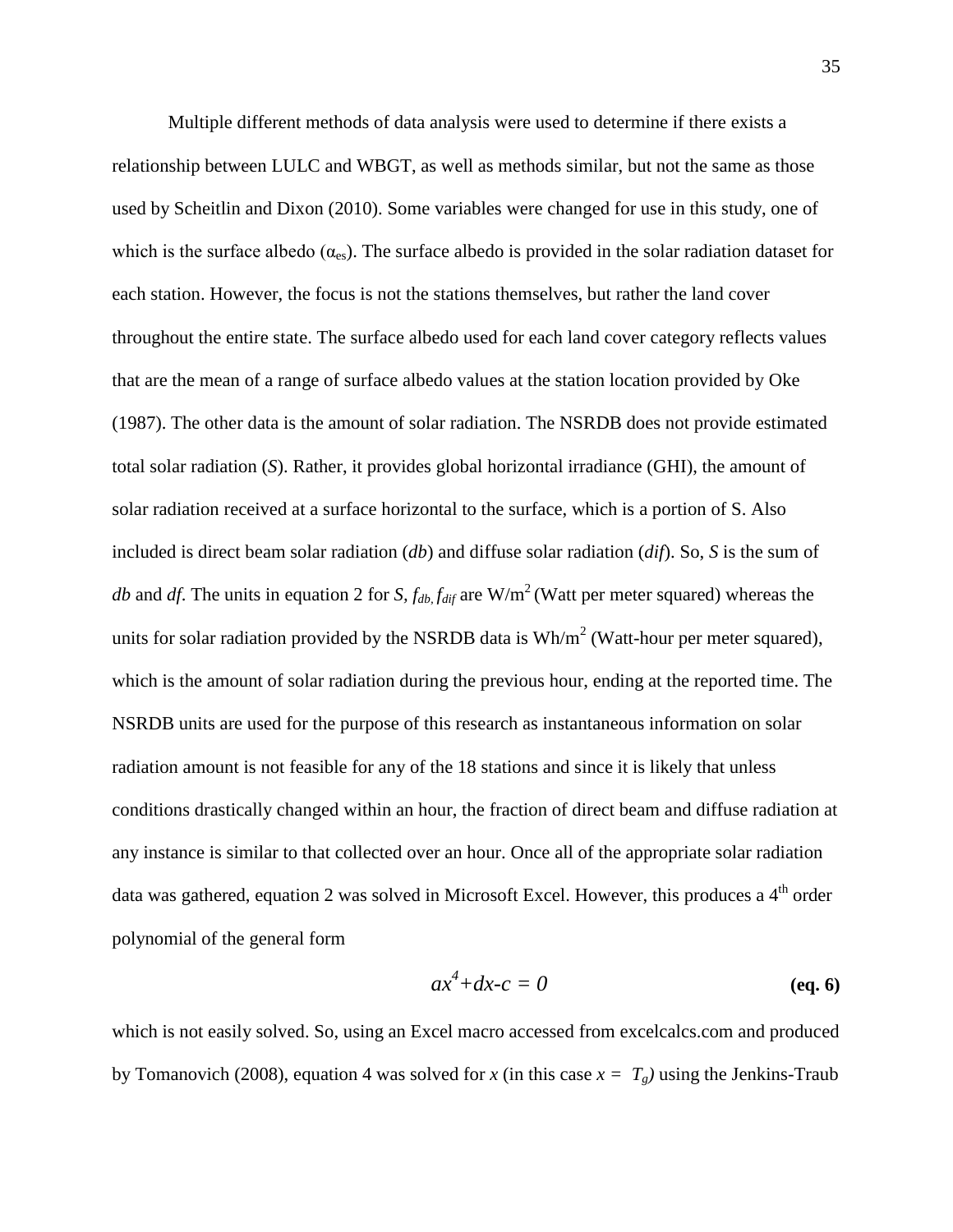method. This method is designed to solve special case polynomials with real coefficients. As with solving polynomials of any order greater than 1, multiple solutions were produced. In this case, four real solutions and two imaginary solutions were produced. The actual solution in each case was obvious as the imaginary solutions were not mathematically possible, and the other three real solutions were not in the range of possible solutions.

The geographic location of the stations within Indiana and Kentucky can be seen in Figure 3.1. Tiger/line shapefiles of Indiana and Kentucky were obtained from the United States Census Bureau Data Catalog (Census 2014) (available at https://www.census.gov/geo/mapsdata/data/tiger-line.html.) The National Land Cover Dataset for 2006 for Indiana was obtained from the USGS Land Cover Institute (Fry et al. 2011) (available at https://landcover.usgs.gov/landcoverdata.php.) The LULC data from the USGS is based on Landsat Thematic Mapper data from the Multi-Resolution Land Cover Consortium (MRLC), which identifies LULC in 30 meter grid cells. Each LULC is given a corresponding value based on rules established by Anderson et al. (1976). Although some types of LULC in the new categories have different characteristics, for example developed, open space being very different from developed, high intensity, the new classification system used for this study used the same scheme as the NLCD classification scheme due to the unknown qualitative differences between the LULC types within the resampled classes. The land cover was constrained to the extent of the Indiana state border using the Clip tool in ArcGIS. (Figure 3.3).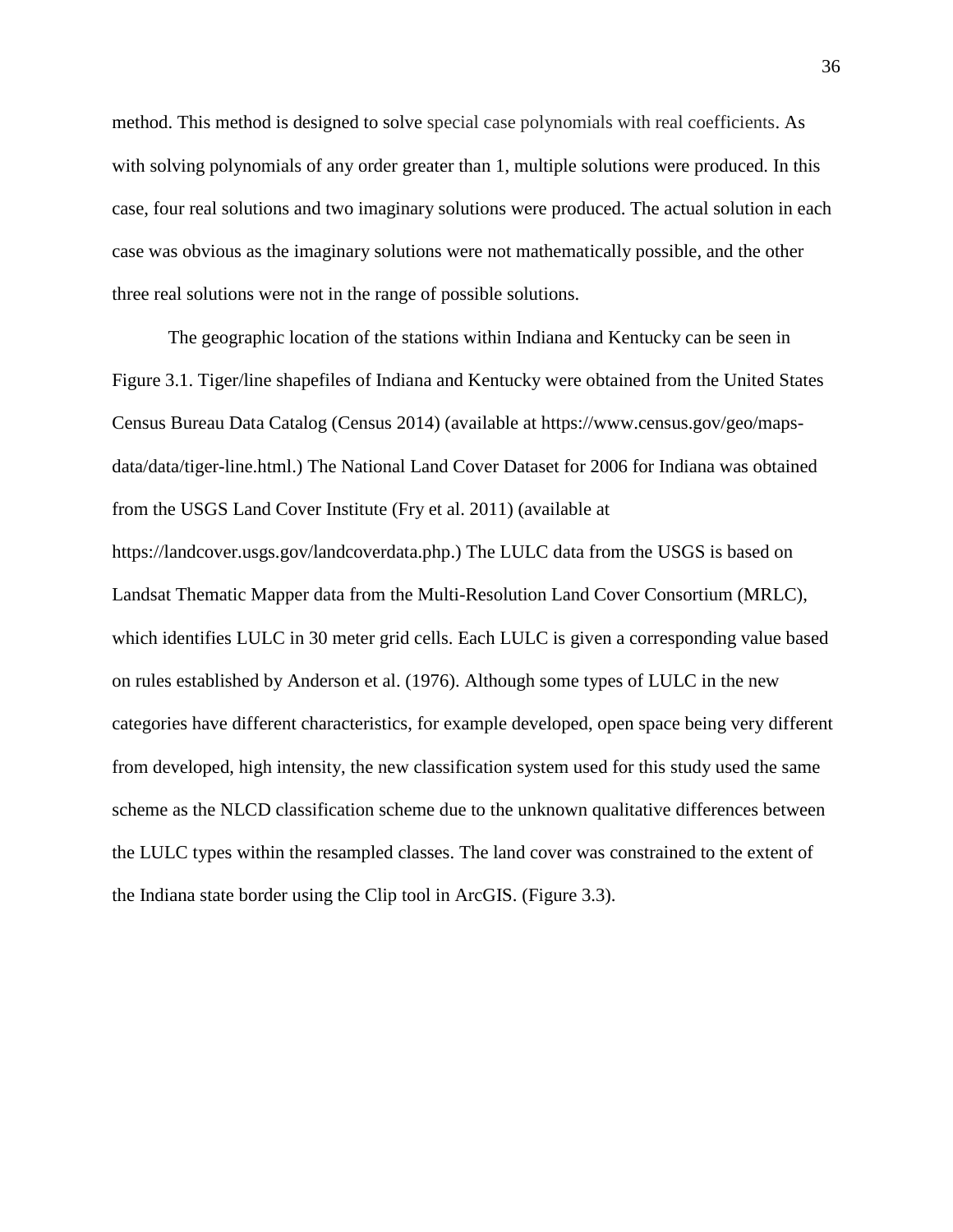

*Figure 1.3: LULC map of Indiana using USGS 2006 National Land Cover Dataset*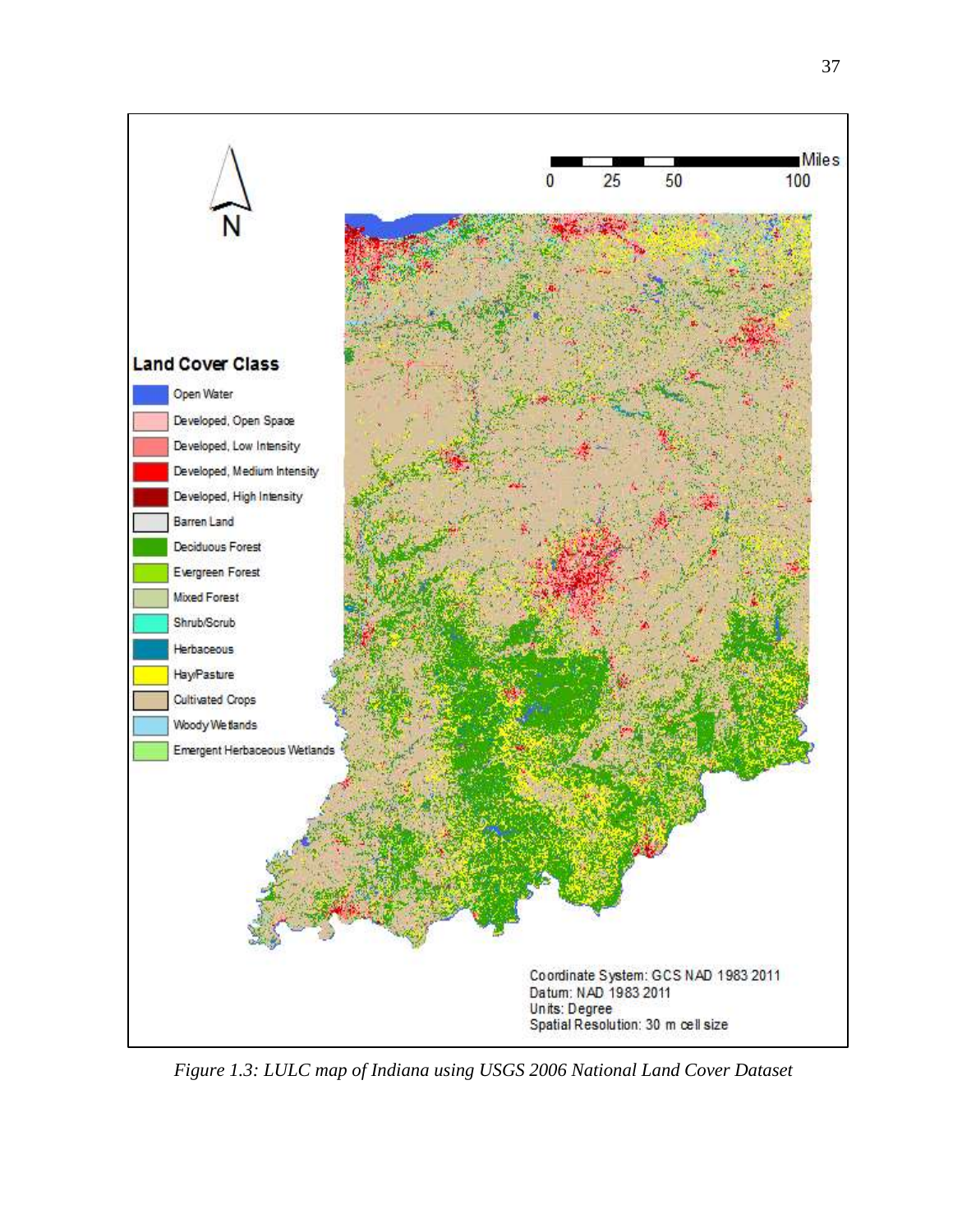The 30 meter LULC data was reclassified into 7 groups rather than keeping the original 14 groups. This was done because, although each LULC is unique, some possess similar properties. So, similar LULC types were grouped together (Table 3.4). Using a technique based on one used by Scheitlin and Dixon (2010), the land cover was resampled to 5 km grid cells (Figure 3.4). In order to analyze this data, the resampled LULC raster layer was converted to a shapefile where each cell is its own polygon. This was done by resampling the 30 meter LULC raster layer into 5 km grid cells. The 5 km grid cells were used because it is believed that small sections of LULC do not have a significant effect on climate (Scheitlin and Dixon 2010). So, the larger scale has more of an effect on the heat stress experienced by humans, despite the heat stress on humans being experienced at a smaller scale. This new raster layer was then converted to a polygon shapefile and the 5 km polygon shapefile was clipped to the extent of the Indiana shapefile. Each polygon was then assigned the most common cell value from the NLCD 2011 raster layer. The attribute tables were joined and a field was created to calculate the land cover code (Table 3.4).

| Original Land Cover Classes |                                     | <b>Reclassified Land Cover Classes</b> |                                                |
|-----------------------------|-------------------------------------|----------------------------------------|------------------------------------------------|
|                             | Woody Wetlands                      |                                        | Woody Wetlands/Emergent Herbaceous Wetlands    |
| 2                           | Shrub/Scrub                         | 2                                      | Shrub/Scrub/Herbaceous/Hay/Pasture             |
| 3                           | Open Water                          | 3                                      | Open Water                                     |
| 4                           | <b>Mixed Forest</b>                 | 4                                      | Deciduous Forest/Evergreen Forest/Mixed Forest |
| 5                           | Herbaceous                          | 5                                      | Developed                                      |
| 6                           | Hay/Pasture                         | 6                                      | <b>Cultivated Crops</b>                        |
| 7                           | <b>Evergreen Forest</b>             | 7                                      | Barren Land                                    |
| 8                           | <b>Emerging Herbaceous Wetlands</b> |                                        |                                                |
| 9                           | Developed, Open Space               |                                        |                                                |
| 10                          | Developed, Low Intensity            |                                        |                                                |
| 11                          | Developed, Medium Intensity         |                                        |                                                |
| 12                          | Developed, High Intensity           |                                        |                                                |
| 13                          | Deciduous Forest                    |                                        |                                                |
| 14                          | <b>Cultivated Crops</b>             |                                        |                                                |
| 15                          | Barren Land                         |                                        |                                                |

*Table 3.3: Original and reclassified Land Cover Classes and Assigned Code*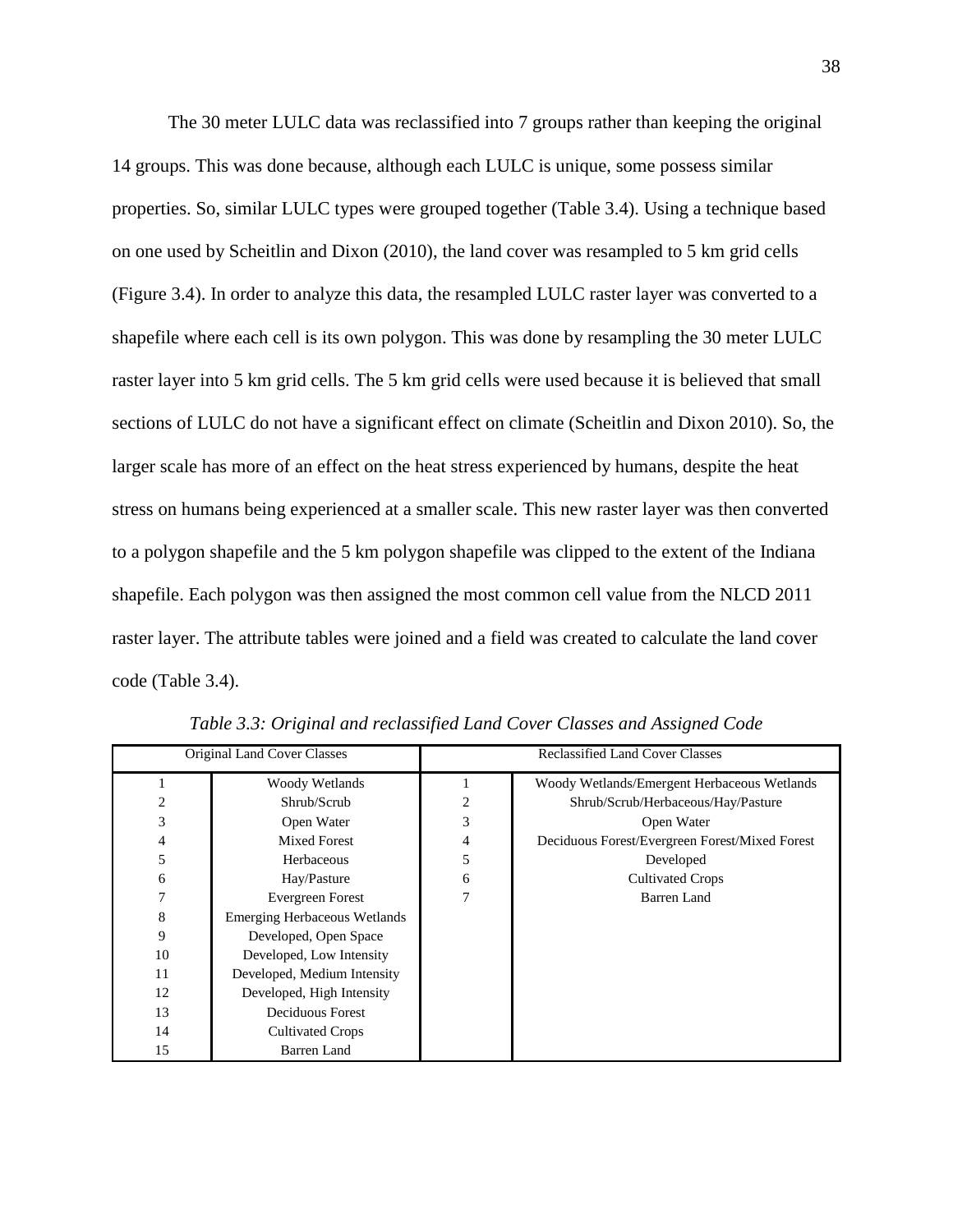

*Figure 3.2: Reclassified and resampled 5 km LULC map of Indiana using USGS 2011 National Land Cover Dataset*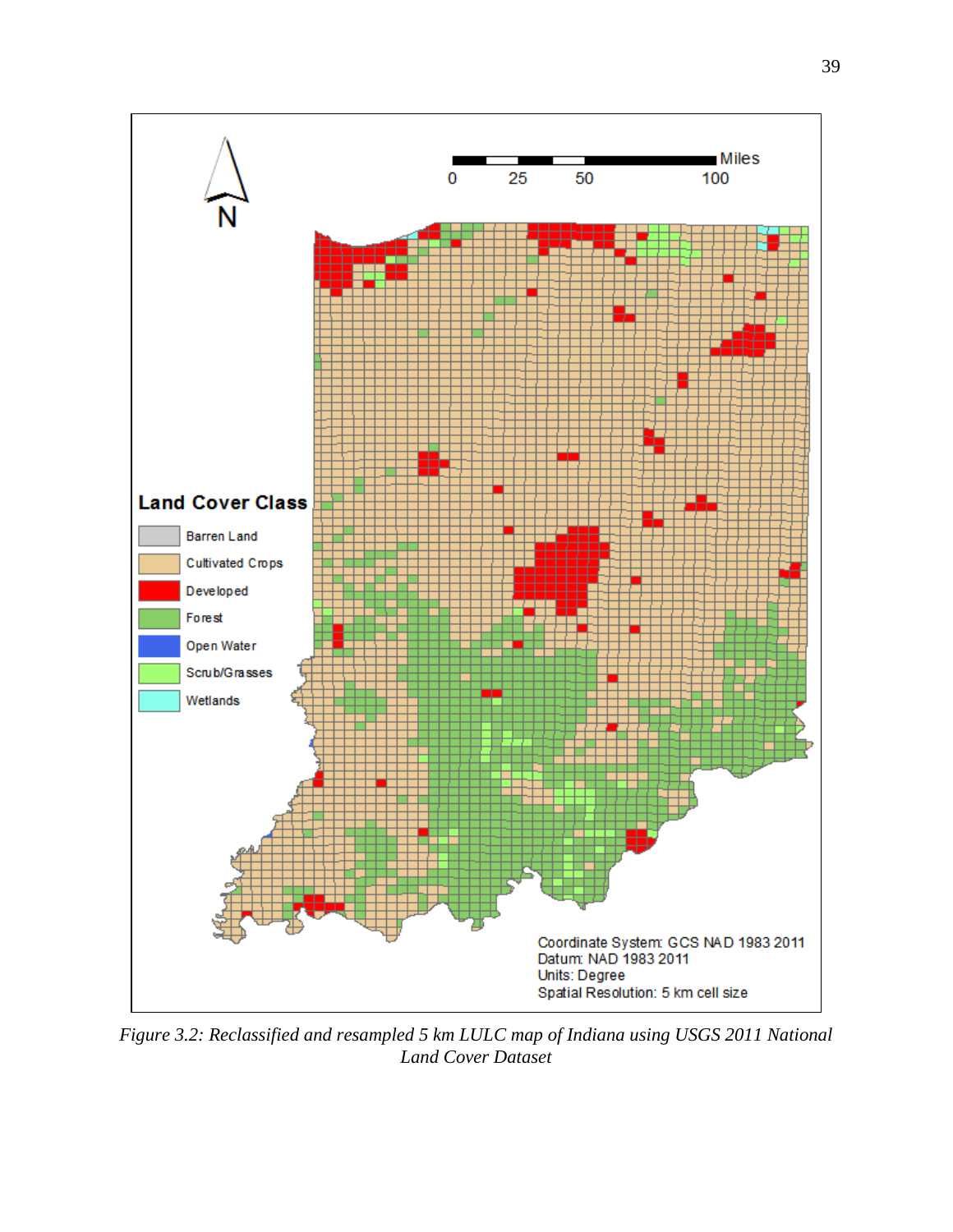The station information for each of the weather stations in the ArcGIS point shapefile did not include the estimated WBGT, which had to be entered manually for each of the three days. Three raster layers, one for each day, were then created using the inverse distance weighted interpolation tool in ArcGIS in order to show the spatial variation of the estimated WBGT throughout Indiana (Figures 3.5-3.7). This tool used the nearest five points to each individual location and assigned each a weight. The 5 km polygons were then assigned a mean WBGT using the Zonal Statistics as Table method, but with "mean" as the statistics type. This allowed each cell to have both a WBGT value and a land cover code. Of the 3901 total grid cells, 77 were excluded from the study area because they were either 1.) too areally small for use with zonal statistics and WBGT calculation because the produced a value close to zero or 2.) the raster did not completely cover an entire cell. The excluded cells were all along the state boundaries.

To determine whether LULC and estimated WBGT were related, a Kruskal-Wallis test was conducted using SPSS (IBM). The Kruskal-Wallis test determines the probability of making a type I error when rejecting the null hypothesis, which states that the estimated WBGT for the compared LULC classes are drawn from the same population, and therefore not significantly different. If it is determined that the samples are drawn from the same population (i.e., accept the null hypothesis), it is reasonable to believe that the LULC type does not affect the estimated WBGT. However, the Kruskal-Wallis test only shows that there is a significant difference in the estimated WBGT for each LULC class, not which classes are significantly different from each other. That required the use of Dunn's post-hoc analysis in order to determine which LULC type's estimated WBGT distribution is significantly different from the others. Dunn's post-hoc analysis returned an adjusted significance value. The significance is adjusted by the Bonferroni correction due to the compounding of the significance level when running multiple tests. A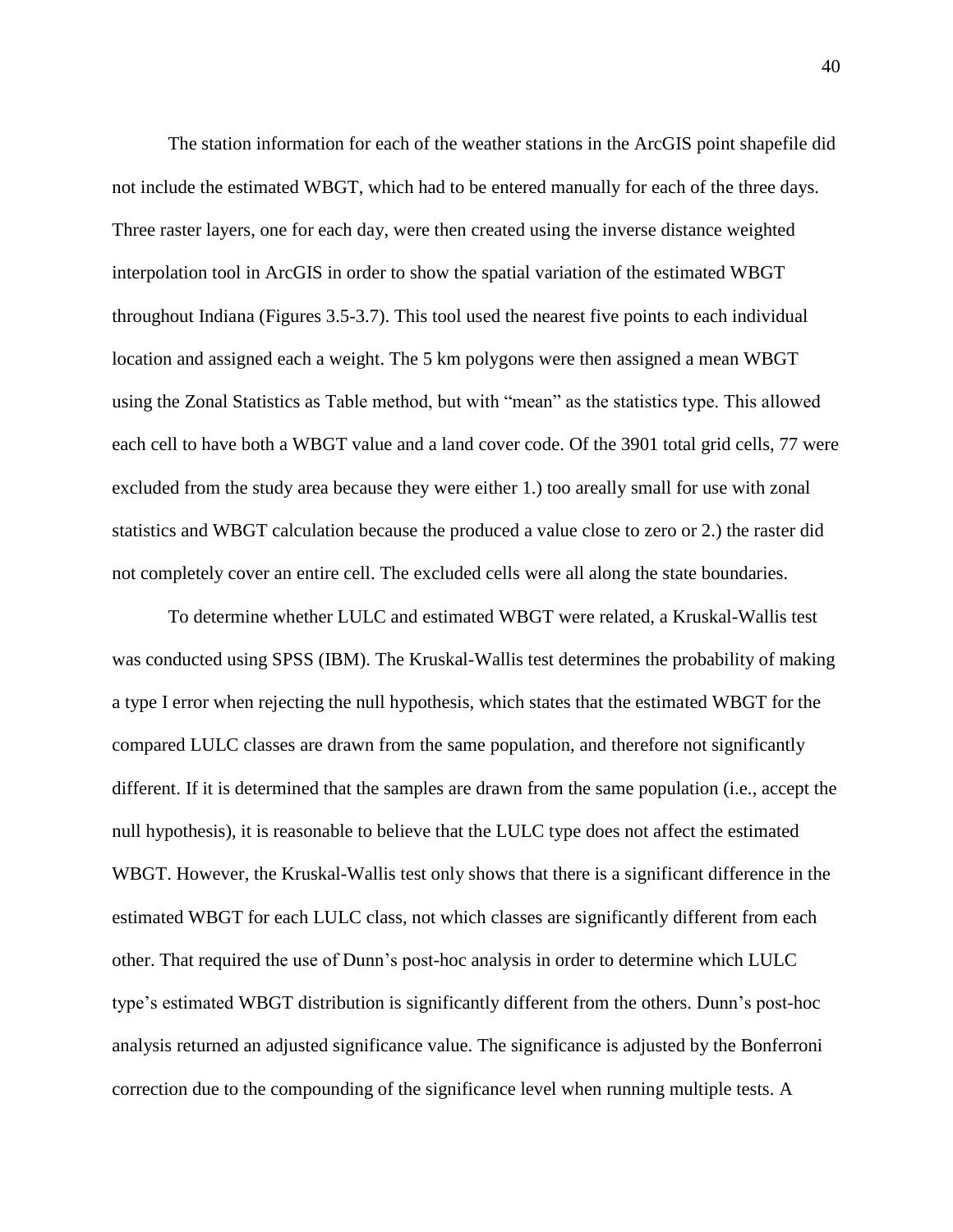random number generator in Excel was used to provide the first sample cell. A systematic sample of 294 grid cells was taken out of the total number of cells (3818) based on their unique identifiers. This was done by sampling every  $13<sup>th</sup>$  cell after the first was determined. This was done because adjacent cells are spatially dependent upon one another, meaning LULC type and WBGT for cells that are adjacent to each other are going to influence one another. This spatial dependency would affect the WBGT in adjacent cells. In order to limit that, a systematic sample was take so that cells were non-adjacent. However, due to the geographic shape of Indiana, especially southern Indiana, systematically selecting non-adjacent cells was impossible. There were a limited number of adjacent cells. The breakdown of the number of cells for each LULC class throughout Indiana can be found in Table 3.5.

| <b>Land Cover Class</b> | Count |
|-------------------------|-------|
| <b>Barren Land</b>      | 1     |
| <b>Cultivated Crops</b> | 2625  |
| Developed               | 221   |
| Forest                  | 882   |
| Open Water              | 3     |
| Scrub/Grasses           | 80    |
| Wetlands                | ŕ     |
| Total                   | 3818  |

*Table 3.4: Number of cells in each Land Cover Class.*

Although there was a limited number of adjacent cells included within the sample, it is believed that they will have a small overall impact on the results. This is due to most of the adjacent cells having the same LULC type and a close enough estimated WBGT to not be significantly different, i.e. being spatially dependent. However, the small number of Scrub/Grasses LULC cells may result in a small number of those being sampled, and thus an inconclusive result when comparing the Scrub/Grasses LULC cells with others. However, since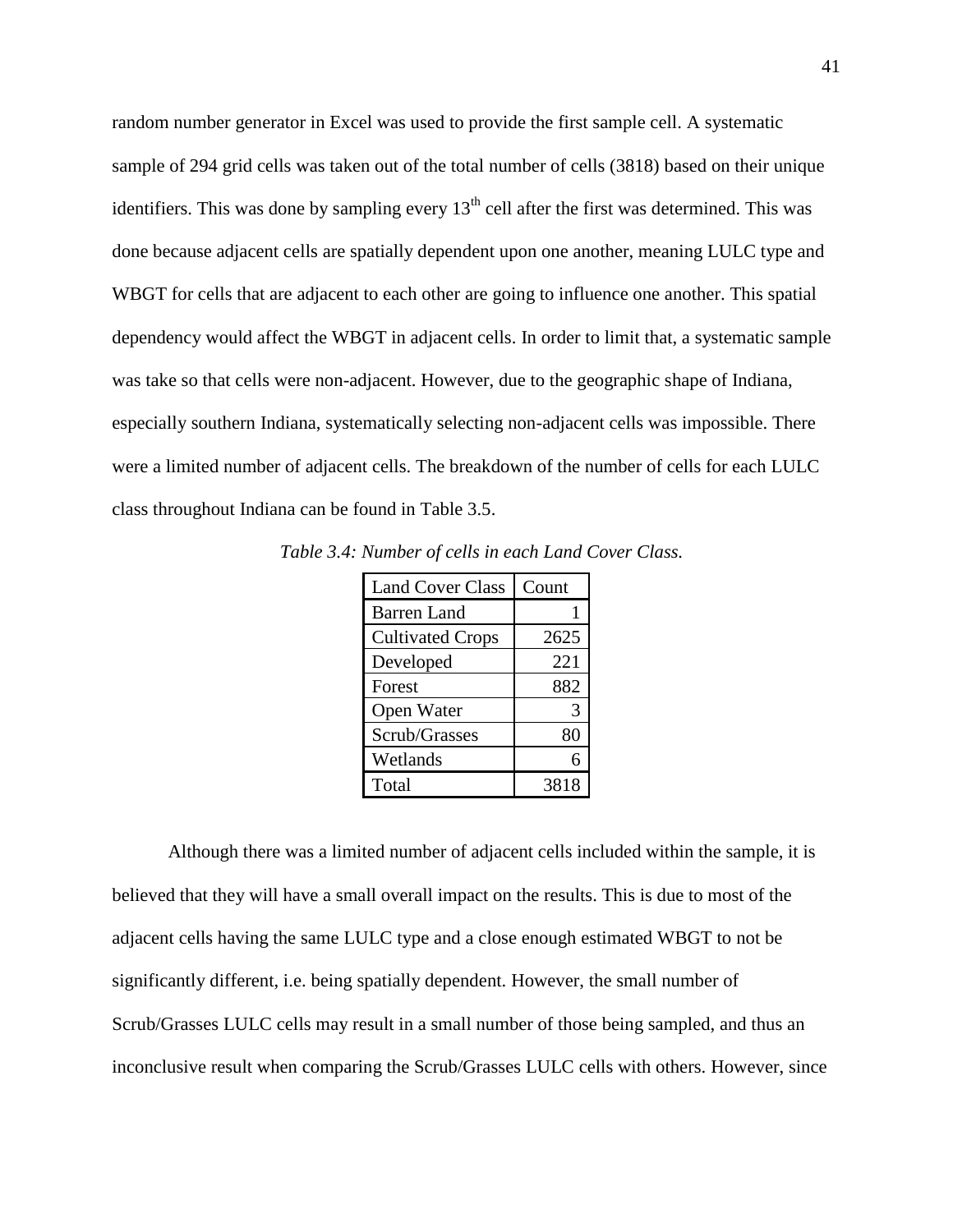the sample sizes of the Scrub/Grasses class were so small, these samples were discarded, and the Kruskal-Wallis test and Dunn's post-hoc analysis were re-computed. Although this produced different sample sizes for each day, they were not so different that it greatly affected the results.

Regardless of the factors that could impact the estimated WBGT, the methods used to determine whether a relationship exists between the estimated LULC type and estimated WBGT were valid. Other methods of estimating the WBGT would require resources not available and collecting primary data is too time consuming. Multiple studies have either used the method of WBGT estimation developed by Hunter (1999), which was determined to be accurate within 0.5° C or they made slight modifications to the equation for their own research (Dimiceli et al. 2011; Maia et al. 2013). While that difference in accuracy may make a difference in the use of the WBGT in real-world scenarios, for the purpose of this study, the method of calculating the WBGT is as accurate as possible without knowing what the results of primary data collection would yield.<sup>3</sup>

 $\overline{a}$ 

<sup>&</sup>lt;sup>3</sup> A flow chart for the methodology can be found in appendix B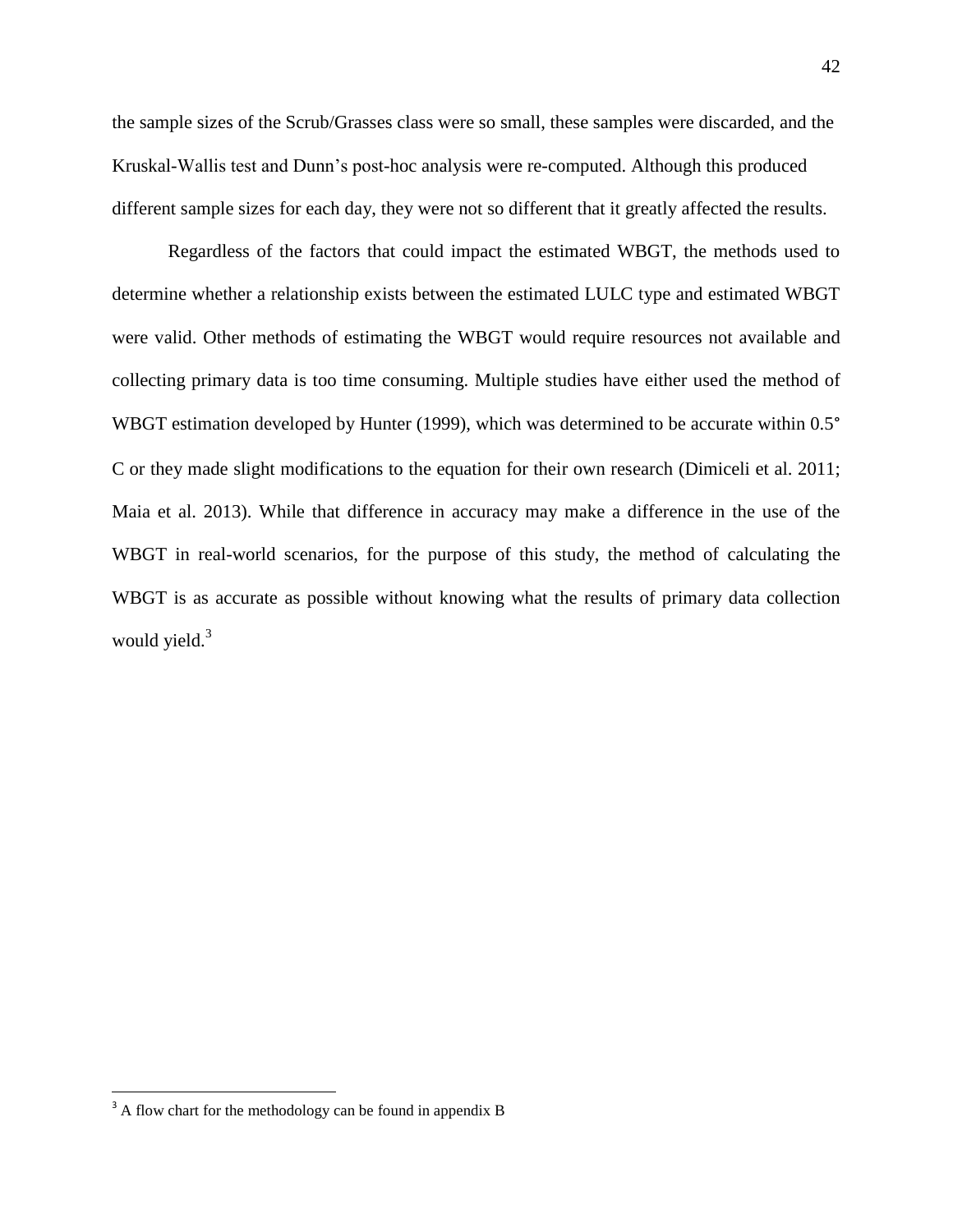

*Figure 3.3: Estimated Wet-Bulb Globe Temperature raster layer for July 19, 2006*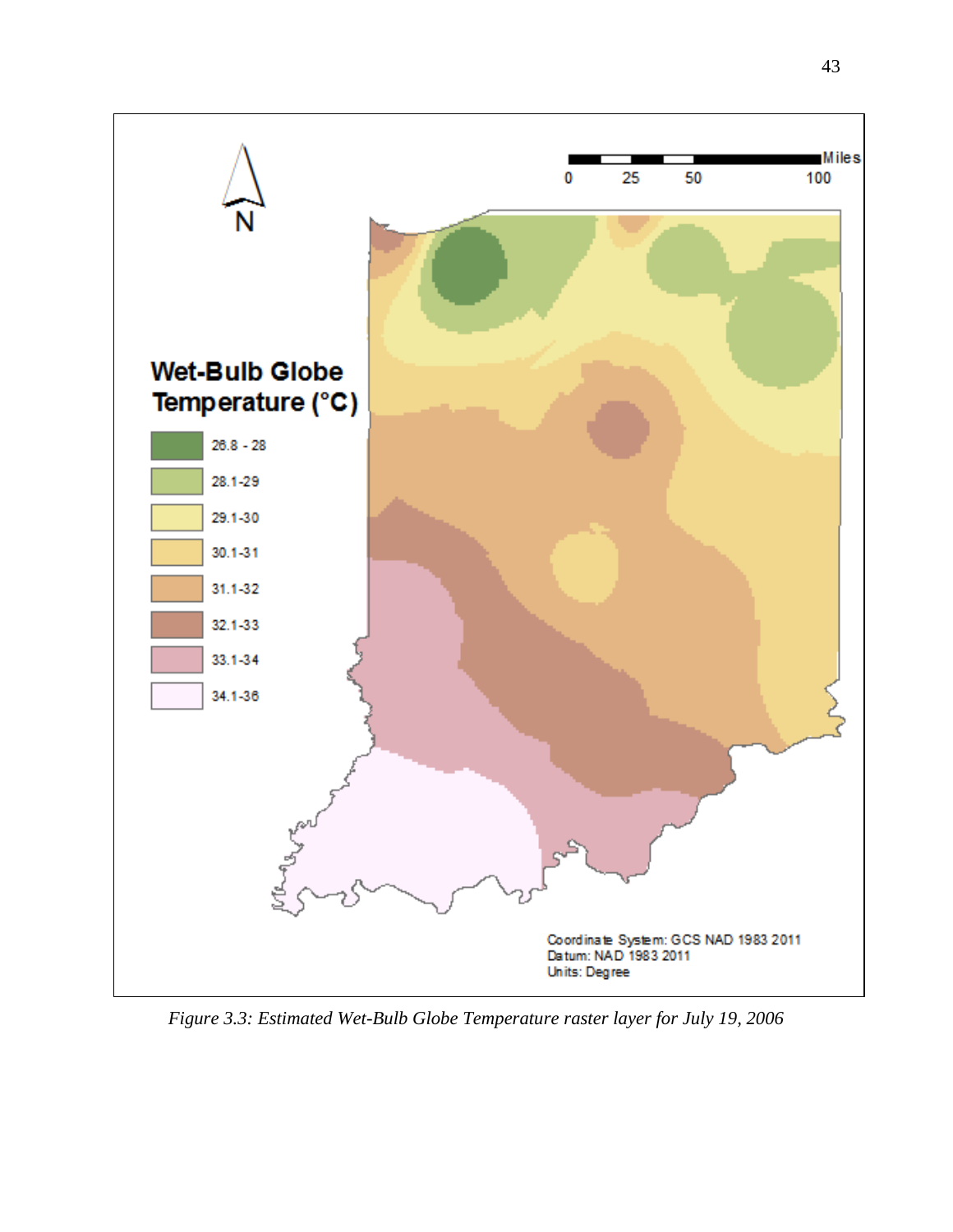

*Figure 3.4: Estimated Wet-Bulb Glove Temperature raster layer for August 28, 2007*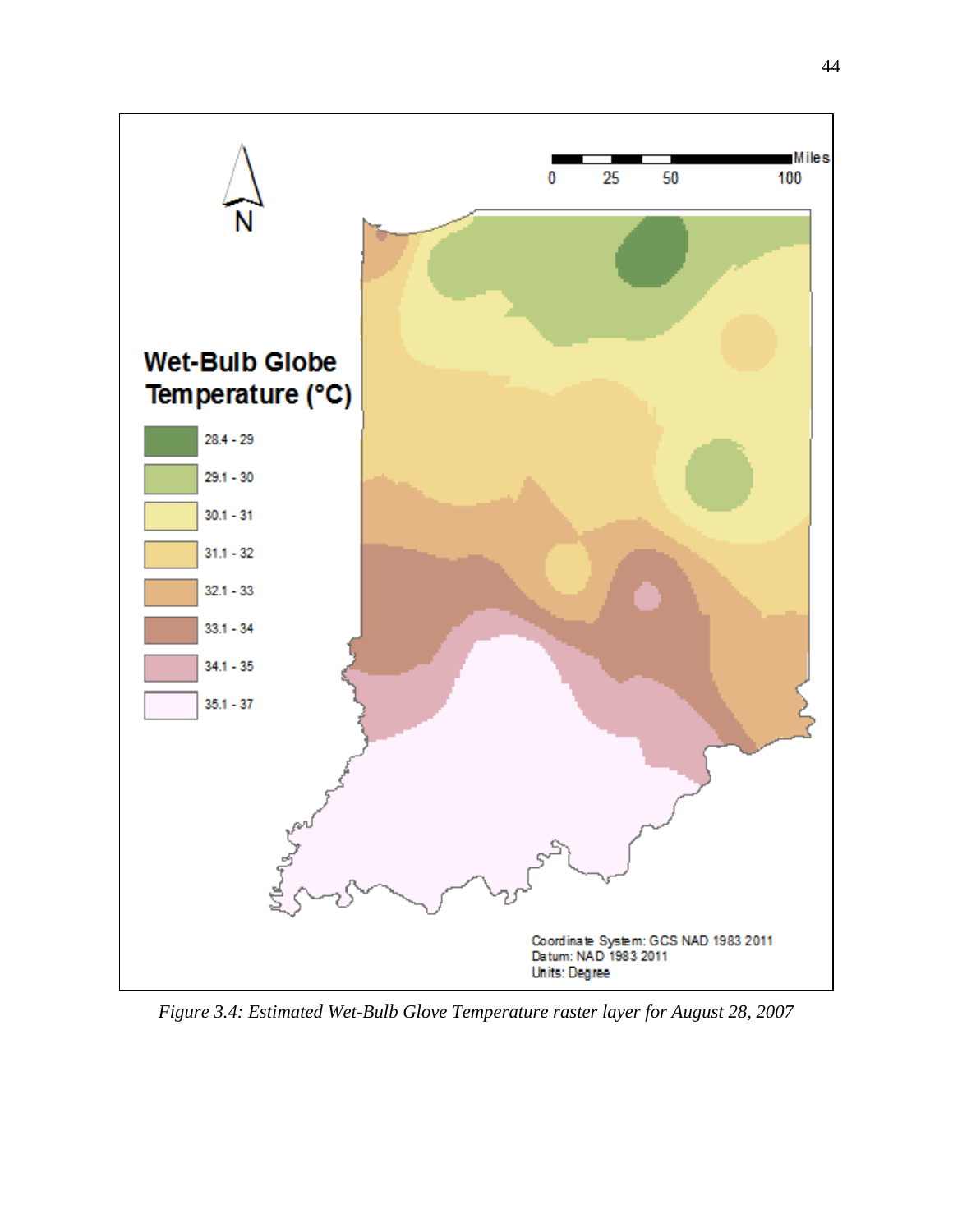

*Figure 3.5: Estimated Wet-Bulb Glove Temperature raster layer for September 3, 2007*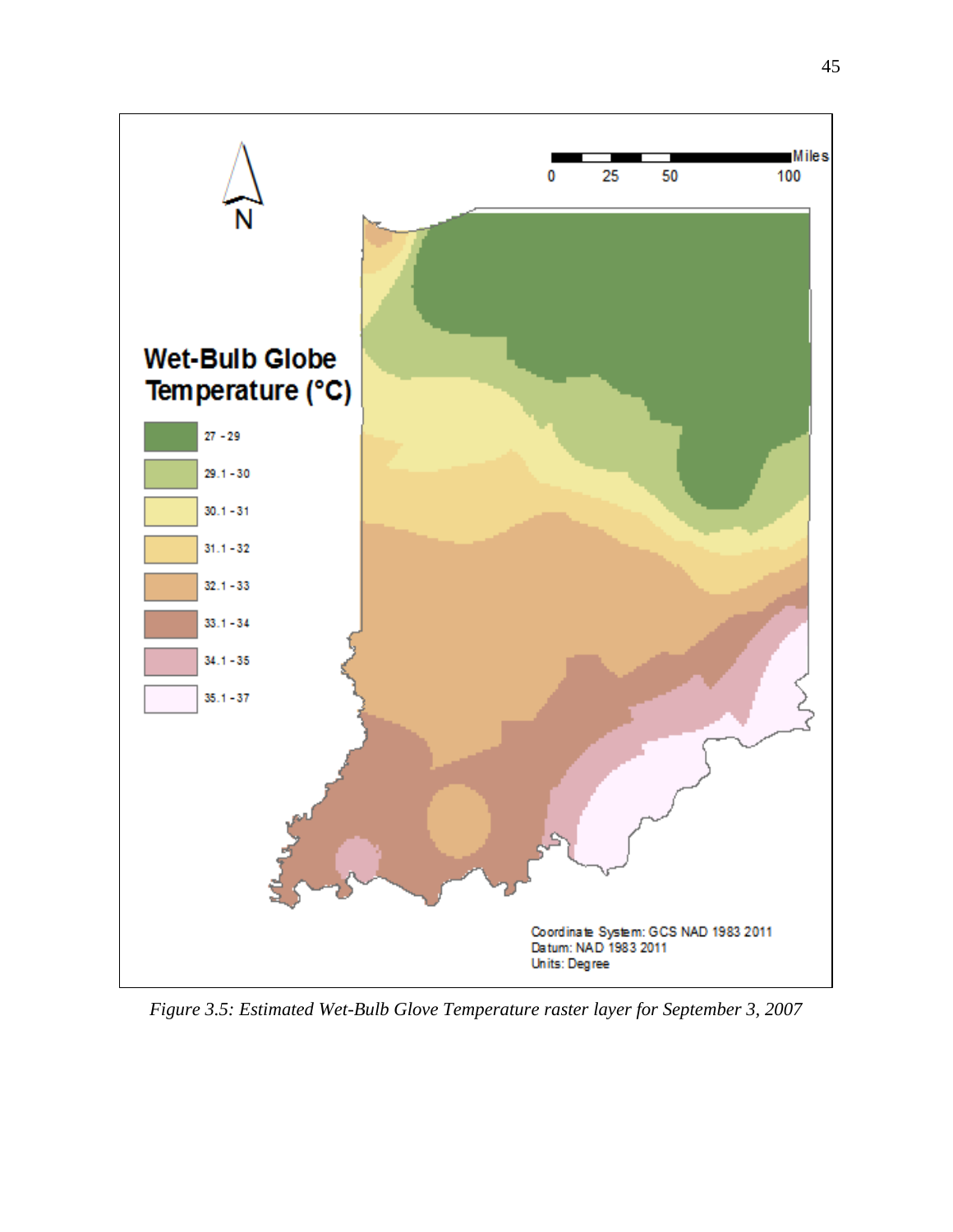#### **IV. Results and Discussion**

Each LULC class seemed to have a wide range of WBGTs, as seen by the top and bottom of the ranges of the boxplots in Figures 4.1-4.3. For two of the three days in which samples were taken (July 19, 2006 & September 3, 2007), the Forest class recorded the highest estimated WBGT (35.33<sup>o</sup>C and 36.54<sup>o</sup>C respectively) (look at the top of the range) and the highest mean estimated WBGT (32.82°C and 33.30°C respectively). On each of the three days, the Scrub/Grasses class had either the second highest or the highest mean estimated WBGT. However, one reason why the mean-estimated WBGT of the Scrub/Grasses class may be due to the small number of Scrub/Grasses cells that appeared in each sample. The number of cells sampled in each LULC class for each day can be found in Table 4.1. For each of the three days, the Forest class also showed the smallest standard deviations, followed by Developed, Cultivated Crops, and Scrub/Grasses classes. This shows that the Forest class estimated WBGTs are closer to the mean and thus closer to the expected value. However, the mean and the standard deviation do not show the entirety of the relationship between LULC type and estimated WBGT. The results of the Kruskal-Wallis test and Dunn's post-hoc analysis is the key to establishing a relationship between LULC type and WBGT.

| Class name              | July 19,<br>2006 | August 28,<br>2007 | September 3,<br>2007 |
|-------------------------|------------------|--------------------|----------------------|
| Scrub/Grasses           | 10               |                    |                      |
| Forest                  | 74               | 69                 | 65                   |
| Developed               | 18               | 21                 | 16                   |
| <b>Cultivated Crops</b> | 192              | 198                | 210                  |
| Total                   | 294              | 294                | 294                  |

 *Table 4.1: Number of cells sampled (n) for each LULC class from the three days studied.*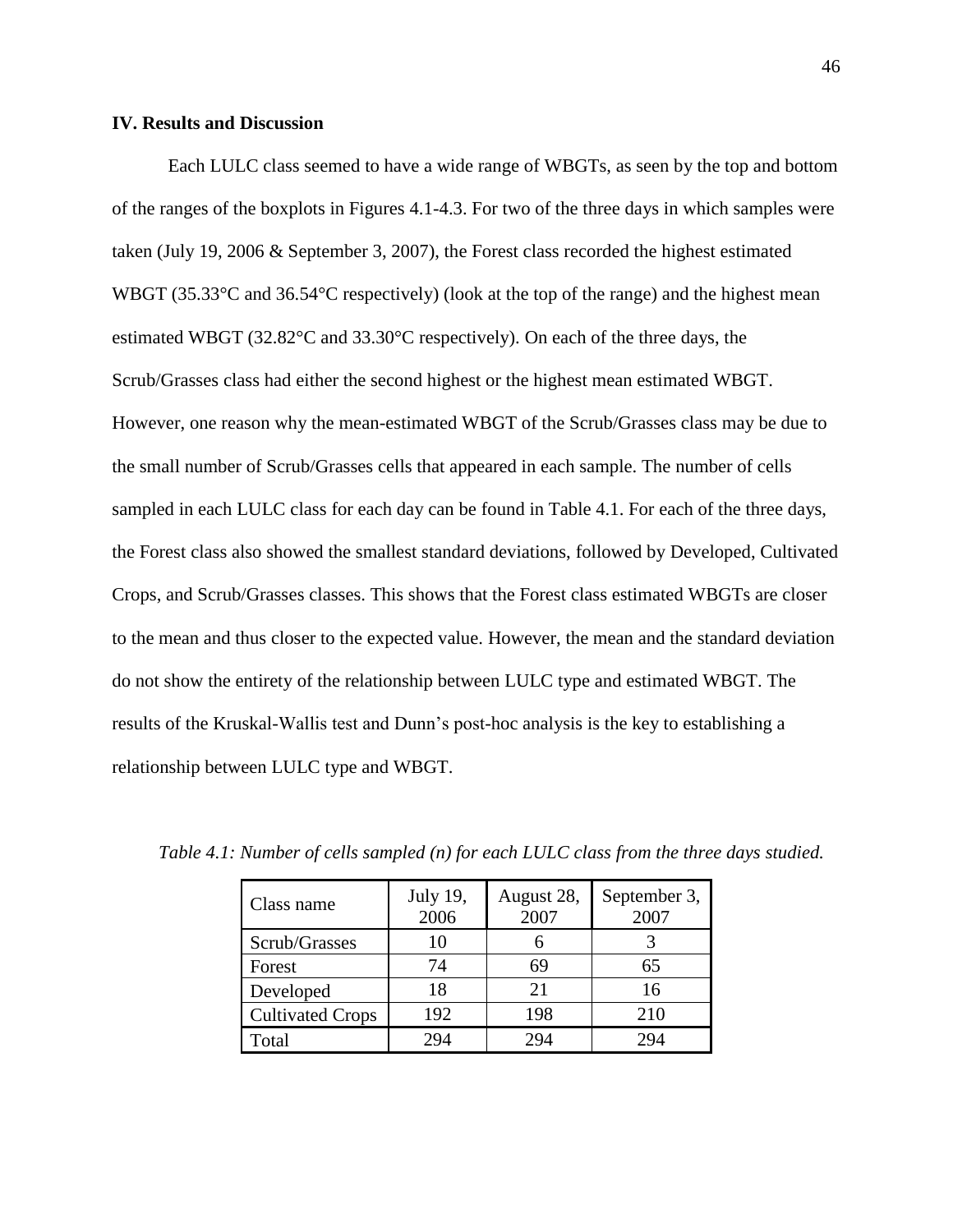

*Figure 4.1: Boxplot of the Wet-Bulb Globe Temperature for each LULC class for July 19, 2006*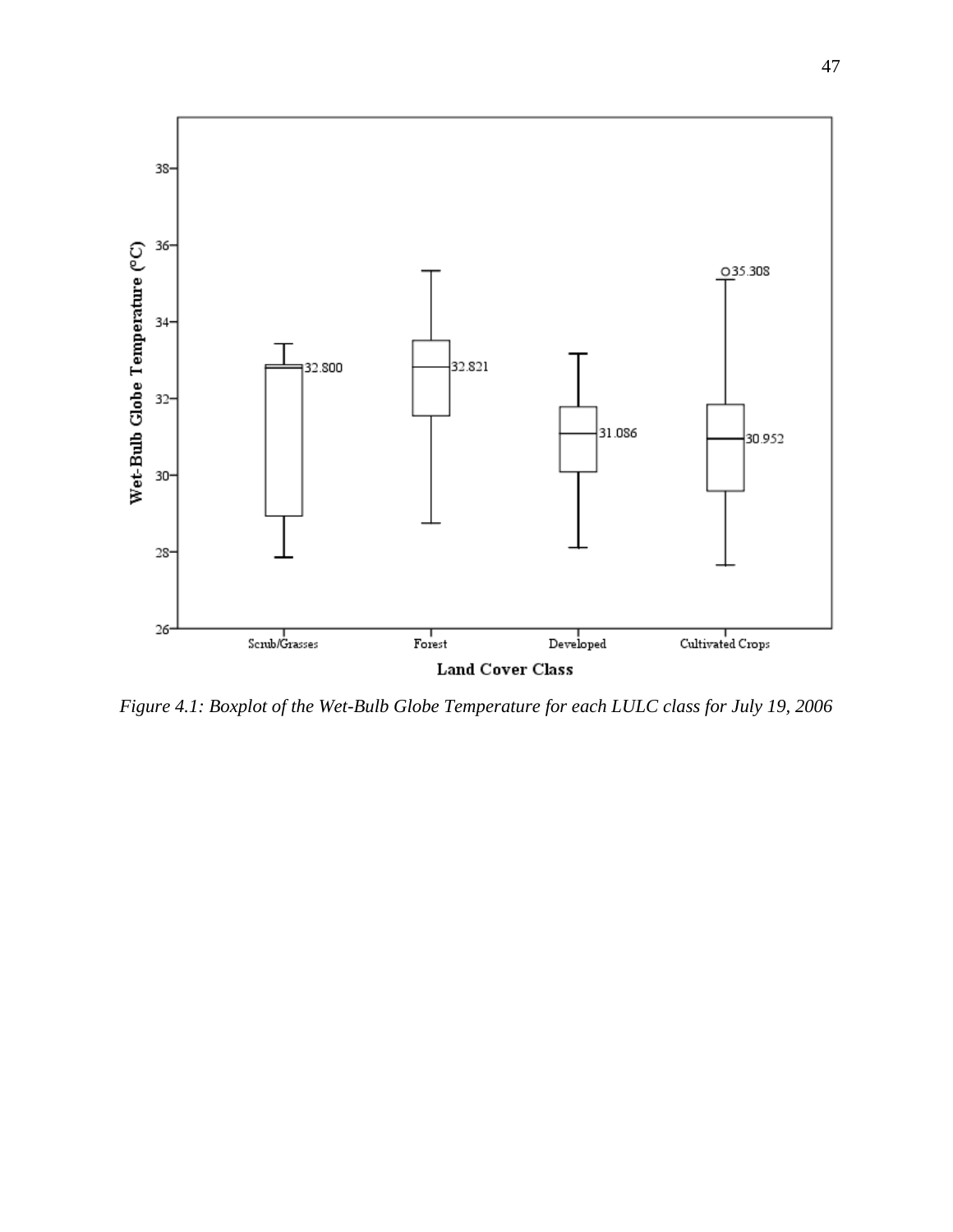

*Figure 4.2: Boxplot of the Wet-Bulb Globe Temperature for each LULC class for August 28,*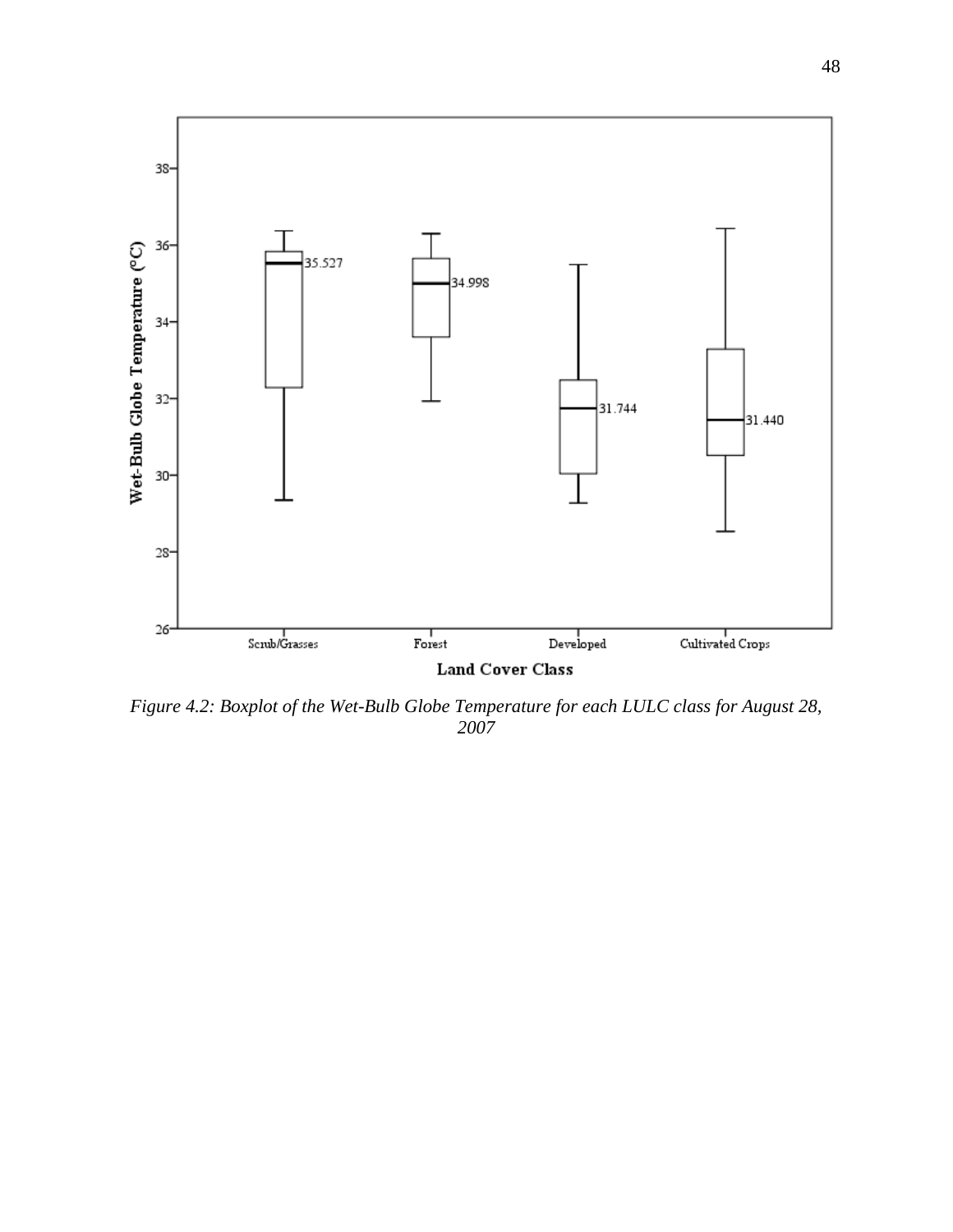

*Figure 4.3: Boxplot of the Wet-Bulb Globe Temperature for each LULC class for September 3, 2007. The circle represents an outlier and the star represents an extreme outlier*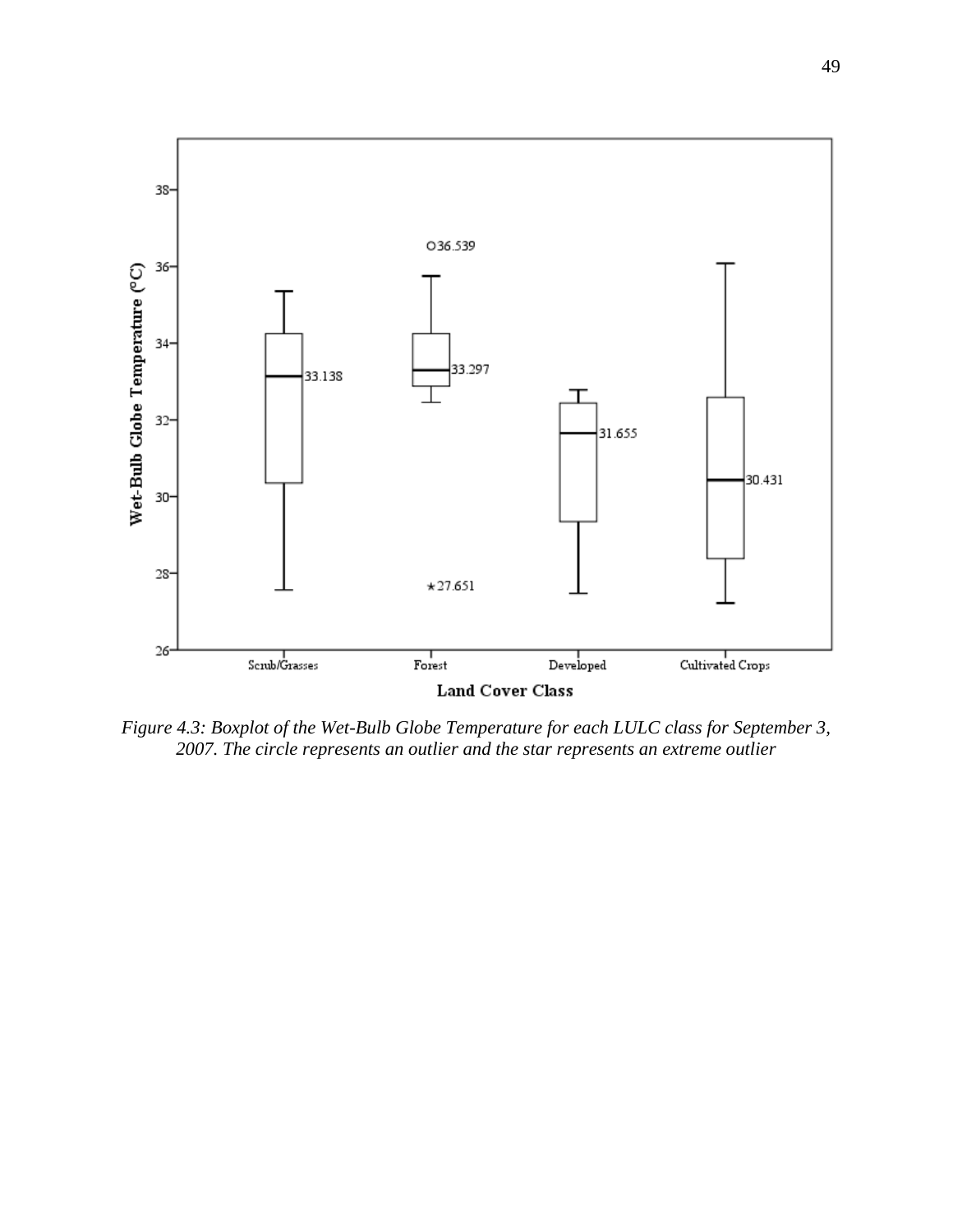For each of the three days in this study, the result of the Kruskal-Wallis test indicated a significant difference in the distribution of the samples for each day when  $p \le 0.05$  (Table 4.2), i.e., that the estimated WBGT varied by LULC types. The results of the Dunn's post-hoc analysis showed that for each of the three days, the estimated WBGT distribution of the Forest class is significantly different from the estimated WBGT distribution of the Developed and the Cultivated Crops classes ( $p \le 0.05$ ) (Table 4.3). The test statistics for the Dunn's post-hoc analysis in Table 4.3 is the adjusted significance. Overall, these results suggest that LULC type does play a role in the variation of estimated WBGT.

|                                                           | July 19, 2006 | August 28, 2007 | September 3, 2007 |
|-----------------------------------------------------------|---------------|-----------------|-------------------|
| <b>Total N</b>                                            | 294           | 294             | 294               |
| <b>Test Statistics</b><br>(H)                             | 42.453        | 86.353          | 83.703            |
| Degrees of<br>Freedom                                     | 3             | 3               |                   |
| Asymptotic<br>Significance<br>(p-value)<br>(2-sided test) | 0.000         | 0.000           | 0.000             |

*Table 4.2: Kruskal-Wallis test results for each of three days studied.*

*Table 4.3: Dunn's post-hoc analysis results showing adjusted significance after standardizing the test statistic for comparison of each LULC class. The highlighted cells are those below*  $p \leq 0.05$ *.* 

| <b>Class Pairs</b>                      | July 19, 2006 | August 28, 2007 | September 3, 2007 |
|-----------------------------------------|---------------|-----------------|-------------------|
| Developed - Cultivated Crops            | 1.000         | 1.000           | 1.000             |
| Developed - Scrub/Grasses               | 1.000         | 0.081           | 1.000             |
| Developed - Forest                      | 0.003         | 0.000           | 0.000             |
| <b>Cultivated Crops - Scrub/Grasses</b> | 1.000         | 0.081           | 1.000             |
| <b>Cultivated Crops - Forest</b>        | 0.000         | 0.000           | 0.000             |
| Scrub/Grasses - Forest                  | 0.258         | 1.000           | $1.000\,$         |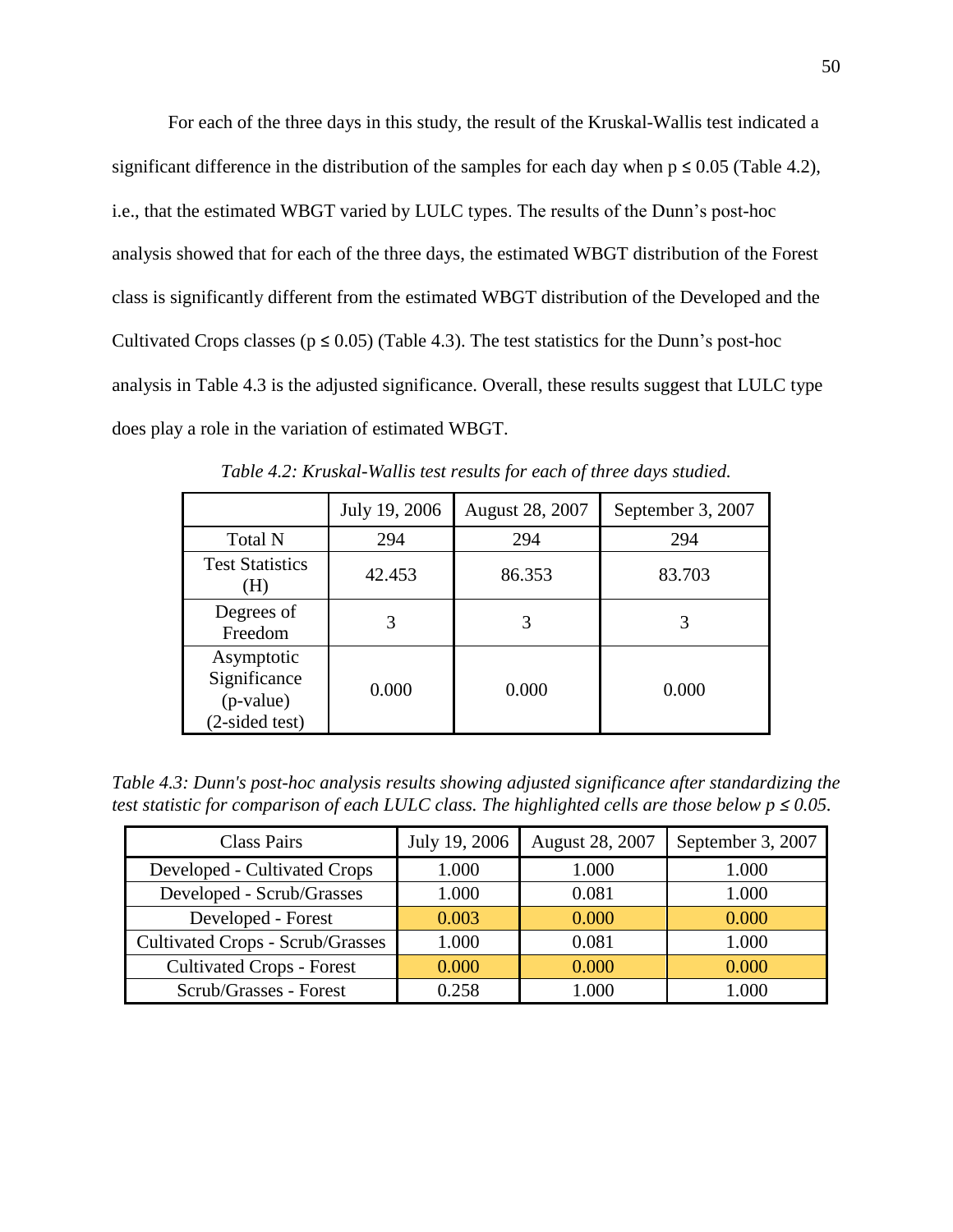Even though the results show that LULC type is a factor in the estimated WBGT, the Scrub/Grasses class was sampled at a small number. There appeared to be no significant difference in the distribution of the estimated WBGT between it and the other LULC classes when Dunn's pot-hoc analysis was performed; this can be seen in the sample taken from August 28, 2007 (Table 4.3). The standardized test statistic is performed automatically by SPSS for each LULC class, so the significance levels are adjusted to be able to compare each LULC class with one another. The comparisons between the Developed and Scrub/Grass classes and the Cultivated Crops and Scrub/Grass classes resulted in a low probability of making a type I error (if the null hypothesis is rejected). However, this low probability is not enough to meet the threshold of  $p < 0.05$  for rejection of the null hypothesis. This is somewhat apparent from the comparison of the Scrub/Grasses and the Forest classes for July 19, 2006. It is believed that if the sample size of the Scrub/Grasses LULC was large enough, that there would exist a significant difference in estimated WBGT between the Scrub/Grasses class and the other LULC classes.

The results of the Kruskal-Wallis test performed with the exclusion of the Scrub/Grasses class type again show a significant difference in the estimated WBGT between the classes for each day when  $p = 0.05$  (Table 4.4). The results of Dunn's post-hoc analysis again showed that the estimated WBGT distribution of the Forest class is significantly different than that of Developed and from Cultivated Crops classes at  $p \le 0.05$ , but still no difference when comparing the Developed and Cultivated Crops class to each other (Table 4.5). The combination of these results help draw the same conclusion as the above analysis that included the Grasses/Scrub class, i.e., that LULC type, in some way, influences estimated WBGT.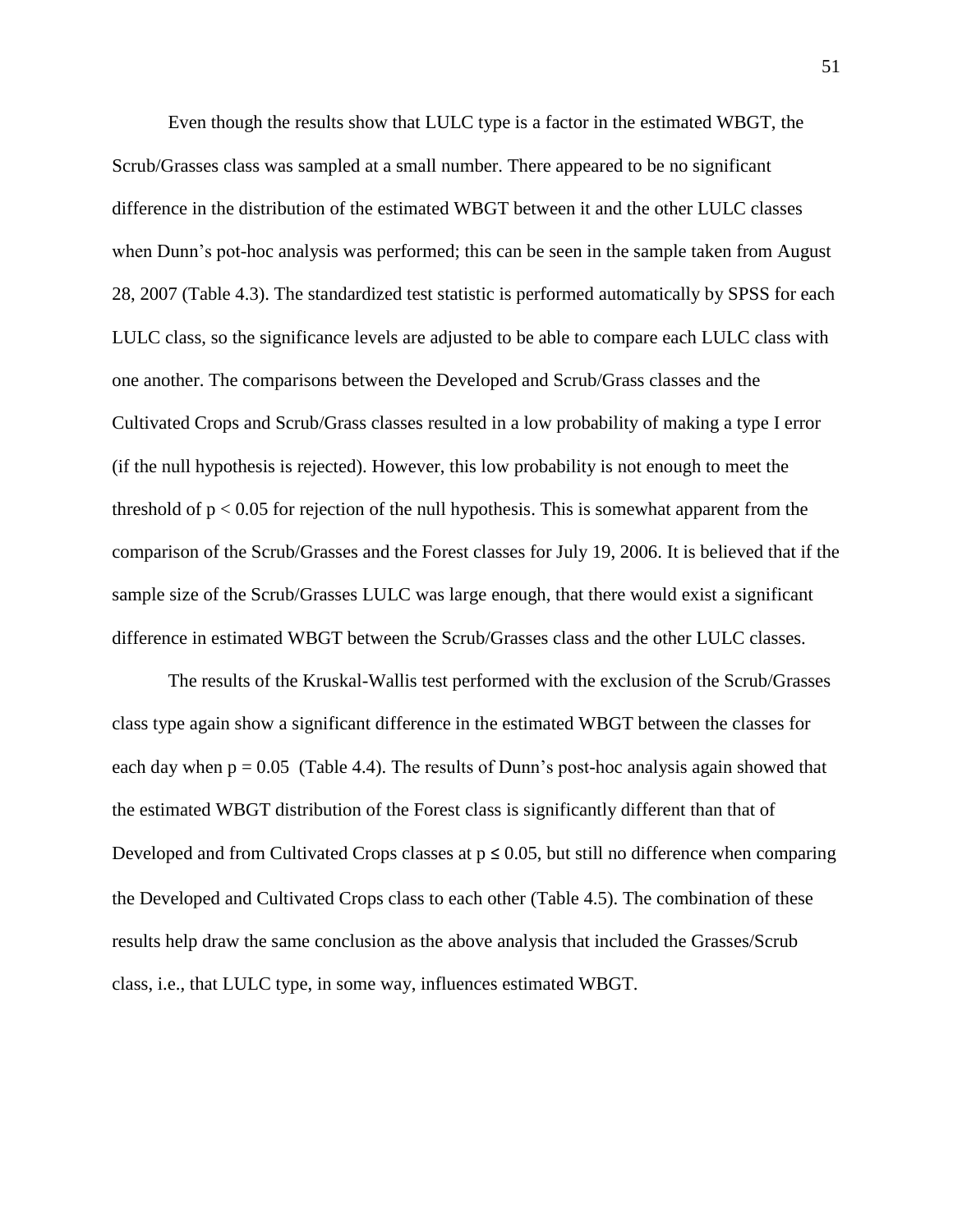|                                              | July 19, 2006          | August 28, 2007 | September 3, 2007 |
|----------------------------------------------|------------------------|-----------------|-------------------|
| <b>Total N</b>                               | 284                    | 288             | 291               |
| <b>Test Statistics</b><br>(H)                | 43.033                 | 84.502          | 84.246            |
| Degrees of<br>Freedom                        | $\mathfrak{D}_{\cdot}$ |                 |                   |
| Asymptotic<br>Significance<br>(2-sided test) | 0.000                  | 0.000           | 0.000             |

*Table 4.4: Kruskal-Wallis test results for each of three days studied with the Scrub/Grasses LULC class excluded*

*Table 4.5: Dunn's post-hoc analysis results showing adjusted significance after standardizing the test statistic for comparison of each LULC class with the Scrub/Grasses LULC Class excluded. The highlighted cells are those below*  $p \leq 0.05$ *.* 

| Class Pairs                    | July 19, 2006 | August 28, 2007 | September 3, 2007 |
|--------------------------------|---------------|-----------------|-------------------|
| Developed-Cultivated Crops     | 1.000         | 000.1           | 1.000             |
| Developed-Forest               | 0.002         | 0.000           | 0.000             |
| <b>Cultivated Crops-Forest</b> | 0.000         |                 | 0.000             |

Although there does appear to be a relationship between LULC and estimated WBGT, which was expected, some of the results yielded unanticipated findings. For example, that developed areas have higher temperatures than other LULC classes is well documented, with the effect being more pronounced during the night, but still somewhat evident during the day. This is known as the urban heat island effect. However, in the study the Developed class had neither the highest overall nor mean estimated WBGT, which was unexpected. One explanation may be from latitudinal changes in dry-bulb temperature. Southern Indiana experienced higher estimated WBGTs than the northern area. Southern Indiana also is largely forested as well. So the samples taken from the forested areas may have a higher estimated WBGT because of latitude rather than variations due to other factors.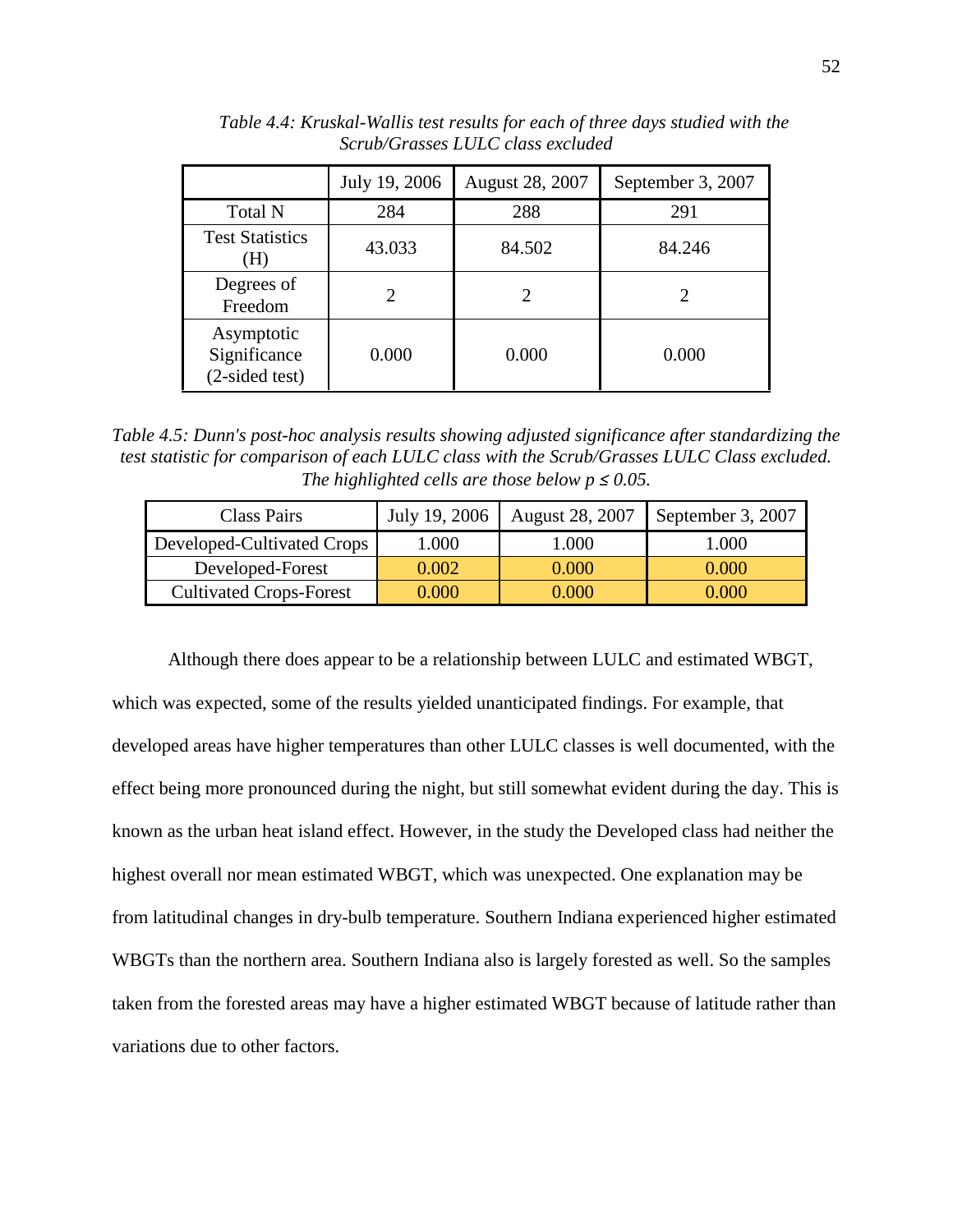There may also be a problem with the method in which the estimated WBGT was interpolated across the state. The way ArcGIS interpolates data to form a raster is based on the number of nearest points to use for weighting. In this study, the five nearest locations were used to determine the interpolated estimated WBGT. Most noticeably seen in Figure 3.6, this creates the appearance of rings directly around some of the stations with an abrupt delineation with the adjoining WBGT ranges. Since the data network selected was so sparse (only 18 stations were taken into consideration), it created an estimated WBGT raster layer that may not be totally representative of what the actual WBGT would be at any specific location during the three days sampled.

Another factor that affected the estimated WBGT is the wind speed. The estimated blackglobe temperature was drastically impacted by a change in wind speed. Any increase in wind speed would decrease the black-globe temperature, but the observed changes were greater than anticipated. Having to convert wind speed from miles per hour to meters per hour made a one mile per hour difference from station to station seem much larger, in the range of 2000-3000 meters per hour difference. A one mile per hour difference in wind speed is minor, but when converted to meters per hour the difference suddenly becomes very drastic. Such a drastic change is likely the result of the wind speed not be measured at a precise enough level in miles per hour. These large differences in wind speed, after conversion, resulted in 10°C change in the black-globe temperature in some cases. This seemingly large difference in converted wind speed likely does not have such a drastic effect on the actual black-globe temperature. The black-globe temperature itself impacted the overall WBGT more than anticipated as well, so the estimated WBGT were higher than expected. Overall, any small change in wind speed results in a greater than expected change in WBGT. However, these changes in black-globe temperature impacted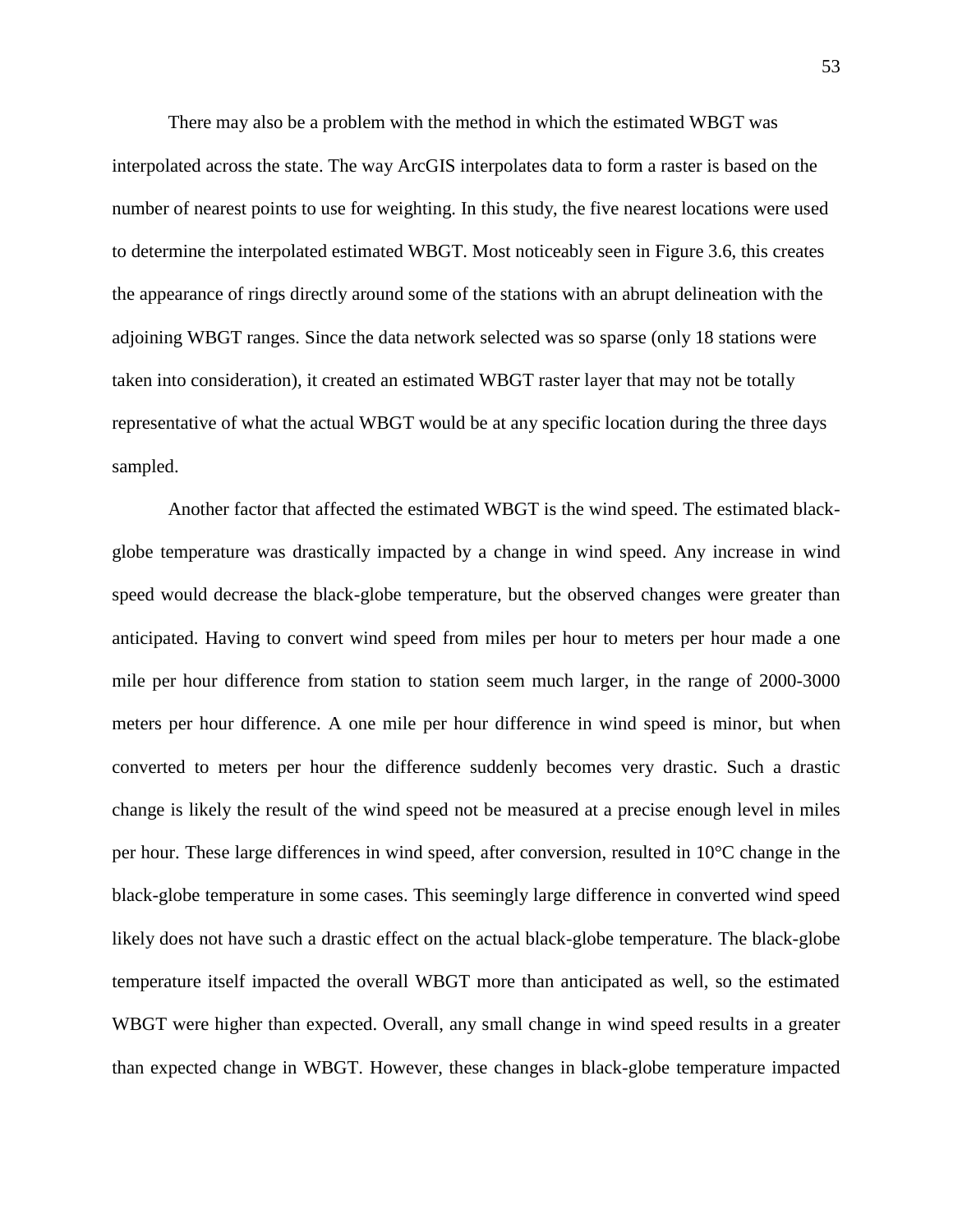every LULC class, so the spatial pattern of the estimated WBGT is still likely to be impacted by the land cover.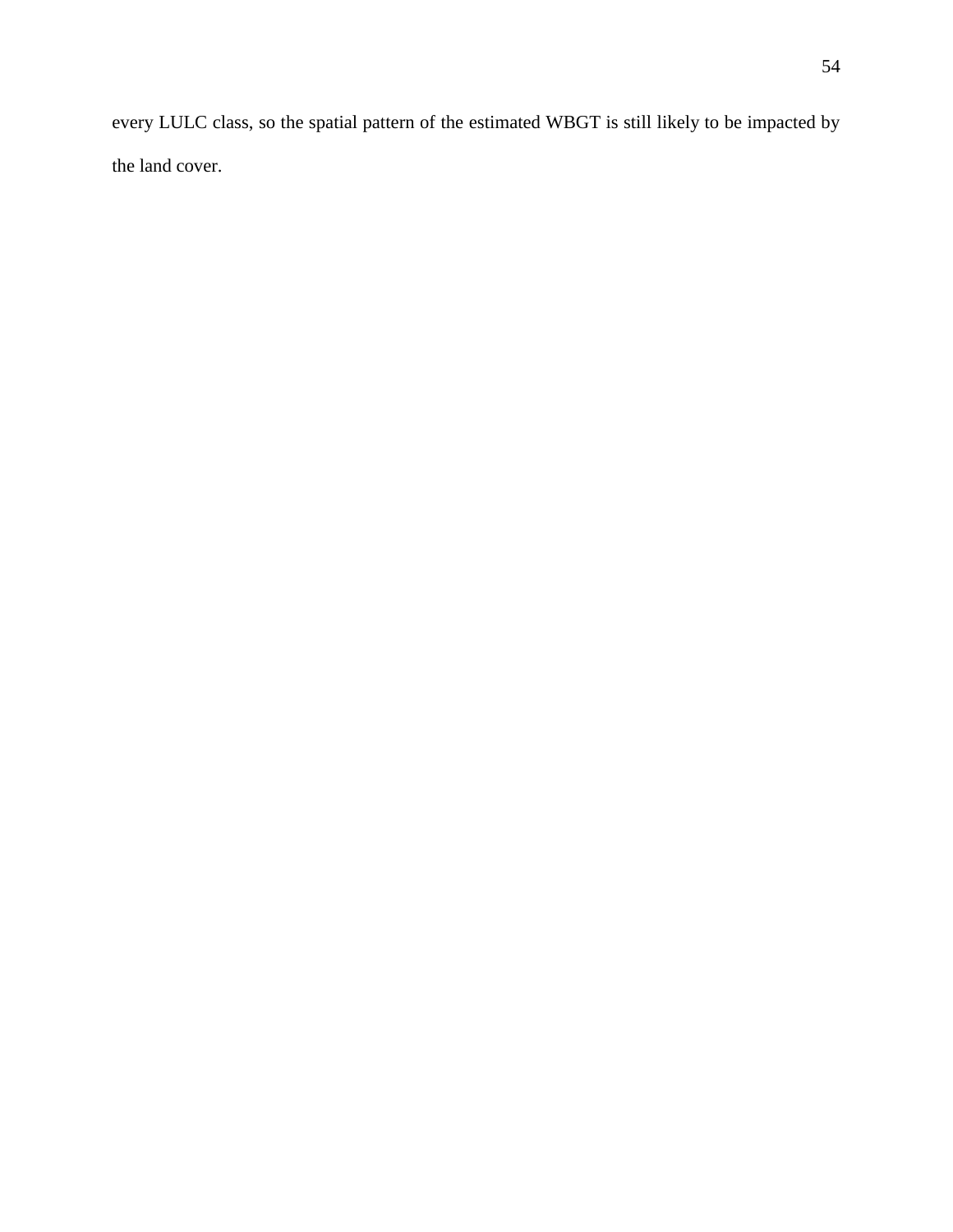#### **V. Summary and Conclusions**

A number of different studies discussed the relationship between temperature, wind speed, solar radiation, or other atmospheric variables with that of some physical feature such as land cover type. However, very few studies have discussed how heat-stress indices, such as the Wet-Bulb Globe Temperature are related to those same physical features. Those studies that do examine WBGT have the focus of determining the safety of an indoor work space, such as an aluminum smelter or steel mill. However, WBGT is used in other industries which include outdoor work spaces. The goal of this study was to determine whether LULC type was related to estimated WBGT in Indiana

Eighteen locations were used to produce maps for three different days using ArcGIS. The maps included 15 stations from Indiana and three from sites along the Ohio River in Kentucky to provide adequate spatial coverage of Indiana and to limit the inclusion of area outside the study area. Each location had an estimated WBGT assigned to it after calculation of the estimated globe temperature in Microsoft Excel. Using inverse distance weighted interpolation, WBGT maps were generated for the entire state of Indiana using ArcGIS. LULC maps were resampled from 30 m resolution to 5 km resolution. Each new cell was assigned a WBGT and a LULC code.

A Kruskal-Wallis test was performed to test whether the samples are drawn from the same population. Results indicated a significant difference between the estimated WBGT for each LULC class, meaning that LULC type likely has an effect on the estimated WBGT. Dunn's post-hoc analysis showed WBGT in the Forest class differed from both the Developed class and the Cultivated Crops class. The Forest class also exhibited the highest mean estimate WBGT on two of the three days analyzed and was a closed second highest on the third day. This may be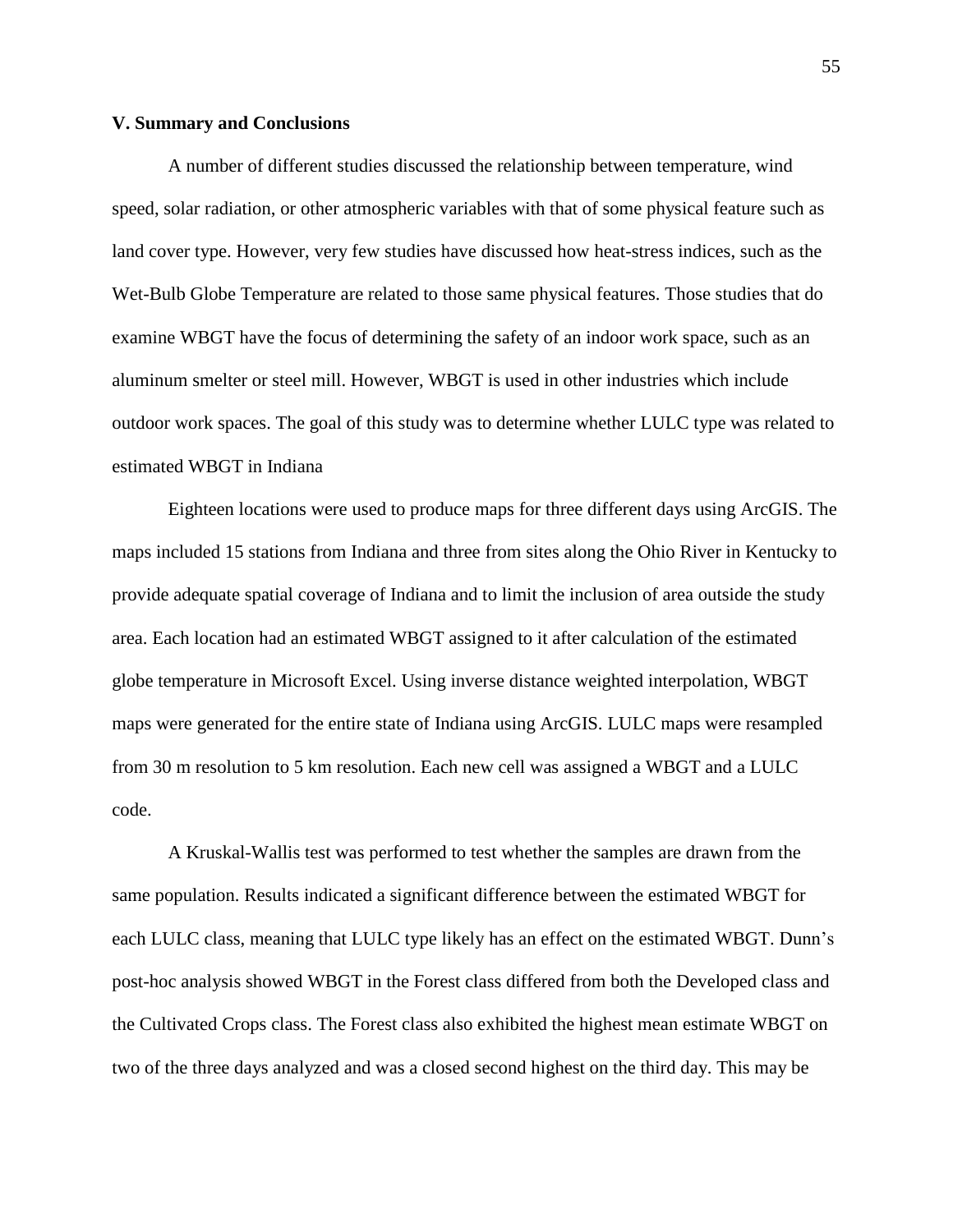due more evapotranspiration, and thus more atmospheric moisture over forest regions than the other LULC classes. A second, and more likely reason, is that much of the forested region exists in Southern Indiana, where dry-bulb and wet-bulb temperatures will be greater due to latitude.

Regardless, it's believed there still exists a relationship between estimated WBGT and LULC type since the relationships between LULC type and the components of WBGT (dry-bulb temperature, wet-bulb temperature, and wind speed) are well studied. Other relationships may have existed as well if the sample size of the Scrub/Grass LULC class was large enough. Having a limited population size significantly reduced the sample size of that class.

From these results, the observed relationship between estimated WBGT and LULC type could potentially impact how we think of safety during extreme heat events. These results could lay the ground work for further research on the micro-scale, as it is becoming increasingly important to know how the weather will impact humans at finer scales. Future studies should consider different study areas, perhaps those with an already established network of weather observation sites. They should also consider the fact that many locations throughout the US do not measure the amount of radiation reaching the surface, yet measuring radiation could provide a more precise WBGT, and thus, a more precise analysis of the relationship. This information could also be extended further into how the use of synthetic surfaces in different applications will result in microclimatological changes. Knowing, for example, how migrant farmers who hand-pick crops are affected by the crop land as well as how the average person in a large urban area are affected during the same extreme heat event could literally be the difference between life and death.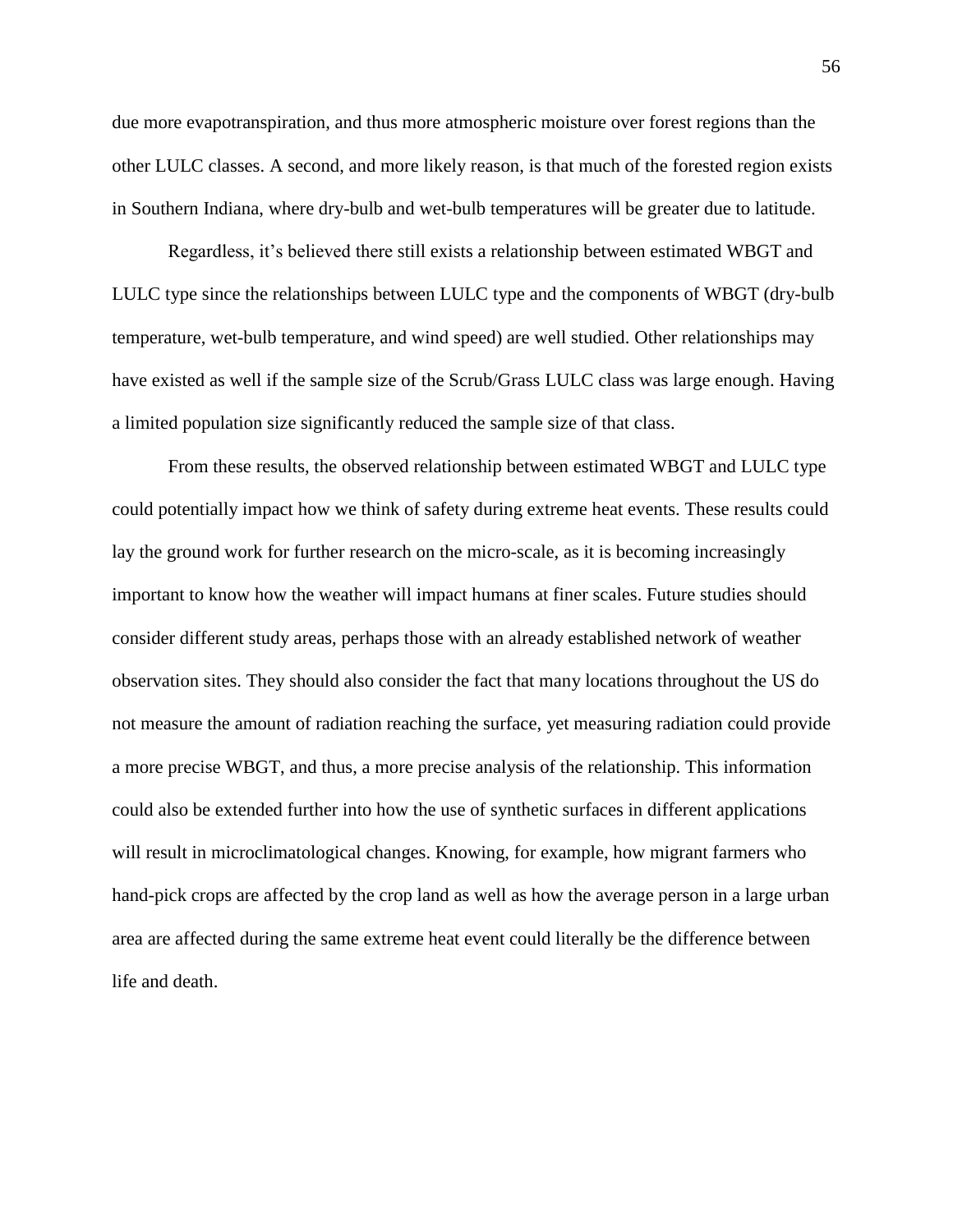## **Appendix A**

#### Estimated Globe Temperature

$$
(1 - \alpha_{sps}) S(f_{db} s_{sp} + (1 + \alpha_{es}) f_{dif}) + \varepsilon_a (1 - \alpha_{spl}) \sigma T_a^4 = \varepsilon_g \sigma T_g^4 + 0.115 u^{0.58} (T_g - T_a)
$$

 $\alpha_{\rm{sns}}$ ; globe albedo for shortwave radiation = 0.05 **S:** total downwelling solar radiation  $(W/m^2)$ **fdb:** fraction of direct beam solar radiation **fdif:** fraction of diffuse solar radiation  $s_{\text{sn}}$ **:** shape factor =  $1/(4\cos(z))$  where z: zenith angle **αes:** surface albedo **εa:** atmospheric emissivity  $\alpha_{\text{spl}}$ **:** globe albedo for longwave radiation = 0.05 **σ:** Stefan-Boltzmann Constant =  $5.67 \times 10^{-8}$  W/m<sup>2</sup>K<sup>4</sup> **Ta:** air temperature (Celsius) **εg:** globe thermal emissivity = 0.95 **Tg:** Black-globe Temperature (Celsius) u: wind speed (m/hr)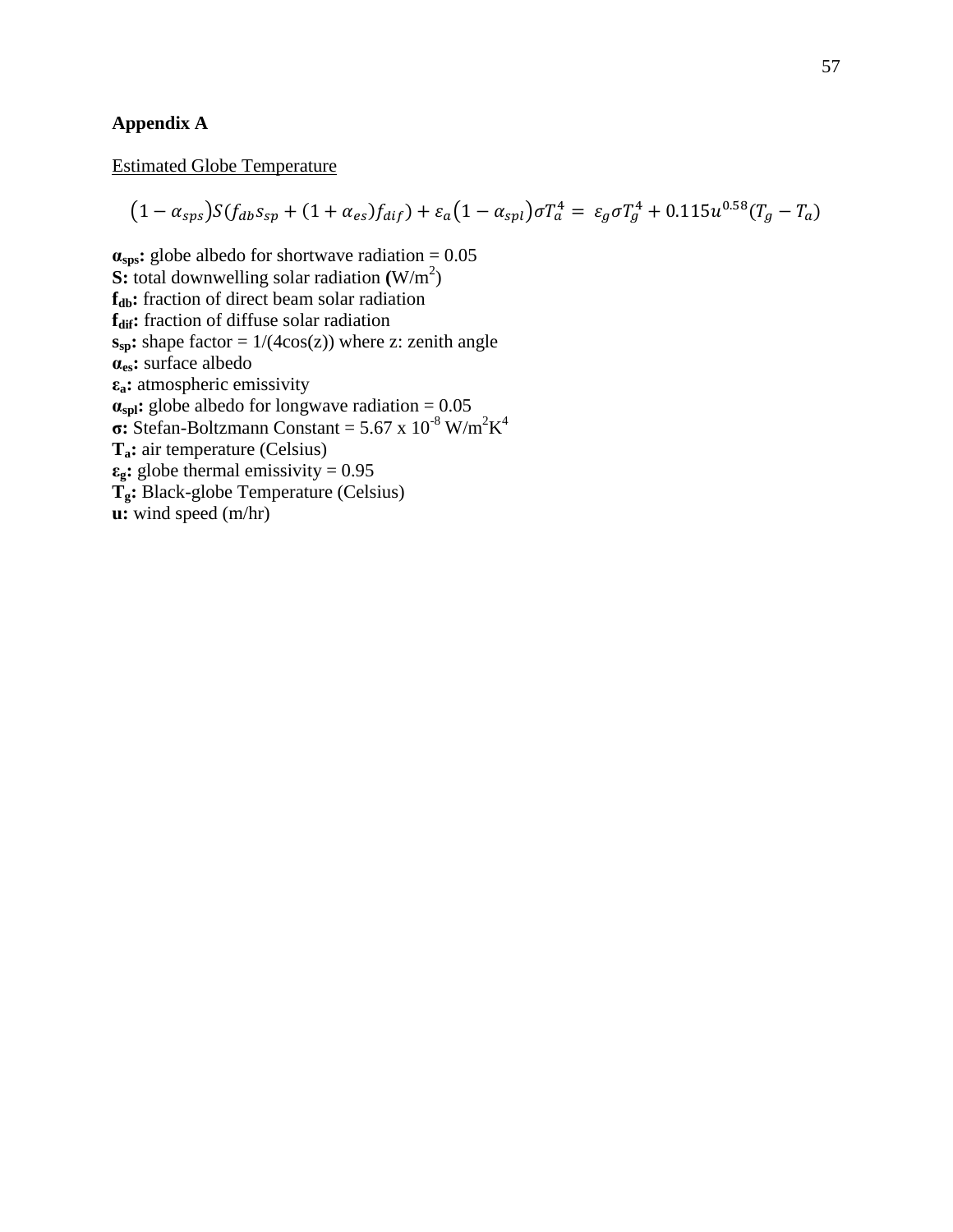**Appendix B** Methodology Flow Chart



**\***This step is done twice to obtain 2 layers, one that remains LULC and one that is converted to a polygon shapefile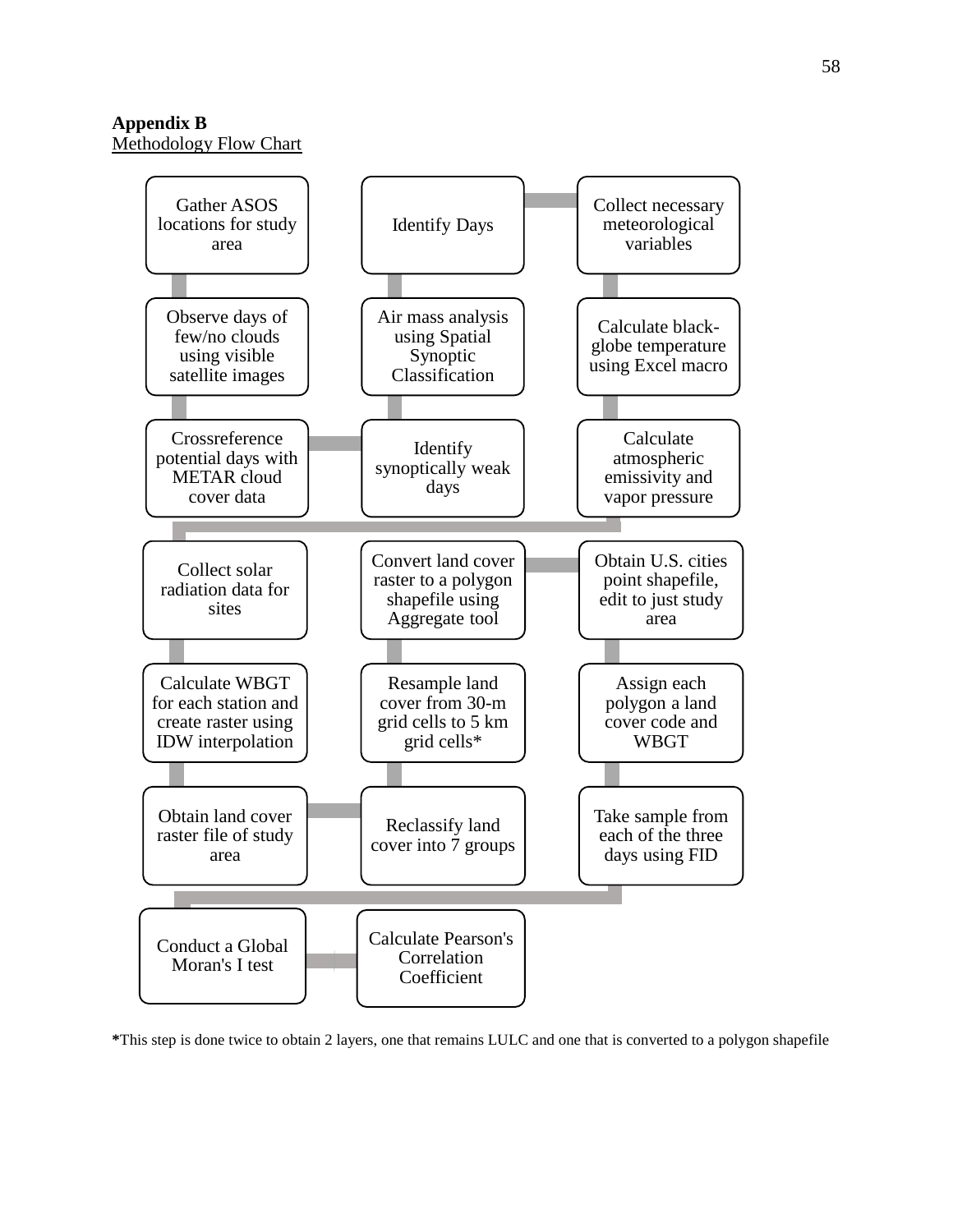### **References**

Ahijevych, D., 1999: Image Archive. Meteorlogical case study selection kit. UCAR/NCAR/MMM.

Akbar-Khanzadeh, F., and J. D. Ramsey, 1987: The Prediction of Temperatures and Heat Stress Limits in the Workplace with Natural Ventilation. *AIHA Journal*, **48,** 396-399.

Alfano, F. R. D. A., B. I. Palella, and G. Riccio, 2012: On the Problems Related to Natural Wet Bulb Temperature Indirect Evaluation for the Assessment of Hot Thermal Environments by Means of WBGT. *The Annals of Occupational Hygiene* **56,** 1063.

Anderson, G. B., and M. L. Bell, 2011: Heat Waves in the United States: Mortality Risk during Heat Waves and Effect Modification by Heat Wave Characteristics in 43 U.S. Communities. *Environmental Health Perspectives*, **119,** 210-218.

Anderson, J. R., E. E. Hardy, J. T. Roach, and R. E. Witmer, 1976: A Land Use and Land Cover Classification System for Use with Remote Sensor Data. *USGS Prof Paper 964*.

Baldwin, R.: NNDC Climate Data Online. Global Summary of the Day. NOAA/NCDC.

Belcher, B. N., and A. T. DeGaetano, 2007: A Revised Empirical Model to Estimate Solar Radiation Using Automated Surface Weather Observations. *SOLAR ENERGY*, **81,** 329-345.

Bergeron, M. F., and Coauthors, 2012: International Olympic Committee Consensus Statement on Thermoregulatory and Altitude Challenges for High-level Athletes. *British Journal of Sports Medicine* **46,** 770.

Bernard, T. E., and M. Pourmoghani, 1999: Prediction of workplace wet bulb global temperature. *Applied occupational and environmental hygiene*, **14,** 126.

Bernard, T. E., and C. A. Barrow, 2013: Empirical Approach to Outdoor WBGT from Meteorological Data and Performance of Two Different Instrument Designs. *Industrial Health*, **51,** 79.

Bernard, T. E., and I. Iheanacho, 2015: Heat Index and Adjusted Temperature as Surrogates for Wet Bulb Globe Temperature to Screen for Occupational Heat Stress. *Journal of Occupational and Environmental Hygiene*, **12,** 323.

Bernard, T. E., V. Caravello, S. W. Schwartz, and C. D. Ashley, 2008: WBGT Clothing Adjustment Factors for Four Clothing Ensembles and the Effects of Metabolic Demands. *Journal of occupational and environmental hygiene*, **5,** 1.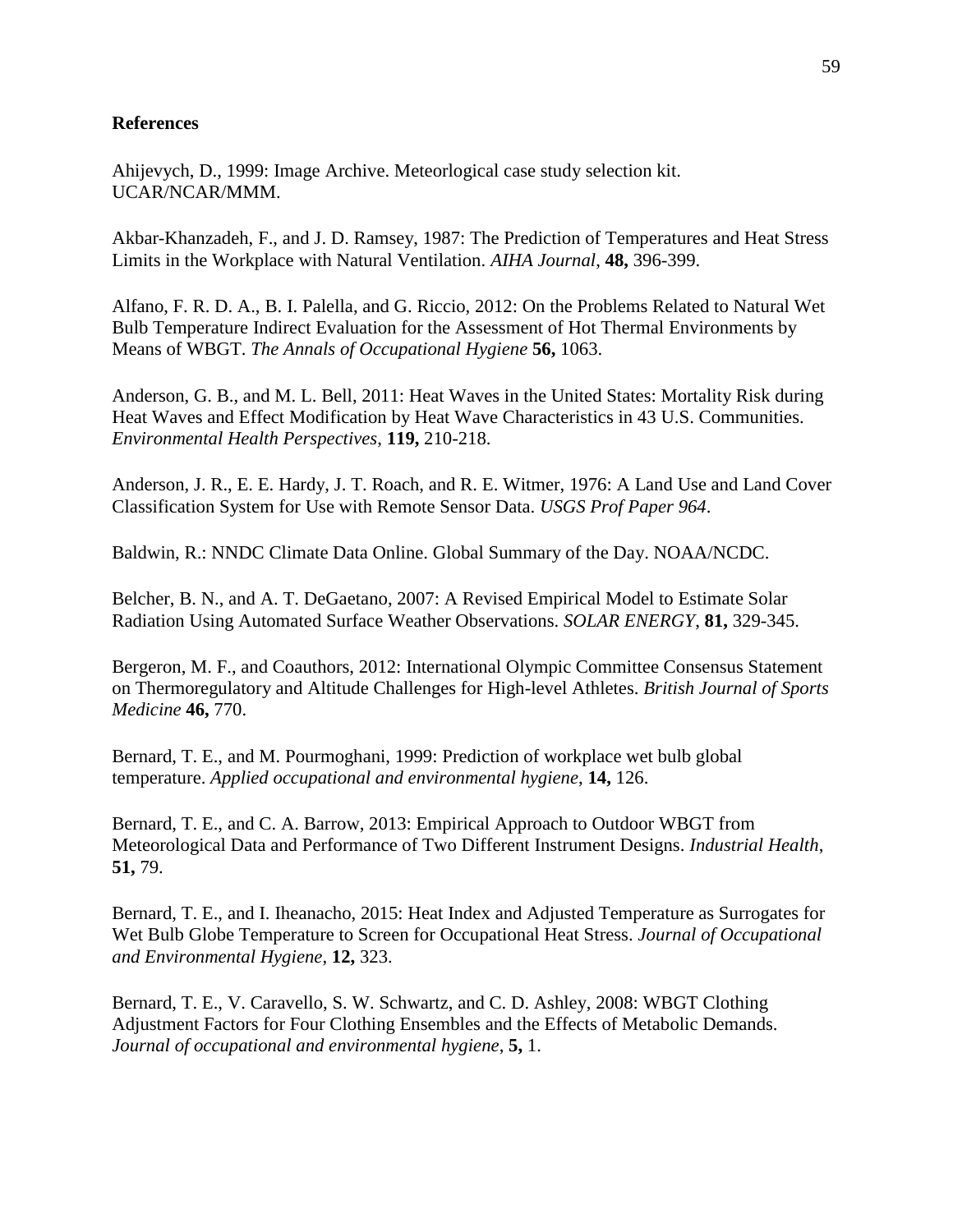Bonan, G. B., 2001: Observational Evidence for Reduction of Daily Maximum Temperature by Croplands in the Midwest United States. *Journal of Climate*, **14,** 2430-2442.

Botsford, J. H., 1971: A wet globe thermometer for environmental heat measurement. *American Industrial Hygiene Association journal*, **32,** 1.

Brocherie, F., and G. P. Millet, 2015: Is the Wet-Bulb Globe Temperature (WBGT) Index Relevant for Exercise in the Heat? *Sports Medicine*, **45,** 1619-1621.

Bröde, P., and Coauthors, 2012: Deriving the Operational Procedure for the Universal Thermal Climate Index (UTCI). *International Journal of Biometeorology*, **56,** 481-494.

Budd, G. M., 2008: Wet-bulb globe temperature (WBGT)--its history and its limitations. *Journal of science and medicine in sport / Sports Medicine Australia*, **11,** 20.

United States Census Bureau, 2014: 2014 TIGER/Line Shapefiles. US Census Bureau.

Buyantuyev, A., and J. Wu, 2010: Urban Heat Islands and Landscape Heterogeneity: Linking Spatiotemporal Variations in Surface Temperatures to Land-cover and Socioeconomic Patterns. *Landscape Ecology*, **25,** 17-33.

Cadarette, B. S., S. J. Montain, M. A. Kolka, L. A. Stroschein, and W. T. Matthew, 1996: Evaluation of USARIEM Heat Strain Model: MOPP Level, Exercise Intensity in Desert and Tropic Climates. United States Army Research Institute of Environmental Medicine, Ed.

Cadarette, B. S., S. J. Montain, M. A. Kolka, L. Stroschein, W. Matthew, and M. N. Sawka, 1999: Cross validation of USARIEM heat strain prediction models. United States Army Research Institute of Environmental Medicine. *Aviation, Space, and Environmental Medicine*, **70,** 996.

Carlson, T. N., and S. T. Arthur, 2000: The Impact of Land use — Land Cover Changes due to Urbanization on Surface Microclimate and Hydrology: A Satellite Perspective. *Global and Planetary Change*, **25,** 49-65.

Cermak, V., L. Bodri, M. Kresl, P. Dedecek, and J. Safanda, 2016: Eleven Years of Ground-air Temperature Tracking over Different Land Cover Types: Ground-Air Temperature Tracking. *International Journal of Climatology*.

Cheng, F.-Y., Y.-C. Hsu, P.-L. Lin, and T.-H. Lin, 2013: Investigation of the Effects of Different Land Use and Land Cover Patterns on Mesoscale Meteorological Simulations in the Taiwan Area. *Journal of Applied Meteorology and Climatology*, **52,** 570-587.

Ciriello, V. M., and S. H. Snook, 1977: The prediction of WBGT from the Botsball. *American Industrial Hygiene Association journal*, **38,** 264.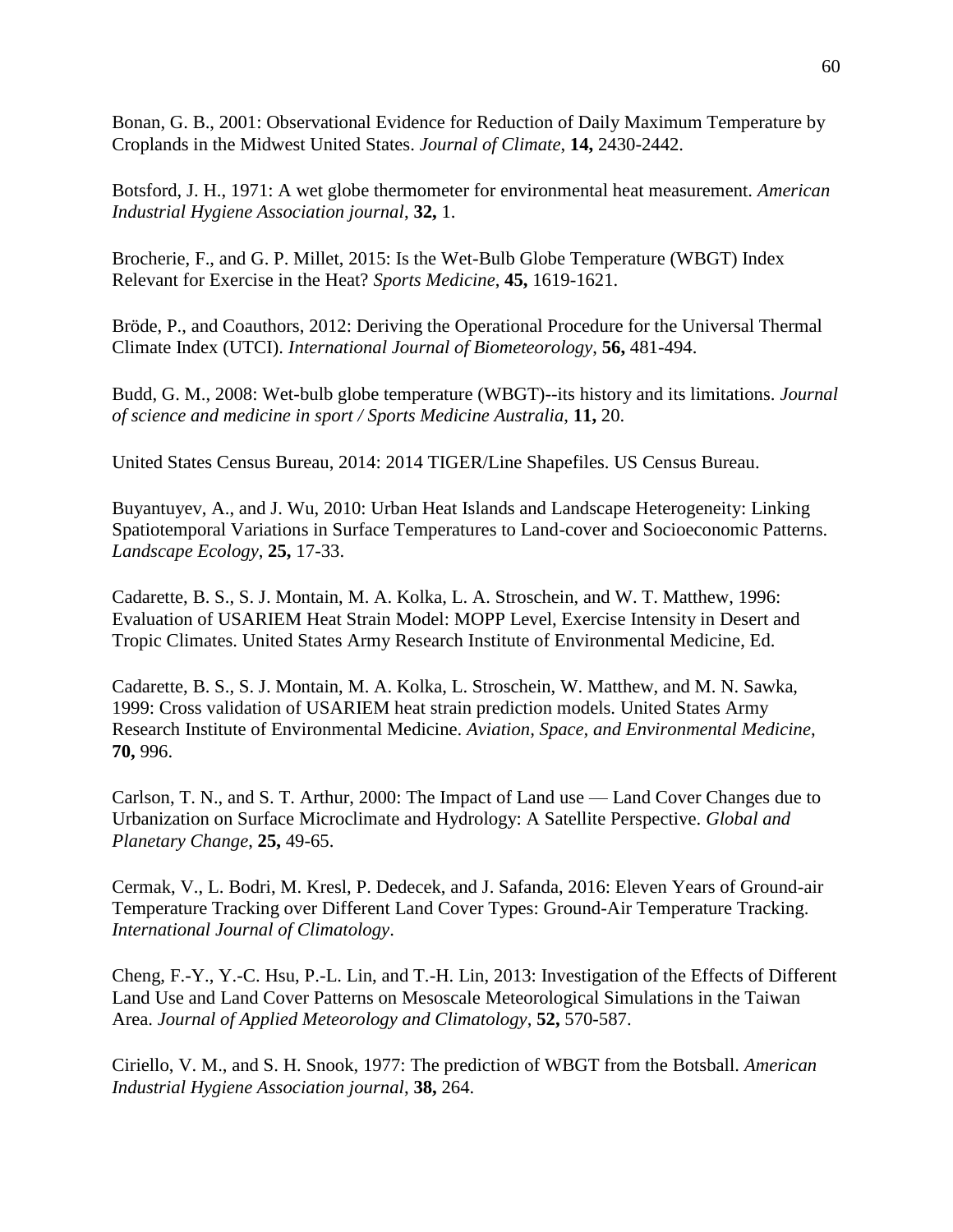Dai, A., K. E. Trenberth, and T. R. Karl, 1999: Effects of Clouds, Soil Moisture, Precipitation, and Water Vapor on Diurnal Temperature Range. *Journal of Climate*, **12,** 2451-2473.

Dernedde, E., and D. Gilbert, 1991: Prediction of Wet-Blulb Globe Temperatures in Aluminum Smelters. *American Industrial Hygiene Association Journal*, **52,** 120-126.

Dimiceli, V. E., S. F. Piltz, and S. A. Amburn, 2011: Estimation of Black Globe Temperature for Calculation of the Wet Bulb Globe Temperature Index. *Lecture Notes in Engineering and Computer Science*, **2194,** 591-599.

Durre, I., and J. M. Wallace, 2001: The Warm Season Dip in Diurnal Temperature Range over the Eastern United States. *Journal of Climate*, **14,** 354-360.

Emes, J., C. K. Redmond, P. C. Magee, and E. Kamon, 1978: Models for Estimating Worksite WBGT. *American Industrial Hygiene Association journal*, **39,** 592.

EPA, 2016a: Heat-Related Illnessess. United States Environmental Protection Agency, Ed., 6.

——, 2016b: Heat-Related Deaths. United States Environmental Protection Agency, Ed., 6.

Epstein, Y., and D. S. Moran, 2006: Thermal Comfort and the Heat Stress Indices. *Industrial Health*, **44,** 388-398.

Department of the Army, Navy, and Air Force, 1957.

Fry, J. A., and Coauthors, 2011: Completion of the 2006 national land cover database for the conterminous United States. *Photogrammetric engineering and remote sensing*, **77,** 858-864.

Gallo, K. P., D. R. Easterling, and T. C. Peterson, 1996: The Influence of Land Use Land Cover on Climatological Values of the Diurnal Temperature Range. *Journal of Climate*, **9,** 2941-2944.

Gaspar, A. R., and D. A. Quintela, 2009: Physical Modelling of Globe and Natural Wet Bulb Temperatures to Predict WBGT Heat Stress Index in Outdoor Environments. *International Journal of Biometeorology*, **53,** 221-230.

Gonzalez, R. R., G. N. Sexton, and K. B. Pandolf, 1985: Biophysical Evaluation of the Wet Globe Temperature Index (Botsball) at High Air Movements and Constant Dew Point Temperature. United States Army Research Institute of Environmental Medicine, Ed.

Graham, S., cited 2016: Land Cover Classification. [Available online at [http://earthobservatory.nasa.gov/Features/LandCover/printall.php.](http://earthobservatory.nasa.gov/Features/LandCover/printall.php)]

Graumann, A., 2003: Data Documentation for Dataset 3701, GOES Data User's Guide, ver 1.1. *Ashville, NC: National Climatic Data Center*.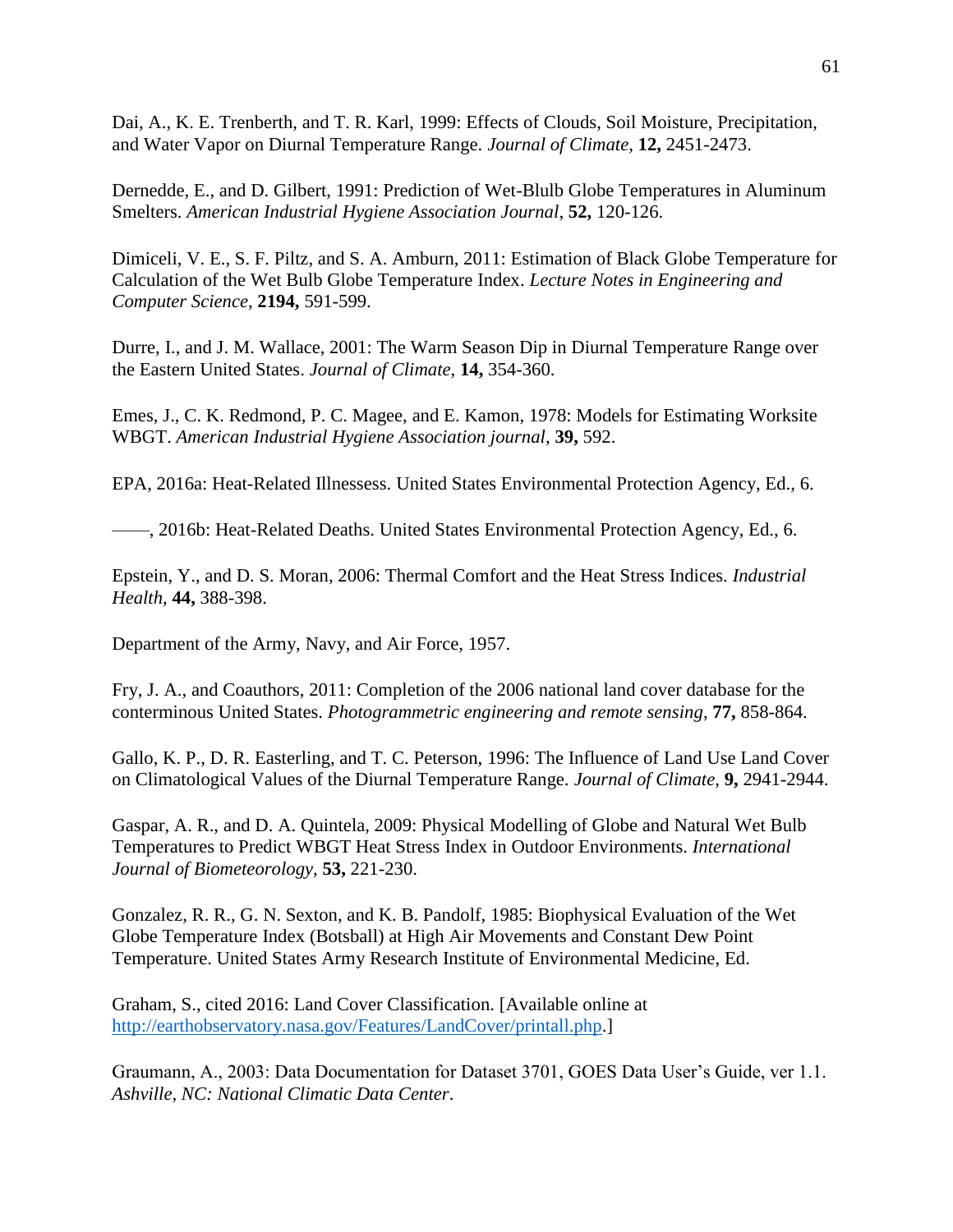Grossman-Clarke, S., J. A. Zehnder, T. Loridan, and C. S. B. Grimmond, 2010: Contribution of Land Use Changes to Near-Surface Air Temperatures during Recent Summer Extreme Heat Events in the Phoenix Metropolitan Area. *Journal of Applied Meteorology and Climatology*, **49,** 1649-1664.

Grossman-Clarke, S., J. A. Zehnder, W. L. Stefanov, Y. Liu, and M. A. Zoldak, 2005: Urban Modifications in a Mesoscale Meteorological Model and the Effects on Near-Surface Variables in an Arid Metropolitan Region. *Journal of Applied Meteorology*, **44,** 1281-1297.

Heisler, G. M., A. Ellis, D. J. Nowak, and I. Yesilonis, 2016: Modeling and Imaging Land-cover Influences on Air Temperature in and near Baltimore, MD. *Theoretical and Applied Climatology*, **124,** 497-515.

Herzmann, D., 2001: Iowa Environmental Mesonet Archive. ASOS-AWOS-METAR Data Download Archive.

Hunter, C. H., 1999: Estimating Wet Bulb Globe Temperature Using Standard Meteorological Measurements.

Jendritzky, G., G. Havenith, P. Weihs, E. Batschvarova, and R. DeDear, 2008: The Universal Thermal Climate Index UTCI–Goal and State of COST Action 730. *18th International Conference on Biometeorology, Tokyo*.

Juang, Y.-J., and Y.-C. Lin, 2007: The Effect of Thermal Factors on the Measurement of Wet Bulb Globe Temperature. *Journal of Occuopational Safety and Health*, **15,** 191-203.

Lemke, B., and T. Kjellstrom, 2012: Calculating Workplace WBGT from Meteorological Data: A Tool for Climate Change Assessment. *Industrial Health*, **50,** 267-278.

Lengfeld, K., U. G. Feister, and A. Macke, 2010: Parameterization of Solar Radiation from Model and Observations. *Meteorologische Zeitschrift*, **19,** 25-33.

Liljegren, J. C., R. A. Carhart, P. Lawday, S. Tschopp, and R. Sharp, 2008: Modeling the Wet Bulb Globe Temperature Using Standard Meteorological Measurements. *Journal of Occupational and Environmental Hygiene*, **5,** 645-645.

Lu, D., and Q. Weng, 2006: Spectral Mixture Analysis of ASTER Images for Examining the Relationship Between Urban Thermal Features and Biophysical Descriptors in Indianapolis, Indiana, USA. *Remote Sensing of Environment*, **104,** 157-167.

Macpherson, R. K., 1962: The Assessment of the Thermal Environment a Review. *British Journal of Industrial Medicine*, **19,** 151-164.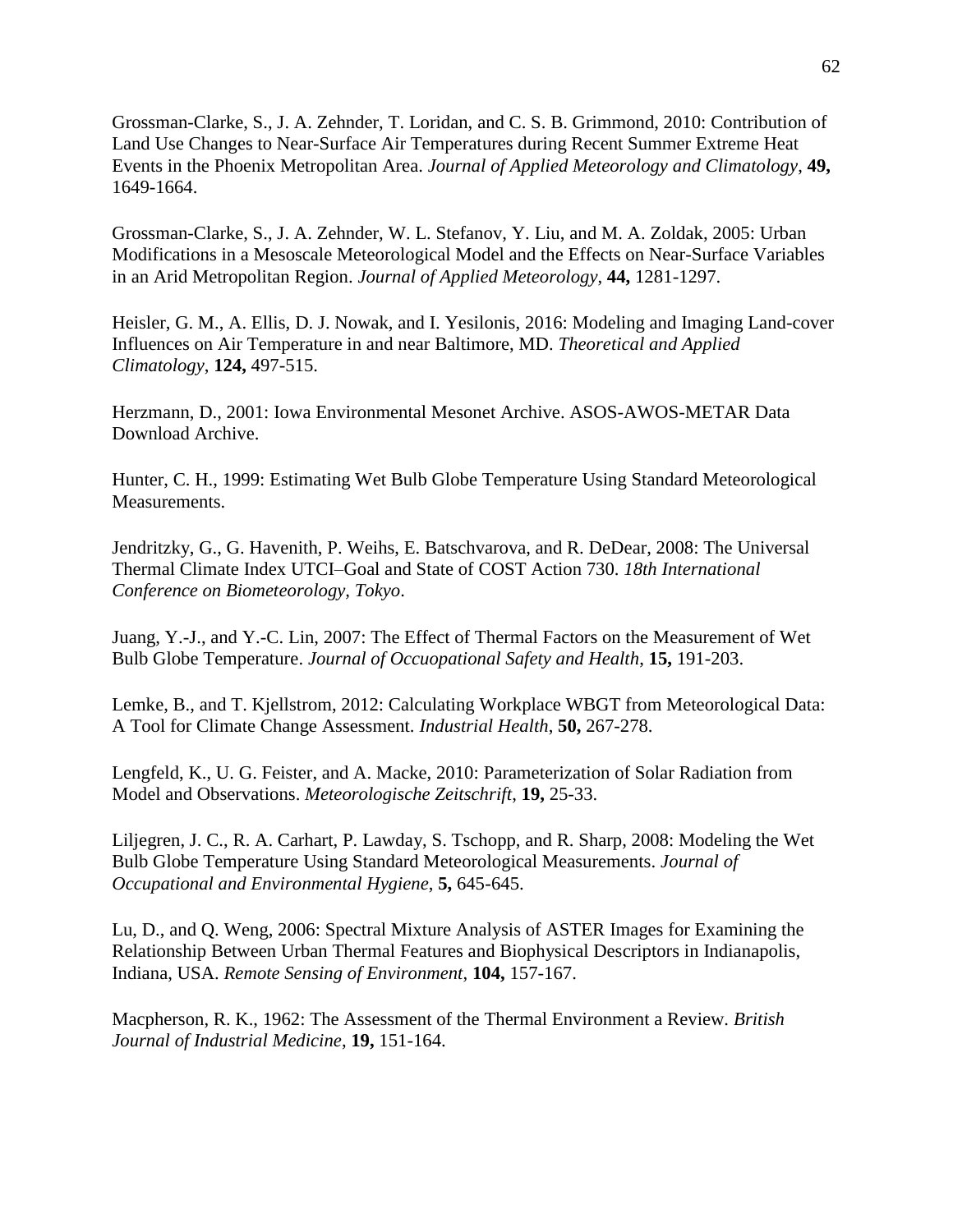Maia, P. A., Á. C. Ruas, and D. P. Bitencourt, 2013: Wet-bulb Globe Temperature Index Estimation Using Meteorological Data from São Paulo State, Brazil. *International Journal of Biometeorology*, **59,** 1395-1403.

Malchaire, J., B. Kampmann, G. Havenith, P. Mehnert, and H. J. Gebhardt, 2000: Criteria for Estimating Acceptable Exposure Times in Hot Working Environments: A Review.

Malchaire, J., and Coauthors, 2001: Development and Validation of the Predicted Heat Strain Model. *The Annals of Occupational Hygiene*, **45,** 123-135.

Malchaire, J. B., 1976: Evaluation of Natural Wet Bulb and Wet Globe Thermometers. *The Annals of Occupational Hygiene*, **19,** 251.

Matthew, W. T., W. R. Santee, and L. G. Berglund, 2001: Solar Load Inputs for USARIEM Thermal Strain Models and the Solar Radiation-Sensitive Components of the WBGT Index.

Matthew, W. T., L. G. Berlund, W. R. Santee, and R. R. Gonzalez, 2003: USRIEM Heat Strain Model: New Algorithms Incorporating Effect of High Terrestrial Altitude.

Maxwell, E. L., 1998: METSTAT—The Solar Radiation Model used in the Production of the National Solar Radiation Data Base (NSRDB). *Solar Energy*, **62,** 263-279.

Moran, D. S., and K. B. Pandolf, 1999: Wet Bulb Globe Temperature (WBGT)--to what Extent is GT Essential? *Aviation, Space, and Environmental Medicine*, **70,** 480.

Moran, D. S., and Y. Epstein, 2006: Evaluation of the Environmental Stress Index (ESI) for Hot/Dry and Hot/Wet Climates. *Industrial Health*, **44,** 399-403.

Moran, D. S., A. Laor, Y. Epstein, and Y. Shapiro, 1998: A Modified Discomfort Index (MDI) As a substitutde for the Wet Bulb Globe Temperature (WBGT). *Medicine & Science in Sports & Exercise*, **30,** 284.

Moran, D. S., K. B. Pandolf, Y. Shapiro, Y. Heled, Y. Shani, W. T. Mathew, and R. R. Gonzalez, 2001a: An Environmental Stress Index (ESI) as a Substitute for the Wet Bulb Globe Temperature (WBGT). *Journal of Thermal Biology*, **26,** 427-431.

Moran, D. S., and Coauthors, 2001b: The Role of Global Radiation Measured by a Light Sensor on Heat Stress Assessment. *Journal of Thermal Biology*, **26,** 433-436.

Oke, T. R., 1987: *Boundary Layer Climates.* Vol. 2nd;2nd;, Routledge Ltd - M.U.A.

Perez, R., P. Ineichen, K. Moore, M. Kmiecik, C. Chain, R. George, and F. Vignola, 2002: A new operational model for satellite-derived irradiances: Description and validation. *SOLAR ENERGY*, **73,** 307-317.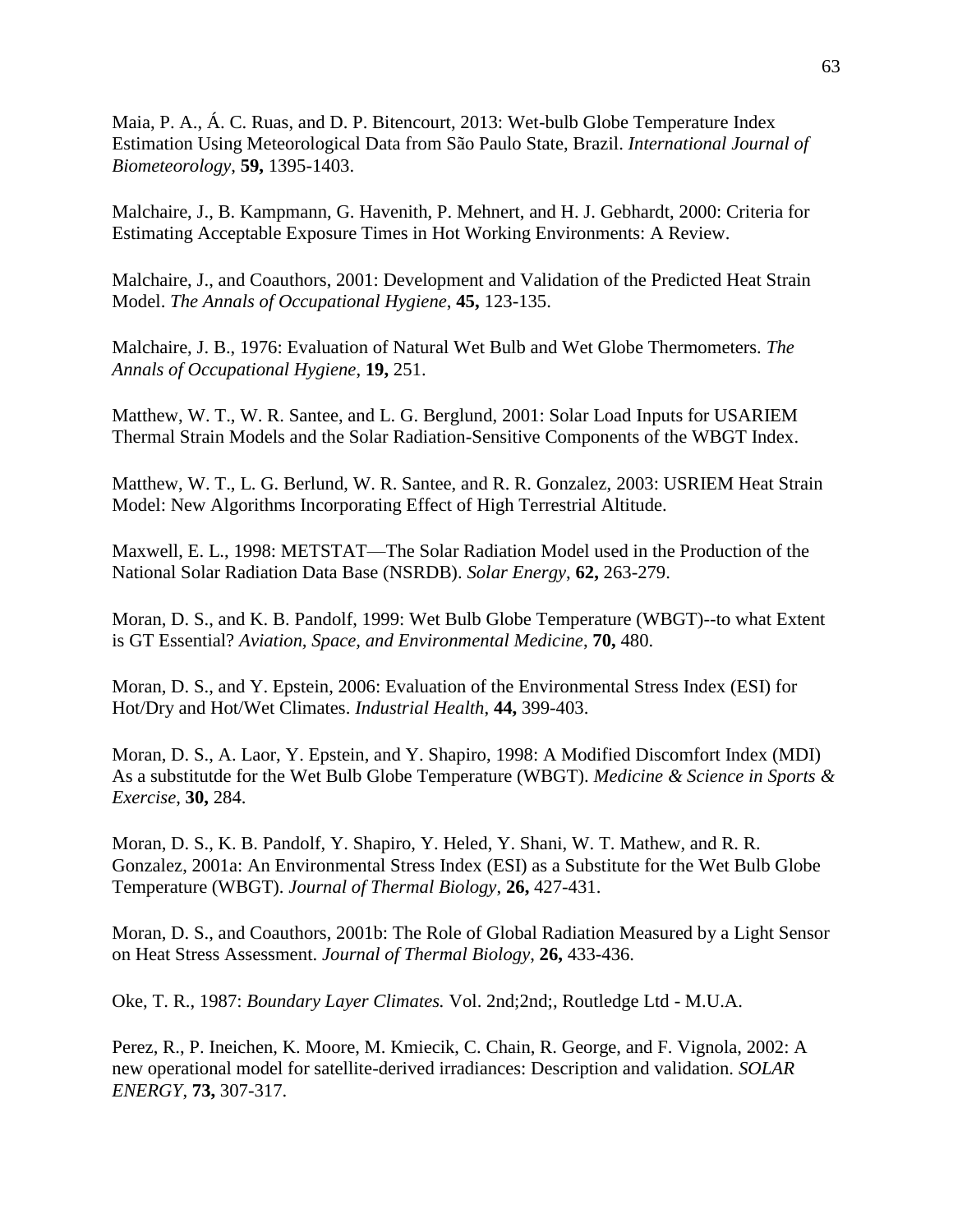Plunkett, J. M., and R. P. Carter, 1974: Practical Problems in the Use of WBGT for Heat Stress Evaluation. *American Industrial Hygiene Association journal*, **35,** 282.

Pryor, S. C., D. Scavia, M. Downer, L. Gaden, R. Iverson, J. P. Nordstron, and G. P. Roberston, 2014: Ch. 18: Midwest. *Climate Changes in the United States: The Third National Assessment*, J. M. Melillo, T. C. RIchmond, and G. W. Yohe, Eds., U.S. Global Change Research Program, 418-440.

Qu, R., X. Cui, H. Yan, E. Ma, and J. Zhan, 2013: Impacts of Land Cover Change on the Near-Surface Temperature in the North China Plain. *Advances in Meteorology*, **2013,** 1-12.

Santee, W. R., and R. F. Wallace, 2005: Comparison of Weather Service Heat Indices Using a Thermal Model. *Journal of Thermal Biology*, **30,** 65-72.

Scheitlin, K. N., and P. G. Dixon, 2010: Diurnal Temperature Range Variability due to Land Cover and Airmass Types in the Southeast. *Journal of Applied Meteorology and Climatology*, **49,** 879-888.

Sequera, P., J. E. González, K. McDonald, R. Bornstein, and D. Comarazamy, 2015: Combined Impacts of Land Cover Changes and Large-scale Forcing on Southern California Summer Daily Maximum Temperatures. *Journal of Geophysical Research: Atmospheres*, **120,** 9208-9219.

Sheridan, S. C., 2002: The redevelopment of a weather‐ type classification scheme for North America. *International Journal of Climatology*, **22,** 51-68.

Sohar, E., J. Tennenbaum, and N. Robinson, 1962: A Comparison of the Cumulative Discomfort Index (Cum DI) and Cumulative Effective Temperature (Cum ET), as Obtained by Meteorological Data. *Biometeorology, Tromp SW (Ed.)***,** 395-400.

Stabler, L. B., C. A. Martin, and A. J. Brazel, 2005: Microclimates in a Desert City were Related to Land Use and Vegetation Index. *Urban Forestry & Urban Greening*, **3,** 137-147.

International Organization of Standardization, 1989: Hot environments: estimation of the heat stress on working man, based on the WBGT-Index (Wet Bulb Globe Temperature).

——, 2004: Ergonomics of the thermal environment -- Analytical determination and interpretation of heat stress using calculation of the predicted heat strain.

Steadman, R. G., 1979a: The Assessment of Sultriness. Part II: Effects of Wind, Extra Radiation and Barometric Pressure on Apparent Temperature. *Journal of Applied Meteorology*, **18,** 874- 885.

——, 1979b: The Assessment of Sultriness. Part I: A Temperature-Humidity Index Based on Human Physiology and Clothing Science. *Journal of Applied Meteorology*, **18,** 861-873.